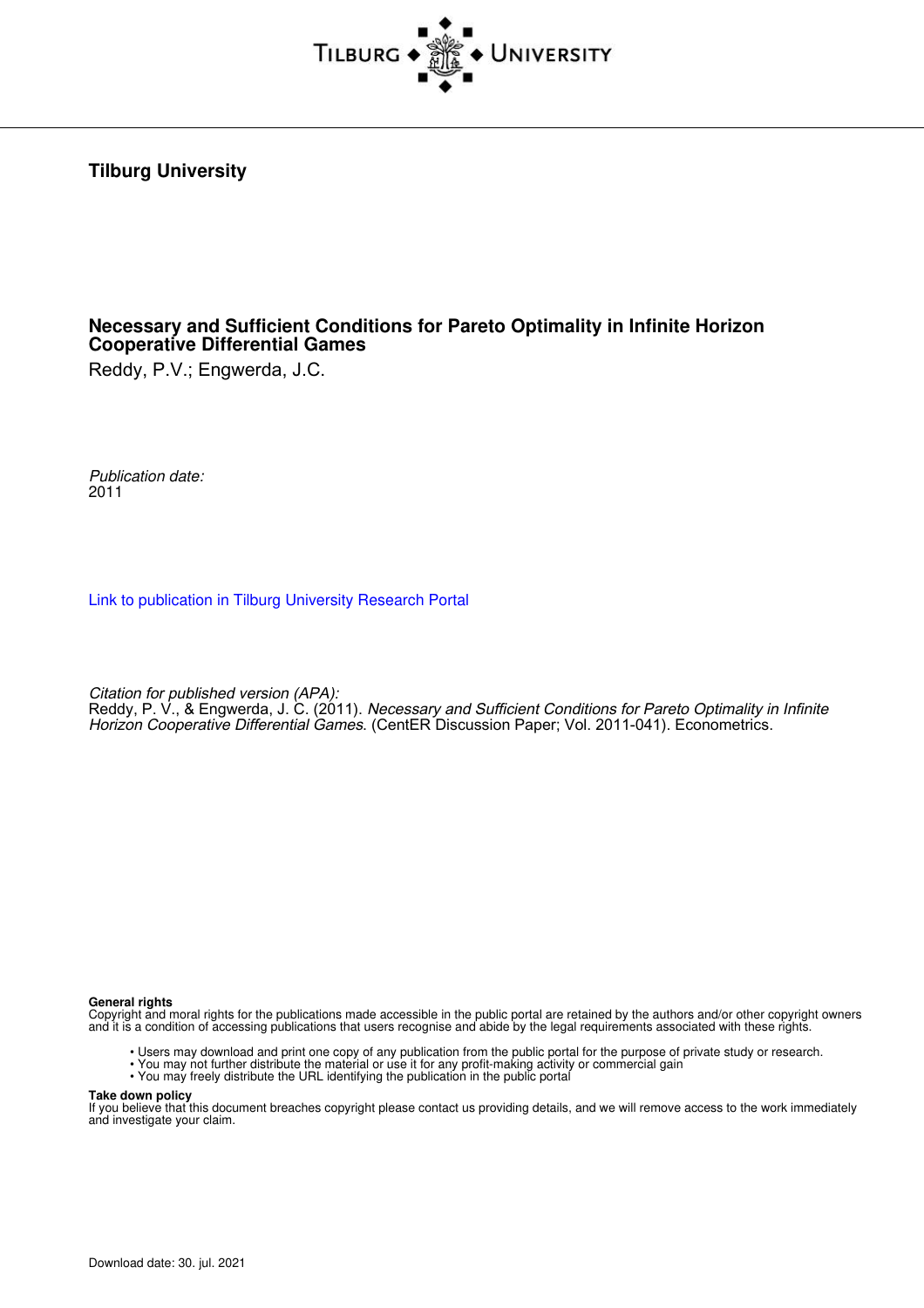

No. 2011-041

# **NECESSARY AND SUFFICIENT CONDITIONS FOR PARETO OPTIMALITY IN INFINITE HORIZON COOPERATIVE DIFFERENTIAL GAMES**

By Puduru Reddy, Jacob Engwerda

February 2011

This is a revised version of CentER Discussion Papers

No. 2010-56 May 2010

ISSN 0924-7815

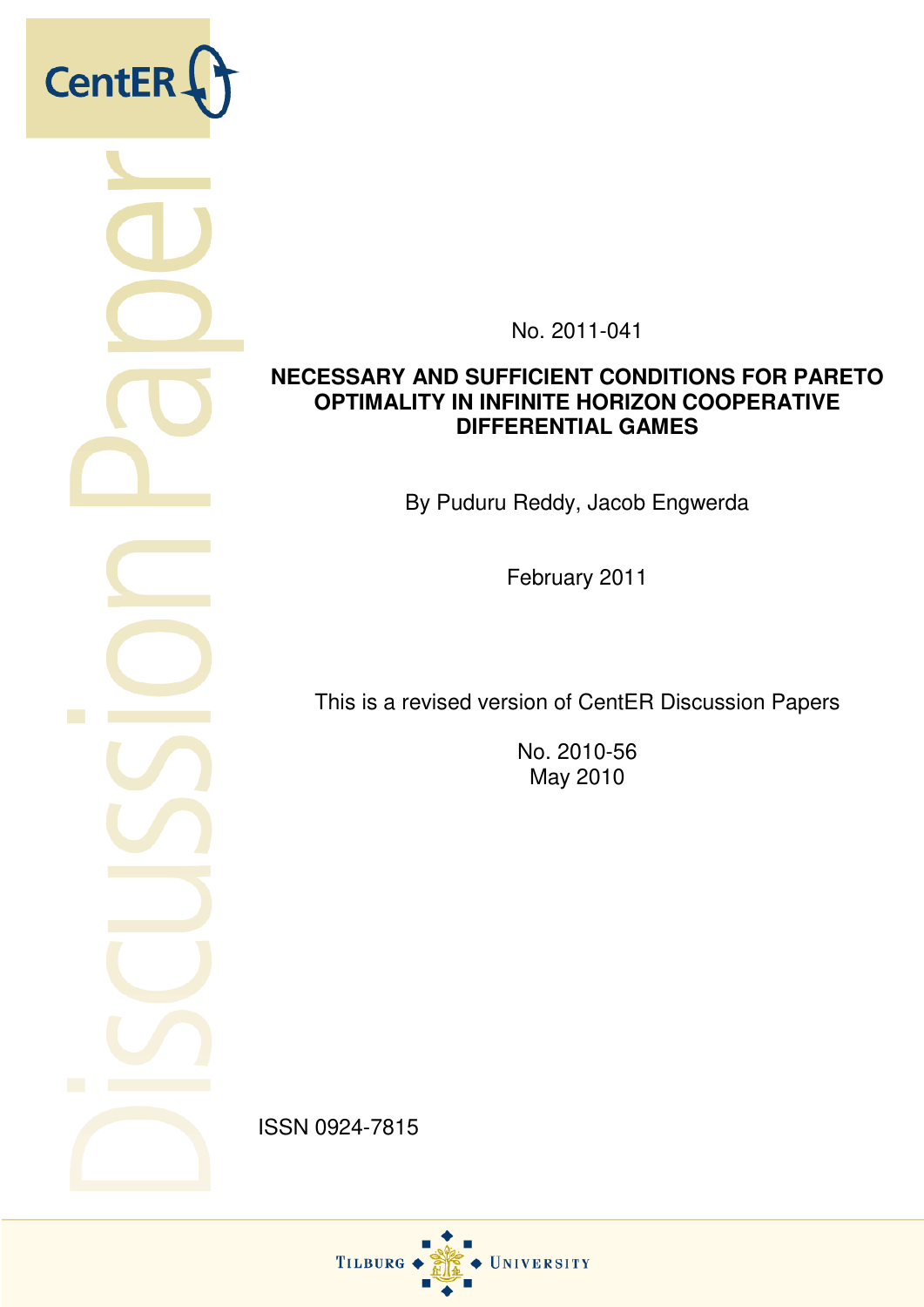# Necessary and Sufficient Conditions for Pareto Optimality in Infinite Horizon Cooperative Differential Games

Puduru Viswanadha Reddy Jacob Engwerda Department of Econometrics and Operations Research Tilburg University, P.O.Box: 90153, 5000LE Tilburg, The Netherlands {P.V.Reddy, J.C.Engwerda}@uvt.nl

Feb, 2011

#### Abstract

In this article we derive necessary and sufficient conditions for the existence of Pareto optimal solutions for infinite horizon cooperative differential games. We consider games defined by non autonomous and discounted autonomous systems. The obtained results are used to analyze the regular indefinite linear quadratic infinite horizon differential game. For the scalar case, we present an algorithm, with mild conditions on the control space, to find all the Pareto optimal solutions.

Keywords Pareto Efficiency, Cooperative Differential Games, Infinite Horizon Optimal Control, LQ theory. **JEL-Codes** C61, C71, C73.

### 1 Introduction

In this paper we address the problem of finding the set of Pareto optimal solutions in the situation where a single player has multiple objectives or multiple players, *N* players here, decide to coordinate their actions with an intent to minimize their costs. The system or the dynamic environment where the players interact is modeled by a (set of) differential equation(s), and we assume an open-loop information structure. Every player *i* may choose his action/control trajectory,  $u_i(.)$ , arbitrarily from the set  $\mathscr{U}^i$  of piecewise continuous functions<sup>1</sup>. Formally, the players are assumed to minimize the performance criteria:

$$
J_i(t_0, x_0, u_1, u_2 \cdots, u_N) = \int_{t_0}^{\infty} g_i(t, x(t), u_1(t), u_2(t), \cdots, u_N(t)) dt,
$$
\n(1)

where  $x(t) \in \mathbb{R}^n$  is the solution of the differential equation (dynamic environment)

$$
\dot{x}(t) = f(t, x(t), u_1(t), u_2(t), \cdots, u_N(t)), \ x(t_0) = x_0 \in \mathbb{R}^n.
$$
\n(2)

Here,  $u_i(t) \in \mathbb{R}^{m_i}$  with  $u_i(.) \in \mathcal{U}^i$  and we denote  $u := (u_1, u_2, \dots, u_N) \in \mathcal{U}^i \times \mathcal{U}^i \times \dots \times \mathcal{U}^N = \mathcal{U}$  with  $\mathcal{U}$  being the set of admissible controls. Let  $m := m_1 + m_2 + \cdots + m_N$ . For the above problem to be well-defined we assume that  $f(t, x, u) : \mathbb{R} \times \mathbb{R}^n \times \mathcal{U} \to \mathbb{R}^n$  and  $g_i(t, x, u) : \mathbb{R} \times \mathbb{R}^n \times \mathcal{U} \to \mathbb{R}, i = 1, 2, \dots N$ , are continuous and all the partial derivatives of f and  $g_i$  w.r.t. x and  $u$  exist and are continuous. Further, we assume that the integrals involved in the player's objectives converge<sup>2</sup>.

Pareto optimality plays a central role in analyzing these problems. Since we are interested in the joint minimization of the objectives of the players, the cost incurred by a single player cannot be minimized without increasing the cost incurred by other players. So, we consider solutions which cannot be improved upon by all the players simultaneously; the so called Pareto optimal solutions. Formally, the set of controls  $u^* \in \mathcal{U}$  is Pareto optimal if the set of inequalities  $J_i(u) \leq J_i(u^*)$ ,  $i = 1, 2, \dots, N$ , with at least one of the inequalities being strict, does not allow for any solution in  $u \in \mathscr{U}$ . The corresponding point  $(J_1(u^*), J_2(u^*), \dots, J_N(u^*)) \in \mathbb{R}^N$  is called a Pareto solution. The set of all Pareto solutions is called the Pareto frontier.

<sup>&</sup>lt;sup>1</sup>See, e.g., [15] or [7] for a generalization.

<sup>2</sup> If the integrals do not converge there exist other notions of optimality, see [23], [5], and the analysis becomes involved.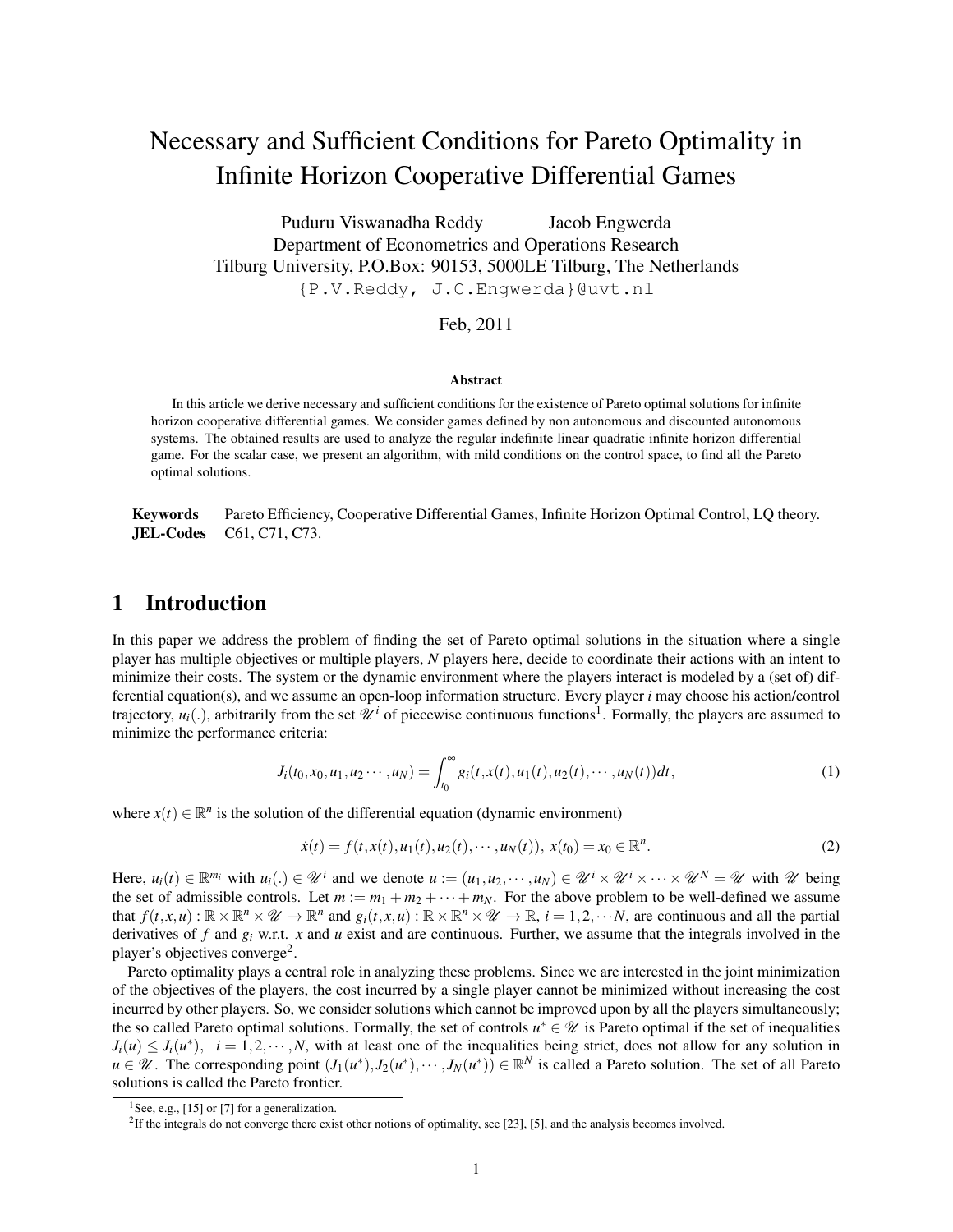In this article we are interested in finding Pareto optimal solutions of the infinite horizon cooperative game problem (1,2). Here, we do not consider formation of sub coalitions and the possibility of utility transfers during the course of the game. We assume players make binding agreements towards cooperation at the start of the game and continue for ever. So, by varying the controls/actions in  $\mathcal U$  one obtains a set of feasible points in  $\mathbb R^N$  and the Pareto frontier constitutes the set of non improvable points. Further, we do not consider the aspect of selecting a particular point on the Pareto frontier, i.e., bargaining, and one may consult, e.g., chapter 6 of [7] for these issues. So, in cooperative game theory terminology the problem (1,2) relates to the issue of finding costs incurred by the grand coalition in a non transferable utility game described in strategic form, see [20] and [18].

A well known way to find Pareto optimal controls is to solve a parametrized optimal control problem [29, 16]. However, it is unclear whether all Pareto optimal solutions are obtained using this procedure, see example 4.2 [9]. The closest references we could track, towards finding Pareto solutions in differential games, are [6], [4] and [26]. The necessary conditions for Pareto solutions where cost functions are just functions of the terminal state were given in [26] and the affiliated papers [25] and [17] . In [26] geometric properties of Pareto surfaces were used to derive necessary conditions which are in the spirit of maximum principle. Some difference with our work are: they assume that the admissible controls are of the feedback type and the terminal state should belong to some *n*−1 dimensional surface. Recently, [9] gives necessary and sufficient conditions for Pareto optimality for finite horizon cooperative differential games.

Almost all of the earlier works address the problem of finding Pareto solutions in the finite horizon case. In this article we focus on infinite horizon cooperative differential games. In section 2 we present a necessary and sufficient characterization of Pareto optimality which entails to reformulate the Pareto optimality problem as *N* constrained infinite horizon optimal control problems. As a consequence, our results are in the spirit of the maximum principle. We stress that this reformulation should not be confused with decentralization problems where each player *i* by choosing actions, without coordination, from the strategy set  $\mathcal{U}^i$  to achieve a Pareto optimum. Instead, in our approach, the constraints depend upon a Pareto solution due to the above reformulation, see lemma 2.2.

Due to the above reformulation our results are closely related to necessary and sufficient conditions for optimality of infinite horizon optimal control problems. Infinite horizon optimal control problems arise when no natural bound can be placed on the time horizon, for example while modeling capital accumulation processes (economic growth) and in biological sciences. In his seminal work on the theory of saving, Ramsey [21] used a dynamic optimization model defined on an unbounded time horizon, see [1] for more details. As the objectives can grow unbounded different notions of optimality have been introduced, see [5, 23] more details on the analysis. The necessary conditions for optimality given by the maximum principle are incomplete as transversality conditions are not clearly specified. As a result one obtains a large number of extremal trajectories. A natural extension of finite horizon transversality conditions, in general, is not possible, see [12]. Only by imposing certain restrictions on the system such an extension can be made, see [19], [23], [22] and more recently [2] and [27].

In section 3 we show, by making a particular assumption on the Lagrange multipliers, that the necessary conditions for Pareto optimality are same as the necessary conditions for optimality of a weighted sum optimal control problem. Further, we observe that an extension of finite horizon transversaility conditions is a weak sufficient condition to satisfy this assumption. For discounted autonomous systems, [19] derives necessary conditions for free endpoint optimal control problems. We extend these results for the constrained problems (due to the above reformulation) and derive weak sufficient conditions for this assumption to hold true. In section 4 we derive sufficient conditions for Pareto optimality in the spirit of Arrow's sufficiency results in optimal control. In section 5 we consider regular indefinite infinite planning horizon linear quadratic differential games where the cost involved for the state variable has an arbitrary sign and the use of every control is quadratically penalized. We observe that if the dynamic system is controllable then this assumption holds true naturally. The linear quadratic case was recently solved for both a finite and infinite planning horizon in [8] assuming that the problem is a convex function of the control variables and the initial state is arbitrary. In this article we concentrate on the general case and where the initial state is fixed and the planning horizon is infinite. We provide some examples to illustrate subtleties and open issues. For the scalar case, by imposing a restriction on the control space, we show that all Pareto optimal solutions can be obtained using the weighting method and provide an algorithm to compute all the Pareto solutions.

Notation: We use the following notation. Let  $\overline{N} = \{1, 2, \dots, N\}$  denote the grand coalition and let  $\overline{N}\setminus\{i\}$  denote the coalition of all players excluding player *i*. Let  $\mathscr{P}_N$  denote the *N* dimensional unit simplex.  $\mathbb{R}^N_+$  denotes a cone consisting of N dimensional vectors with non negative entries.  $1_N$  denotes a vector in  $\mathbb{R}^N$  with all its entries equal to 1. *y'* represents the transpose of the vector  $y \in \mathbb{R}^N$ . |*x*| represents the absolute value of  $x \in \mathbb{R}$ . ||*y*|| represents the Euclidean norm of the vector  $y \in \mathbb{R}^N$ .  $|y|_i$  represents the absolute value of the *i*<sup>th</sup> entry of the vector *y*.  $|A|_{(m,n)}$ represents the absolute value of entry  $(m, n)$  of the matrix *A*.  $A > 0$  denotes matrix *A* is strictly positive definite.  $f_x(.)$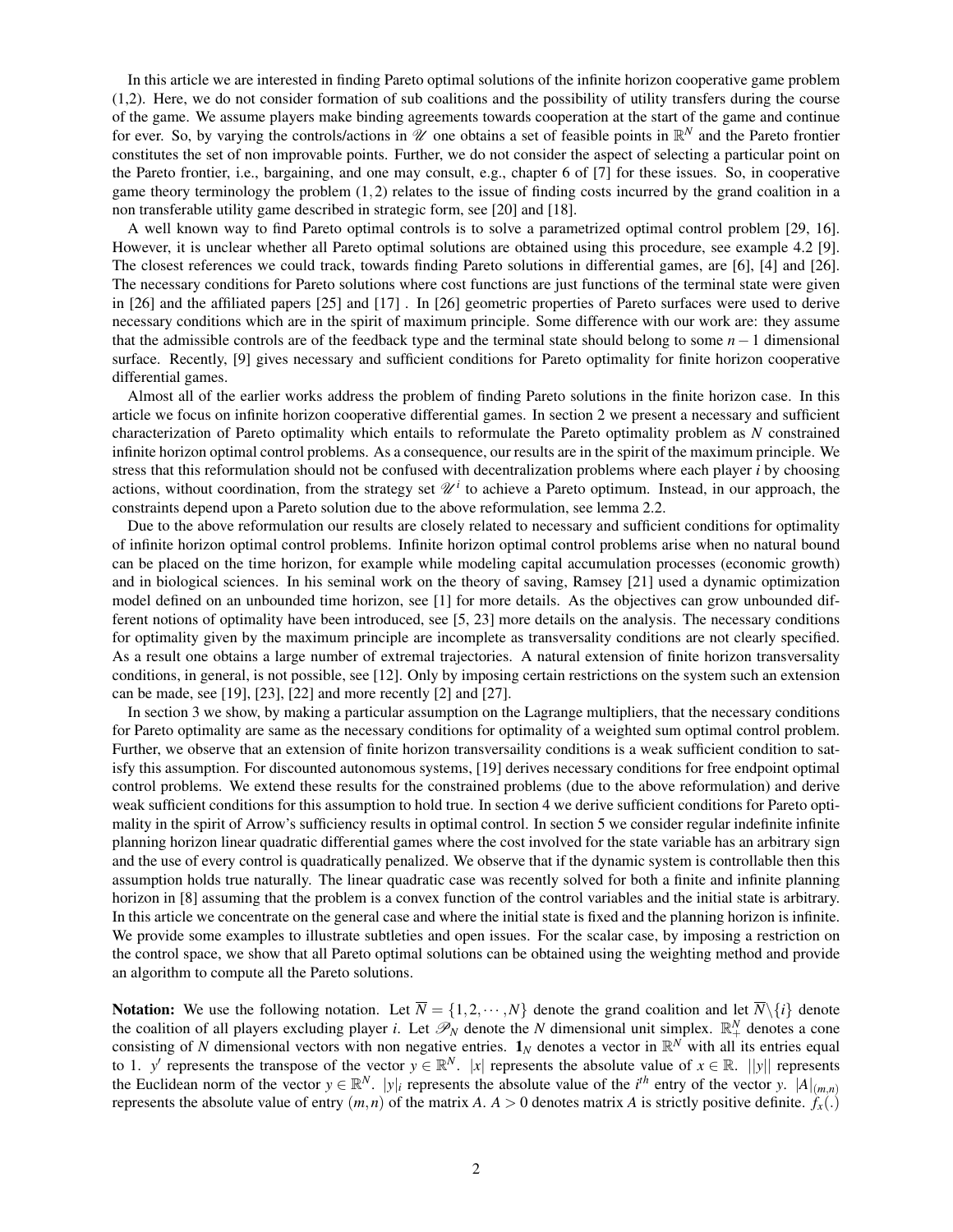represents the partial derivative of the function  $f(.)$  w.r.t *x*.  $\Phi_{f_x}(t,0) = e^{\int_0^t f_x(x,u)dt}$  represents the state transition matrix associated with the linear autonomous linear ordinary differential equation  $\dot{x} = f_x(x, u)x$ ,  $x(0) = x_0$ .  $\vec{\omega} \in \mathbb{R}^N_+$  denotes the vector whose entries ω*<sup>i</sup>* are the weights assigned to the cost function of each player. We define the weighted sum function  $G(.)$  as  $G(\vec{\omega}, t, x(t), u(t)) = \sum_{i \in \overline{N}} \omega_i g_i(t, x(t), u(t))$ . A matrix  $M_{\omega}$  represents  $\sum_{i \in \overline{N}} \omega_i M_i$  where  $\vec{\omega}$  represents the weight vector. sp { $v_1, v_2, \dots, v_k$ } represents the subspace spanned by the vectors  $v_1, v_2, \dots, v_k$ .

# 2 Pareto Optimality

In this section we state conditions to characterize Pareto optimal controls. Lemma 2.1, given below, states that every control minimizing a weighted sum of the cost function of all players (where all weights are strictly positive) is Pareto optimal. So, varying the positive weights over the unit simplex one obtains, in principle, different Pareto optimal controls. A proof of the lemma can be found in [9, 16].

**Lemma 2.1.** *Let*  $\alpha_i \in (0,1)$ *, with*  $\sum_{i=0}^{N} \alpha_i = 1$ *. Assume*  $u^* \in \mathcal{U}$  *is such that* 

$$
u^* \in \arg\min_{u \in \mathcal{U}} \left\{ \sum_{i=1}^N \alpha_i J_i(u) \right\}.
$$
 (3)

#### *Then u*∗ *is Pareto optimal.*

The above lemma implies that minimizing the weighted sum is an easy way to find Pareto optimal controls. Being a sufficient condition it is, however, unclear whether we obtain all Pareto optimal controls in this way. Lemma 2.2 mentioned below gives both a necessary and sufficient characterization of Pareto solutions. It states that every player's Pareto optimal solutions can be obtained as the solution of a constrained optimization problem. The proof is along the lines of the finite dimensional case considered in chapter 22 of [24].

**Lemma 2.2.**  $u^* \in \mathcal{U}$  is Pareto optimal if and only if for all i,  $u^*(.)$  minimizes  $J_i(u)$  on the constrained set

$$
\mathscr{U}_i = \{ u | J_j(u) \le J_j(u^*), \ j = 1, \cdots, N, \ j \ne i \}, \text{ for } i = 1, \cdots, N. \tag{4}
$$

*Proof.* ⇒ Suppose *u*<sup>\*</sup> is Pareto optimal. Then  $u^* \in \mathcal{U}_k$ ,  $\forall k$ , so  $\mathcal{U}_k \neq \emptyset$ . Now, if  $u^*$  does not minimize  $J_k(u)$  on the constraint set  $\mathcal{U}_k$  for some k, then there exists a u such that  $J_j(u) \leq J_j(u^*)$  for all  $j \neq k$  and  $J_k(u) < J_k(u^*)$ . This contradicts the Pareto optimality of *u* ∗ .

 $\Leftarrow$  Suppose *u*<sup>\*</sup> minimizes each *J<sub>k</sub>*(*u*) on  $\mathcal{U}_k$ . If  $\hat{u}$  does not provide a Pareto optimum, then there exists a  $u(.) \in \mathcal{U}$ and an index k such that  $J_i(u) \neq J_i(u^*)$  for all i and  $J_k(u) < J_k(u^*)$ . This contradicts the minimality of  $u^*$  for  $J_k(u)$  on  $\mathscr{U}_k$ .  $\Box$ 

We observe that for a fixed player the constraint set  $\mathcal{U}_i$  defined in (4) depends on the entries of the Pareto optimal solution that represents the loss of the other players. Therefore this result mainly serves theoretical purposes, as we will see, e.g., in the proof of theorem 3.1 and theorem 3.3. Using the above lemma, we next argue that Pareto optimal controls satisfy the dynamic programming principle.

**Corollary 2.1.** *If*  $u^* \in \mathcal{U}$  *is a Pareto optimal control for*  $x(0) = x_0$  *in* (1,2), *then for any*  $\tau > 0$ ,  $u^*([\tau, \infty))$  *is a Pareto optimal control for*  $x(\tau) = x^*(\tau)$  *in* (1,2). Here,  $x^*(\tau) = x(t, 0, u^*([0, \tau]))$  *is the value of the state at*  $\tau$  generated by  $u^*([0,\tau]).$ 

*Proof.* Let  $\mathcal{U}_i(\tau)$ , with  $x(\tau) = x^*(\tau)$ , be the constrained set defined as:

$$
\mathscr{U}_i(\tau) := \left\{ u \middle| J_j(x(\tau), u) \leq J_j(x(\tau), u^*([\tau, \infty)), \ j = 1, \cdots, N, \ j \neq i \right\}.
$$

Consider a control  $u \in \mathcal{U}_i(\tau)$  and let  $u^e([0,\infty))$  be a control defined on  $[0,\infty)$  such that  $u^e([0,\tau)) = u^*([0,\tau))$  and  $u^e$  ([ $\tau$ , $\infty$ )) = *u*, then *x*( $\tau$ , $0$ ,  $u^e$ ([ $0, \tau$ )) = *x*<sup>\*</sup>( $\tau$ ). Further,

$$
J_j(0, x_0, u^e) = \int_0^\infty g_j(t, x(t), u^e(t)) dt
$$
  
\n
$$
= \int_0^\tau g_j(t, x^*(t), u^*(t)) dt + \int_\tau^\infty g_j(t, x(t), u(t)) dt
$$
  
\n(as  $u \in \mathcal{U}_i(\tau)$ , we have)  
\n
$$
\leq \int_0^\tau g_j(t, x^*(t), u^*(t)) dt + \int_\tau^\infty g_j(t, x^*(t), u^*(t)) dt
$$
  
\n
$$
= \int_0^\infty g_j(t, x^*(t), u^*(t)) dt = J_j(0, x_0, u^*).
$$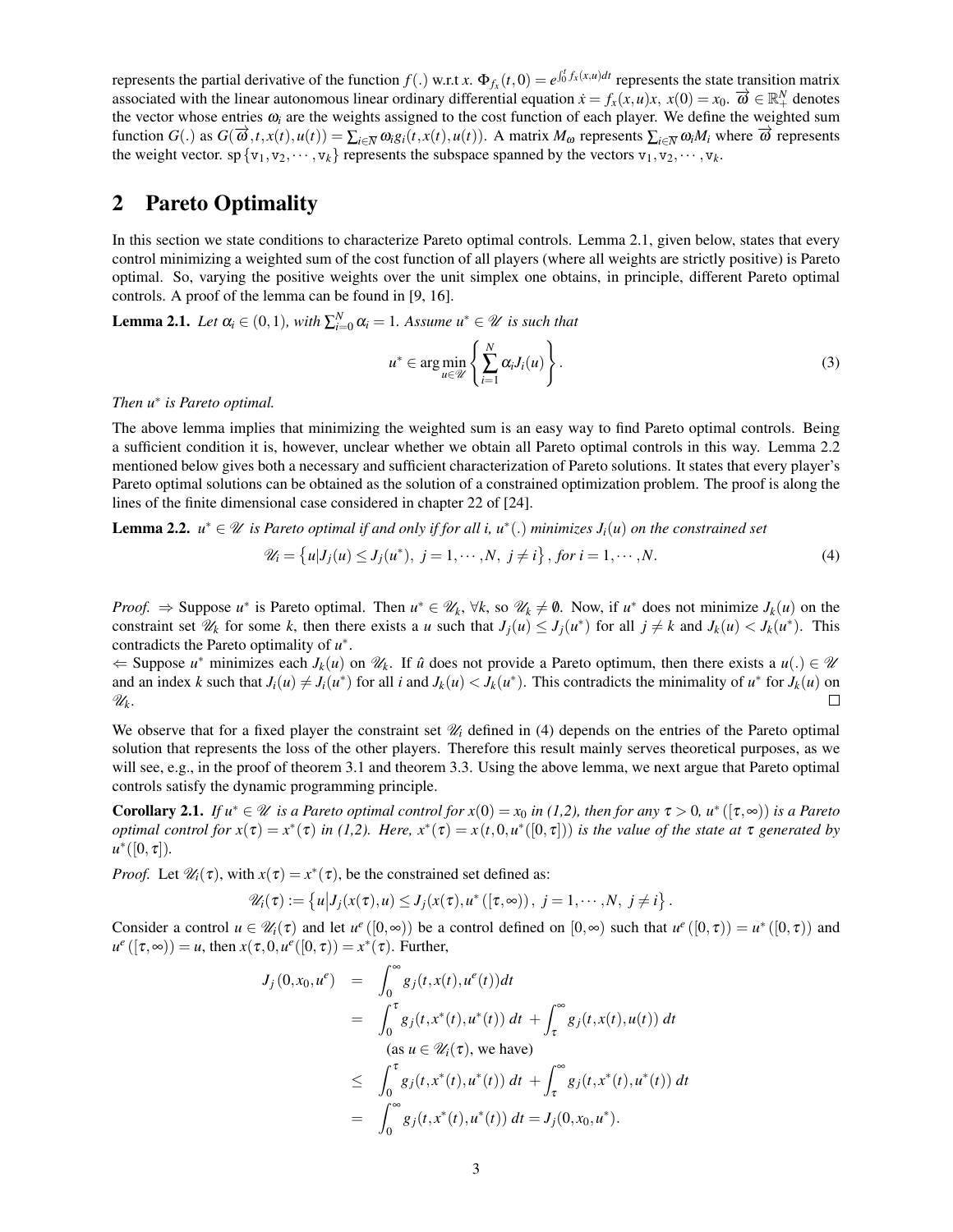The above inequality holds for all  $j = 1, \dots, N$ ,  $j \neq i$ . Clearly,  $u^e([0, \infty)) \in \mathcal{U}_i(0)$  i.e., every element  $u \in \mathcal{U}_i(\tau)$  can be viewed as an element  $u^e \in \mathcal{U}_i(0)$  restricted to the time interval  $[\tau, \infty)$ . From the dynamic programming principle it follows directly that  $u^*([\tau, \infty))$  has to minimize  $J_i(\tau, x^*(\tau), u)$  on  $\mathscr{U}_i(\tau)$ .

Another result that follows directly from lemma 2.2 is that if the argument at which some player's cost is minimized is unique, then this control is Pareto optimal too (see corollary 2.5 in [9] for the proof).

**Corollary 2.2.** Assume  $J_1(u)$  has a minimum which is uniquely attained at  $u^*$ . Then  $(J_1(u^*), J_2(u^*), \ldots, J_N(u^*))$  is *a Pareto solution.*

We give the following result from lemma 2.2. Since, Pareto optimality is preserved for every strictly monotonic transformation of the cost functions, if the player's costs are modified as  $\tilde{J}_i(u) = J_i(u) - c, c \in \mathbb{R}, \forall i \in \overline{N}$ , then we have the following corollary.

**Corollary 2.3.** *The set of Pareto optimal strategies for the games with player's objectives as*  $J_i(u)$  *and*  $\tilde{J}_i(u)$ *,*  $i \in \overline{N}$ *, is the same.*

# 3 Necessary Conditions for the General Case

In this section, using lemma 2.2 we derive necessary conditions of Pareto optimality for the problem (2,1) in a general setting. Before proceeding in this direction we give the following notation for the *N* person infinite horizon cooperative differential game:

(P) for each 
$$
i \in \overline{N}
$$
 min  $\bigcup_{u \in \mathcal{U}}^{\infty} g_i(t, x(t), u(t)) dt$   
sub. to  $\dot{x}(t) = f(t, x(t), u(t)), \quad x(0) = x_0.$ 

Let  $u^*$  be a Pareto optimal strategy for the problem  $(P)$  and  $x^*$  be the trajectory generated by  $u^*$ . Using lemma 2.2,  $(P)$ is equivalently written as *N* constrained optimal control problems, denoted by  $(P_i)$  for each player  $i \in \overline{N}$ , as follows:

$$
(Pi) \qquad \min_{u \in \mathcal{U}_i} \int_0^\infty g_i(t, x(t), u(t)) dt
$$
  
sub. to  $\dot{x}(t) = f(t, x(t), u(t)), \quad x(0) = x_0.$ 

The control space  $\mathcal{U}_i$  in  $(P_i)$  is constrained and depends on the Pareto optimal solution of players  $j \in \overline{N} \setminus \{i\}$ . Introducing the auxiliary states  $\tilde{x}^i_j(t)$ ,  $j \in \overline{N} \setminus \{i\}$  as

$$
\tilde{x}_j^i(t) = \int_0^t g_i(t, x(t), u(t))dt, \ \tilde{x}_j^i(0) = 0,
$$

the constraint set  $\mathcal{U}_i$  can be represented as

$$
\mathscr{U}_i = \left\{ u \in \mathscr{U} \, \big| \, \dot{\mathfrak{X}}^i_j(t) = g_j(t, x(t), u(t)), \, \dot{\mathfrak{X}}^i_j(0) = 0, \, \lim_{t \to \infty} \dot{\mathfrak{X}}^i_j(t) \leq \dot{\mathfrak{X}}^i_j = \int_0^\infty g_i(t, x^*(t), u^*(t)) dt, \, \forall j \in \overline{N} \setminus \{i\} \right\}.
$$

The unconstrained representation, w.r.t to control space, of  $(P_i)$  is then given as:

$$
(P_i) \qquad \min_{u \in \mathcal{U}} \int_0^\infty g_i(t, x(t), u(t)) dt \n\text{sub. to } \dot{x}(t) = f(t, x(t), u(t)), \ x(0) = x_0 \n\dot{\tilde{x}}_j^i(t) = g_j(t, x(t), u(t)), \ \tilde{x}_j^i(0) = 0, \ \lim_{t \to \infty} \tilde{x}_j^i(t) \le \tilde{x}_j^{i^*}, \ \forall j \in \overline{N} \setminus \{i\}.
$$

Collecting the above and from lemma 2.2, we have the following proposition.

**Proposition 3.1.**  $u^*$  is a Pareto optimal control for the cooperative game problem  $(P) \Leftrightarrow u^*$  is an optimal control for *the problems (P<sub>i</sub>*),  $i \in \overline{N}$ .

The optimal control problems  $(P_i)$  have mixed end point constraints, i.e.,  $\lim_{t\to\infty} x(t)$  is free and  $\lim_{t\to\infty} \tilde{x}^i_j(t)$ ,  $j \in$  $\overline{N}\setminus\{i\}$  are constrained. Let  $H_i$  denote the Hamiltonian associated with the problem  $(P_i)$  and be defined as (with abuse of notation)  $H_i := \lambda_i^0 g_i + \lambda'_i f + \sum_{j \in \overline{N} \setminus \{i\}} \mu_j^i g_j$ . From proposition 3.1, by applying Pontryagin maximum principle for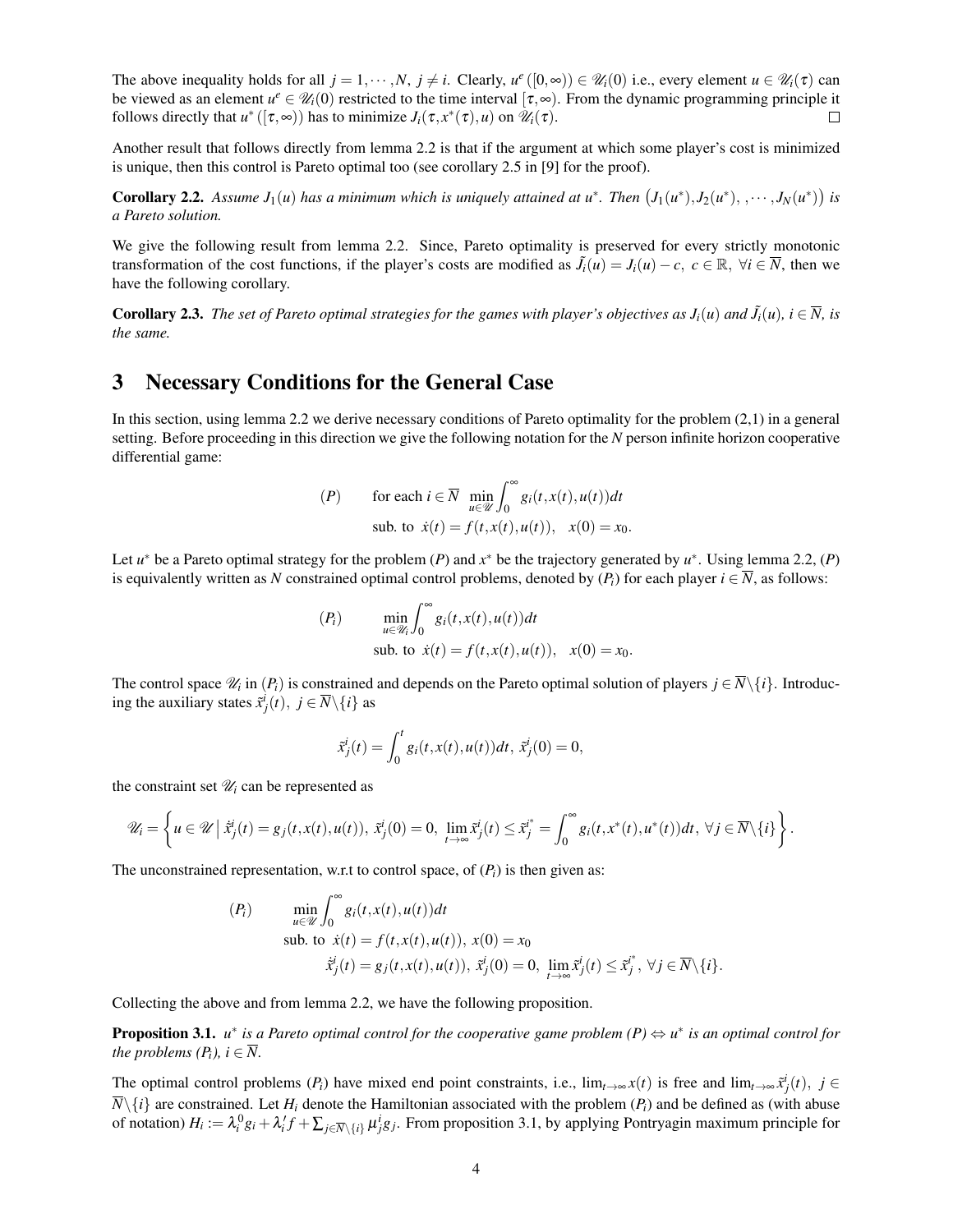(*Pi*) one can obtain necessary conditions for Pareto optimality for (*P*). These necessary conditions give a set of extremal trajectories and the associated transversality conditions allow one to single out the optimal one. If the game problem (*P*) is finite horizon type, then the transversality conditions associated with the problem  $(P_i)$  are  $\lambda_i(T) = 0$ ,  $0 < T < \infty$ and  $\mu_j^i \geq 0$  for  $j \in \overline{N} \setminus \{i\}$ ,  $i \in \overline{N}$  and the maximum principle holds in normal form i.e.,  $\lambda_i^0 = 1$ ,  $i \in \overline{N}$  (refer to proposition 3.16, [11]). Using these ideas it was shown in [9] that necessary conditions for Pareto optimality for (*P*) are same as the necessary conditions for optimality of a weighted sum optimal control problem. The main result there hinges upon the transversality conditions and normality of the problems (*Pi*). Unfortunately, for the infinite horizon case the necessary conditions for optimality of the problems  $(P_i)$  are incomplete (see pg. 234, theorem 12 of [23]). The above finite horizon transversality conditions generally do not naturally carry over to the infinite horizon case. Refer to [12, 11, 19, 23, 2] for counterexamples to illustrate this behavior.

We will see in the following discussion that  $\mu_j^i(t) = \mu_j^i$  (constants) due to the special structure of  $x_j^i(t)$ . Let  $\vec{\lambda}_i =$  $(\mu_1^i, \dots, \mu_{i-1}^i, \lambda_i^0, \mu_{i+1}^i, \dots, \mu_N^i)'$ ,  $i \in \overline{N}$ . In the theorem 3.1 below, by making an assumption on  $\overrightarrow{\lambda}_i$  we show, using proposition 3.1, that necessary conditions of Pareto optimality of (*P*) are the same as the necessary conditions for optimality of a weighted sum optimal control problem.

*Assumption* 1*.* For each problem (*Pi*), the Lagrange multipliers associated with the objective function and the states  $(\tilde{x}^i_j(t))$  are non negative with at least one of them strictly positive, i.e.,  $\overrightarrow{\lambda}_i \in \mathbb{R}^N_+\setminus\{0\}.$ 

**Theorem 3.1.** *If*  $(J_1(u^*), J_2(u^*), \cdots, J_N(u^*))$  *is a Pareto candidate for problem (P) and assumption (1) holds, then* there exists an  $\overrightarrow{\alpha} \in \mathscr{P}_N$ , a co-state function  $\overline{\lambda}(t):[0,\infty) \to \mathbb{R}^n$  such that with  $H(\overrightarrow{\alpha},t,x(t),u(t),\lambda(t)) = \lambda'(t)f(t,x(t),u(t)) +$  $G(\vec{\alpha}, t, x(t), u(t))$ , the following conditions are satisfied.

$$
H(\overrightarrow{\alpha}, t, x^*(t), u^*(t), \lambda(t)) \le H(\overrightarrow{\alpha}, t, x^*(t), u(t), \lambda(t))
$$
  
\n
$$
H^0(\overrightarrow{\alpha}, t, x^*(t), \lambda(t)) = \min_{u(t)} H(\overrightarrow{\alpha}, t, x^*(t), u(t), \lambda(t))
$$
\n(5a)

$$
\dot{\lambda}(t) = -H_{x}^{0}(\overrightarrow{\alpha}, t, x^{*}(t), \lambda(t))
$$
\n(5b)

$$
\dot{x}^*(t) = H^0_\lambda(\overrightarrow{\alpha}, t, x^*(t), \lambda(t)) \quad \text{s.t} \quad x^*(0) = x_0 \tag{5c}
$$

$$
(\overrightarrow{\alpha}, \lambda(t)) \neq 0, \forall t \in [0, \infty), \overrightarrow{\alpha} \in \mathscr{P}_N.
$$
\n(5d)

*Proof.* From proposition 3.1, if  $u^*$  is Pareto optimal for (*P*) then the pair  $(x^*, u^*)$  is optimal for the problem (*P*<sub>*i*</sub>). We define the Hamiltonian associated with  $(P_i)$  as:

$$
H_i(t, x(t), u(t), \lambda(t)) = \lambda'_i(t) f(t, x(t), u(t)) + \lambda_i^0 g_i(t, x(t), u(t)) + \sum_{j \in \overline{N} \setminus \{i\}} \mu_j^i(t) g_j(t, x(t), u(t)). \tag{6}
$$

So, from Pontryagin's maximum principle there exist a constant  $\lambda_i^0$  and co-state functions (continuous and piecewise continuously differentiable)  $\lambda_i(t) \in \mathbb{R}^n$  and  $\mu_j^i(t) \in \mathbb{R}, j \in S_N^i$  such that:

$$
(\lambda_i^0, \lambda_i(t), \mu_j^i(t)) \neq (0, 0, 0), \ j \in \overline{N} \setminus \{i\}, \ t \in [0, \infty)
$$
\n
$$
(7a)
$$

$$
H_i(t, x^*(t), u^*(t), \lambda(t)) \leq H_i(t, x^*(t), u(t), \lambda(t)) \tag{7b}
$$

$$
H_i^0(t,x(t),\lambda(t)) = \min_{u(t)} H_i(t,x(t),u(t),\lambda(t))
$$

$$
\dot{\lambda}_i(t) = -H_{i_x}^0(t, x^*(t), \lambda(t)) \tag{7c}
$$

$$
\dot{\mu}_j^i(t) = -H^0_{i \ \vec{x}_j^i}(t, x^*(t), \lambda(t)). \tag{7d}
$$

Since  $(H_i^0)_{\vec{x}_j^i} = 0$ , multipliers associated with the auxiliary variables  $\mu_j^i(t) = \mu_j^i$  (constants) and the Hamiltonian can be written as  $H_i(t, x(t), u(t), \lambda(t)) = \lambda'_i(t) f(t, x(t), u(t)) + G(\overrightarrow{\lambda}_i, t, x(t), u(t))$ . The first order conditions are:

$$
\lambda'_{i}(t)f(t,x^{*}(t),u^{*}(t)) + G(\overrightarrow{\lambda}_{i},t,x^{*}(t),u^{*}(t)) \leq \lambda'_{i}(t)f(t,x^{*}(t),u(t)) + G(\overrightarrow{\lambda}_{i},t,x^{*}(t),u(t)) \n\lambda_{i}(t) = -f'_{x}(t,x^{*}(t),u^{*}(t))\lambda_{i}(t) - G_{x}(\overrightarrow{\lambda}_{i},t,x^{*}(t),u^{*}(t)).
$$
\n(9)

Taking a sum over  $i \in \overline{N}$  for (8) and (9) yields

$$
\sum_{i\in\overline{N}}\left(\lambda_i'(t)f(t,x^*(t),u^*(t))+G(\overrightarrow{\lambda}_i,t,x^*(t),u^*(t))\right)\leq \sum_{i\in\overline{N}}\left(\lambda_i'(t)f(t,x^*(t),u(t))+G(\overrightarrow{\lambda}_i,t,x^*(t),u(t))\right),\qquad(10)
$$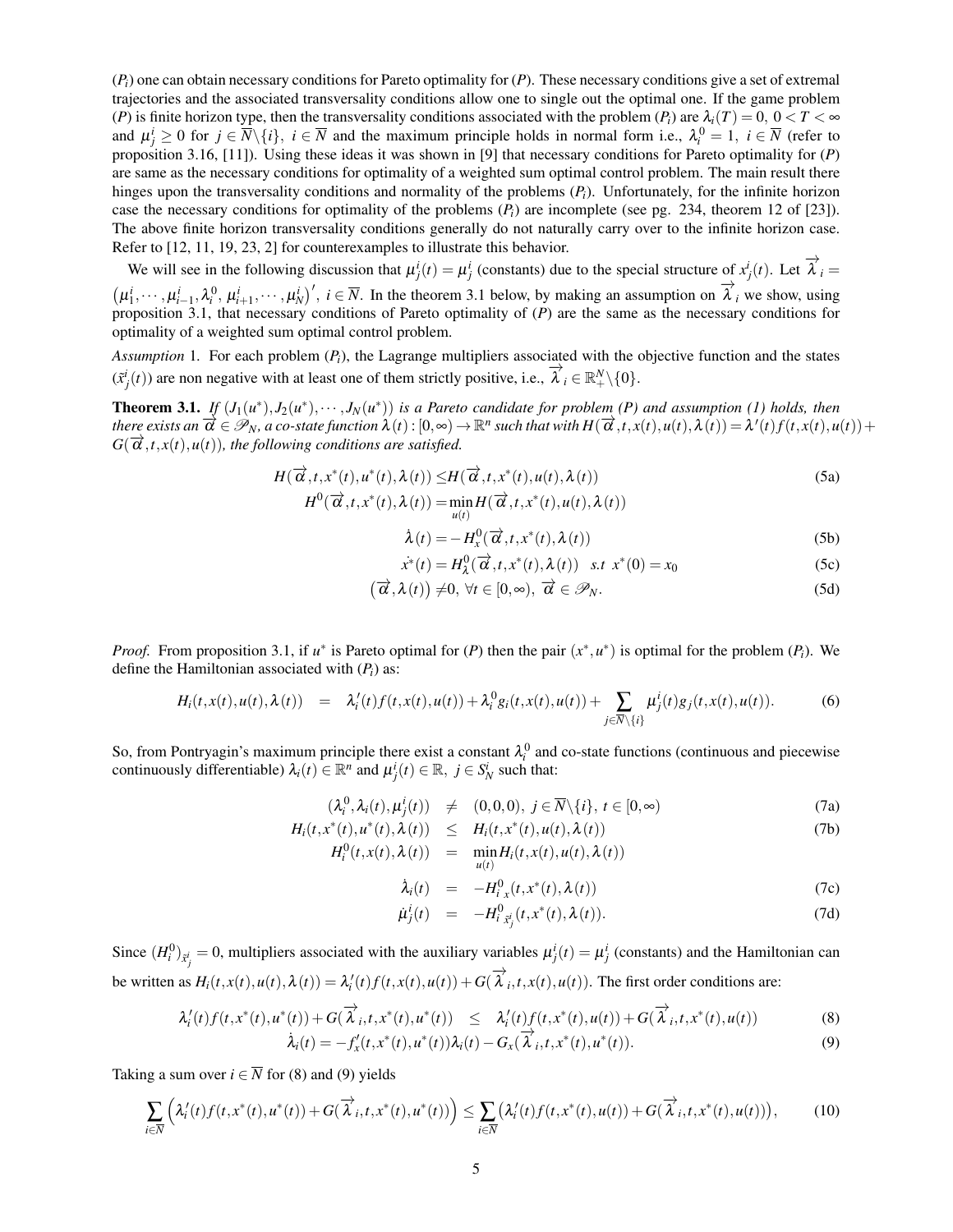$$
\sum_{i\in\overline{N}}\dot{\lambda}_i(t)=-f'_x(t,x^*(t),u^*(t))\sum_{i\in\overline{N}}\lambda_i(t)-\sum_{i\in\overline{N}}G_x(\overrightarrow{\lambda}_i,t,x^*(t),u^*(t)).
$$
\n(11)

Let us introduce  $d := \sum_{i \in \overline{N}} (\lambda_i^0 + \sum_{j \in \overline{N} \setminus \{i\}} \mu_j^i)$ . By assumption 1 we have  $d > 0$ . We define  $\lambda(t) := \frac{1}{d} \sum_{i \in \overline{N}} \lambda_i(t)$ ,  $\alpha_i := \frac{1}{d} \left( \lambda_i^0 + \sum_{j \in \overline{N} \setminus \{i\}} \mu_i^j \right), i \in \overline{N}$  and a vector  $\overrightarrow{\alpha} := (\alpha_1, \dots, \alpha_N)'$ . Notice that  $\overrightarrow{\alpha} \in \mathscr{P}_N$  by assumption (1). Dividing the equation  $(10)$  by  $d$  we have:

$$
\lambda'(t)f(t,x^*(t),u^*(t)) + G(\overrightarrow{\alpha},t,x^*(t),u^*(t))) \leq \lambda'(t)f(t,x^*(t),u(t)) + G(\overrightarrow{\alpha},t,x^*(t),u(t)) \tag{12}
$$

$$
\dot{\lambda}(t) = -f'_x(t, x^*(t), u^*(t))\lambda(t) - G_x(\overrightarrow{\alpha}, t, x^*(t), u^*(t)).
$$
\n(13)

Next we define the modified Hamiltonian as

$$
H(\overrightarrow{\alpha},t,x(t),u(t),\lambda(t))=\lambda'(t)f(t,x(t),u(t))+G(\overrightarrow{\alpha},t,x(t),u(t)).
$$

The above necessary conditions for  $u^*$  to be Pareto optimal control can be rewritten as  $(5)$ .

*Remark* 1. The necessary conditions given by (5) are closely related to the minimization of  $\sum_{i\in\overline{N}} \alpha_i J_i$  subject to (2), i.e., the weighted sum optimal control problem. There are, however, some subtle differences. When the weighted sum optimal control problem admits maximum principle in normal form then one obtains necessary conditions as (5).

A natural extension of finite horizon transversality conditions to the infinite horizon case for the problem  $(P_i)$ ,  $i \in \overline{N}$ leads to  $\lambda_i^0 = 1$  and  $\mu_j^i \ge 0$  for  $i \in \overline{N}$ , and as result guarantees assumption 1. For the analysis that follows from now onwards we focus on weak sufficient conditions that allow such an extension. Towards that end, we first consider nonautonomous systems. In general, such an extension is achieved by imposing restrictions on the system parameters, also called as growth conditions. Specializing theorem 3.16 [23] or example 10.3 [22] to the problem  $(P_i)$ , we have the following corollary:

**Corollary 3.1.** *Suppose*  $\int_0^\infty g_i(t, x(t), u(t)) dt > -\infty$ ,  $i \in \overline{N}$  and there exist non-negative numbers a, b and c with  $c > Nb$ *such that the following conditions are satisfied for*  $t \geq 0$  *and all*  $x(t)$ *:* 

$$
(|g_{i_x}(t, x(t), u(t)|)_{m} \leq ae^{-ct}, m = 1, \cdots, N, \forall i \in \overline{N}
$$
\n(14a)

$$
(|f_x(t, x(t), u(t)|)_{(l,m)} \leq b, l = 1, \cdots, N, m = 1, \cdots, N.
$$
 (14b)

*Then assumption 1 is satisfied. Consequently, for every Pareto solution the necessary conditions given by (5) hold true and in addition*  $\lim_{t\to\infty} \lambda(t) = 0$  *is satisfied.* 

*Proof.* If conditions (14) hold true, then by theorem 3.16 of [23], the finite horizon transversality conditions do extend to the infinite horizon case. As a result,  $\lambda_i^0 = 1$ ,  $\mu_i^j \ge 0$ ,  $\forall j \in \overline{N} \setminus \{i\}$  and  $\lim_{t \to \infty} \lambda_i(t) = 0$  are satisfied for the constrained optimal control problem  $(P_i)$  we have  $\overrightarrow{\lambda}_i \in \mathbb{R}^N_+ \setminus \{0\}$ . Clearly assumption (1) is satisfied. So, the necessary conditions given by (5) hold true and in addition  $\lim_{t\to\infty} \lambda(t) = 0$ .

The following example demonstrates the application of theorem 3.1 and corollary 3.1.

*Example* 1*.* Consider the following game problem:

$$
(P) \qquad J_1(x_0, u_1, u_2) = \int_0^\infty e^{-\rho t/2} (u_1(t) - u_2(t)) dt \quad \text{and}
$$
\n
$$
J_2(x_0, u_1, u_2) = \int_0^\infty e^{-3\rho t/2} x^2(t) (u_2(t) - u_1(t)) dt
$$
\nsub. to

\n
$$
\dot{x}(t) = \frac{\rho}{2} x(t) + u_1(t) - u_2(t), \ x(0) = 0, \ t \in [0, \infty)
$$
\n
$$
u \in \mathcal{U}, \text{ s.t } \mathcal{U} = \{u(.) \mid \forall t \ge 0, \ u(t) \in E \subset \mathbb{R}^m, \ E \text{ is a closed and bounded set}\}
$$
\n
$$
(15)
$$

Taking the transformations  $\tilde{x}(t) = e^{-\rho t/2}x(t)$  and  $\tilde{u}_i(t) = e^{-\rho t/2}u_i(t)$ , we transform the game (P) as a new game (P) given by:

$$
(\tilde{P}) \qquad J_1(x_0, \tilde{u}_1, \tilde{u}_2) = \int_0^\infty (\tilde{u}_1(t) - \tilde{u}_2(t))dt \qquad \text{and}
$$

$$
J_2(x_0, \tilde{u}_1, \tilde{u}_2) = \int_0^\infty \tilde{x}^2(t) (\tilde{u}_2(t) - \tilde{u}_1(t))dt
$$
sub. to  $\qquad \tilde{x}(t) = \tilde{u}_1(t) - \tilde{u}_2(t), \ \tilde{x}(0) = 0, \ t \in [0, \infty)$ 
$$
\tilde{u}_i(t) = e^{-\rho t/2} u_i(t), \ i = 1, 2. \tag{17}
$$

 $\Box$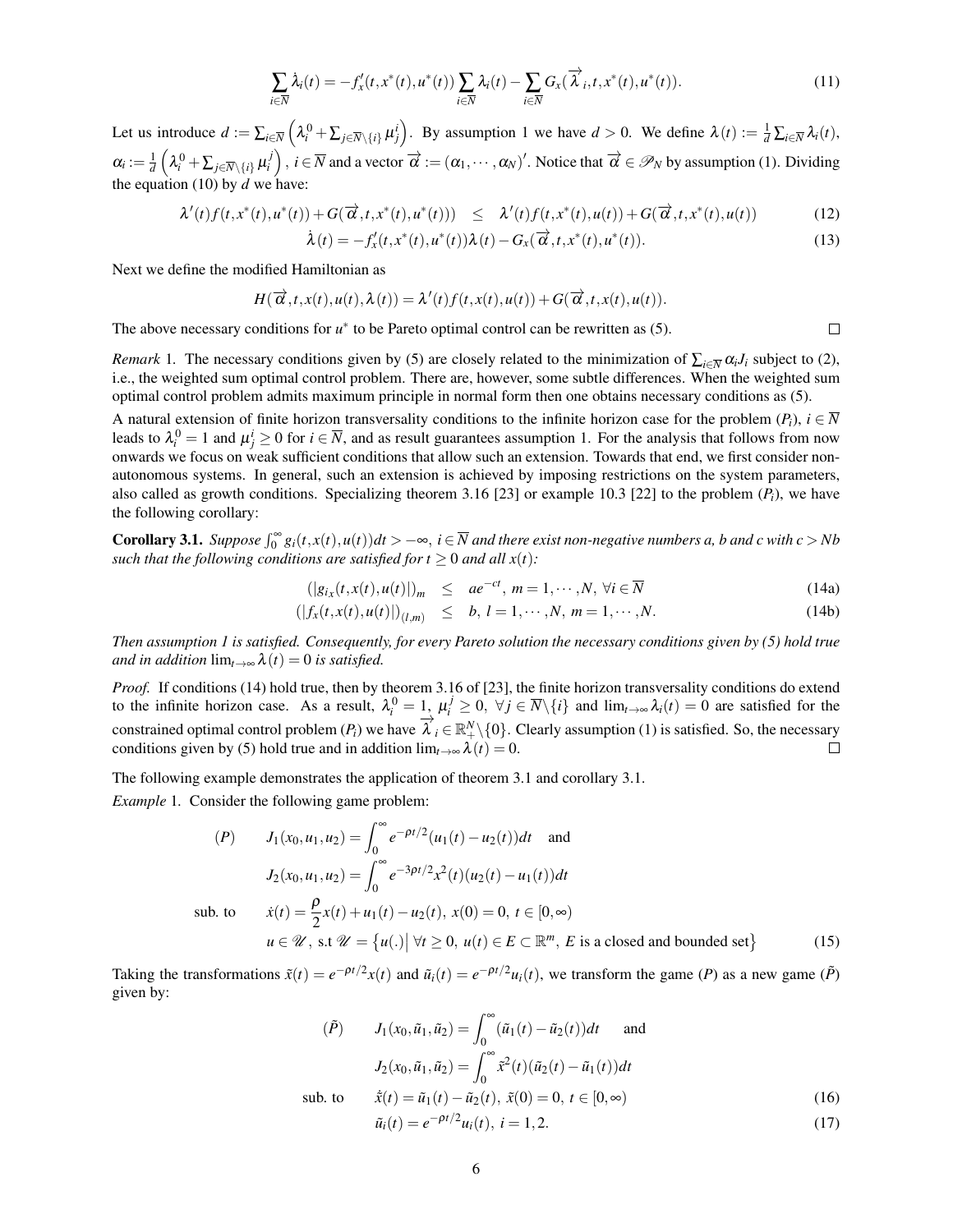We have  $J_i(x_0, u_1, u_2) = J_i(x_0, \tilde{u}_1, \tilde{u}_2)$ ,  $i = 1, 2$ . The player's objectives are simplified as:

$$
J_1(x_0, \tilde{u}_1, \tilde{u}_2) = \int_0^\infty (\tilde{u}_1(t) - \tilde{u}_2(t)) dt = \lim_{t \to \infty} \tilde{x}(t)
$$
  

$$
J_2(x_0, \tilde{u}_1, \tilde{u}_2) = \int_0^\infty \tilde{x}^2(t) (\tilde{u}_2(t) - \tilde{u}_1(t)) dt = -\frac{1}{3} \left( \lim_{t \to \infty} \tilde{x}(t) \right)^3.
$$

By construction,  $|u(t)| < c$  for some  $c > 0$ ,  $\forall t \ge 0$  and  $\lim_{t \to \infty} \tilde{x}(t) \le 2c/\rho$ . We notice that  $J_2 = -\frac{1}{3}J_1^3$  for all  $(u_1, u_2)$ and choosing different values for the control functions  $u_i(.)$ , every point in the  $(J_1, J_2)$  plane satisfying  $J_2 = -\frac{1}{3}J_1^3$  can be attained. Moreover, every point on this curve is Pareto optimal. This conclusion can be derived from the application of theorem 3.1 and corollary 3.1 too. With straightforward calculations we can show that for  $(\tilde{P}), |f_{\tilde{x}}(.)| = 0, |g_{1\tilde{x}}(.)| = 0$  $|0, |g_{2\tilde{x}}(.)| \leq 2|\tilde{x}(t)||\tilde{u}_1(t) - \tilde{u}_2(t)| \leq 4c^2/\rho$ . The growth conditions mentioned in corollary 3.1 hold true for the game problem ( $\tilde{P}$ ). Then from theorem 3.1 there exists a co-state function  $\tilde{\lambda}(t)$ , with Hamiltonian defined as

$$
H(.) := \tilde{\lambda}(t) \left( \tilde{u}_1(t) - \tilde{u}_2(t) \right) + \left( \alpha - (1 - \alpha) \tilde{x}^2(t) \right) \left( \tilde{u}_2(t) - \tilde{u}_1(t) \right).
$$

Further,  $H(.)$  attains a minimum w.r.t  $\tilde{u}_i(.)$ ,  $i = 1,2$  only if

$$
\tilde{\lambda}(t) + \left(\alpha - (1 - \alpha)\tilde{x}^{*^2}(t)\right) = 0 \text{ for all } t \in [0, \infty).
$$
\n(18)

As the growth conditions are satisfied we have  $\lim_{t\to\infty} \tilde{\lambda}(t) = 0$ . The adjoint variable  $\tilde{\lambda}(t)$  satisfies (by differentiating (18))

$$
\dot{\tilde{\lambda}}(t) = 2(1-\alpha)\tilde{x}^*(t)(\tilde{u}_2(t) - \tilde{u}_1(t)), \ \forall t \in [0, \infty) \ \lim_{t \to \infty} \tilde{\lambda}(t) = 0.
$$

We see that the necessary condition (7b) also results in the same differential equation for  $\tilde{\lambda}(t)$ ,  $\forall t \in [0,\infty)$ . Using (18) we can conclude that for arbitrary choices of  $u_1(.)$  and  $u_2(.)$ , theorem 3.1 holds true by choosing  $\alpha$  such that lim<sub>t→∞</sub>  $\tilde{x}^{*2}(t) = \frac{\alpha}{1-\alpha}$ . So, all the controls *u*<sub>1</sub>(.) and *u*<sub>2</sub>(.) are candidates for Pareto solutions (as they satisfy the necessary conditions). To show that the candidates are indeed Pareto optimal we have to show that the necessary conditions are sufficient too. This aspect is treated in example 3.

#### 3.1 Discounted Autonomous systems

The growth conditions given in corollary 3.1 ensure that assumption 1 is satisfied. However, the conditions (14) are quite strict. In this subsection we analyze games defined by autonomous systems with exponentially discounted player's costs and for this class of problems assumption 1 is guaranteed under mild conditions. The discount factor  $\rho$  is assumed to be strictly positive. We represent the game problem as  $(P^{\rho})$  and the related optimal control problem as  $(P_i^{\rho})$ . For discounted autonomous systems, Mitchel [19] gives necessary conditions for optimality for free endpoint infinite horizon optimal control problems. However, in the present case the problems  $(P_i^{\rho})$  are constrained with constraints taking a special structure. In the following discussion, owing to this special structure, we show that the conditions given by Mitchel [19] are sufficient to guarantee assumption 1. As a result, the necessary conditions for Pareto optimality of  $(P^{\rho})$  are the same as the necessary conditions for optimality of a weighted sum optimal control problem.

As a first step, we derive the necessary conditions for optimality for the mixed endpoint constrained optimal control problem  $(P_i^{\rho})$  (in similar lines of [19]<sup>3</sup>). If  $u^*$  is a Pareto optimal strategy for the game problem  $(P^{\rho})$ , then from proposition 3.1 *u*<sup>\*</sup> is optimal for the constrained optimal control problem  $(P_i^{\rho})$ ,  $i \in \overline{N}$  given by:

$$
(P_i^{\rho})
$$
 
$$
\min_{u \in \mathcal{U}} \int_0^{\infty} e^{-\rho t} g_i(x(t), u(t)) dt
$$
  
sub. to  $\dot{x}(t) = f(x(t), u(t)), x(0) = x_0, u \in \mathcal{U}$   
 $\dot{\tilde{x}}_j(t) = e^{-\rho t} g_j(x(t), u(t)), \tilde{x}_j'(0) = 0, \lim_{t \to \infty} \tilde{x}_j'(t) \le \tilde{x}_j^{*}, \forall j \in \overline{N} \setminus \{i\}.$ 

Let  $(x^*(t), u^*(t))$ ,  $0 \le t \le \infty$  be the optimal admissible pair for problem  $(P_i^{\rho})$ , we fix  $T > 0$  and define  $h_i(z)$ ,  $i \in \overline{N}$  as:

$$
h_i(z) = \int_z^{\infty} e^{-\rho t} g_i(x^*(t - z + T), u^*(t - z + T)) dt.
$$
 (19)

<sup>&</sup>lt;sup>3</sup>Notice, the necessary conditions given by Mitchel [19] considers only the free end point optimal control problem.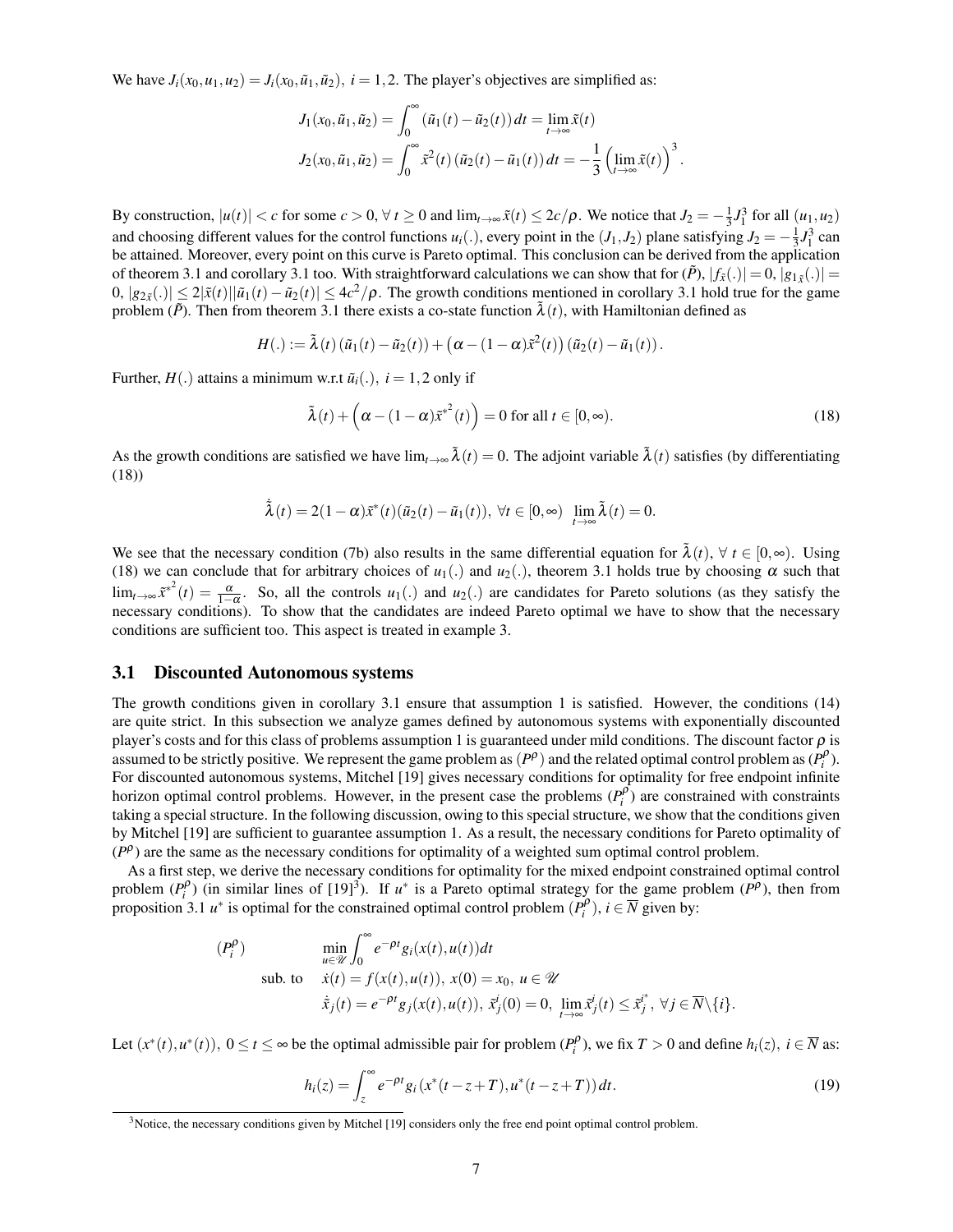To derive the necessary conditions for optimality of *u* ∗ , we first consider the following truncated and augmented problem  $(P_{i_T}^{\rho})$  (associated with the problem  $(P_i^{\rho})$ ) defined as follows:

$$
(P_{i_T}^{\rho}) \t\min_{u \in \mathcal{U}} h_i(z(T) - T) + \int_0^T v(t)e^{-\rho z(t)}g_i(Y(t), U(t))dt
$$
  
\nsub. to  $\dot{Y}(t) = v(t)f(Y(t), U(t)), Y(0) = Y_0, Y(T) = x^*(T), U \in \mathcal{U}$   
\n $\dot{\tilde{Y}}_j^i(t) = v(t)e^{-\rho z(t)}g_j(Y(t), U(t)), \tilde{Y}_j^i(0) = 0, \tilde{Y}_j^i(T) + h_j(z(T) - T) \le \tilde{x}_j^{i^*}, \forall j \in \overline{N} \setminus \{i\}$  (20)  
\n $\dot{z}(t) = v(t), z(0) = 0, v(t) \in [1/2, \infty).$ 

*Remark* 2*.* Notice that the above problem is a mixed end point constrained finite horizon problem, i.e., *X*(*T*) is fixed and  $Y_j^i(T)$  is constrained. Further, (20) captures the constraint set  $\mathcal{U}_i$  defined in lemma 2.2.

The following lemma, which is useful in theorem 3.2, relates the optimal solution of  $(P_i^{\rho})$  to the optimal solution  $(P_i^{\rho})$ . The proof of lemma 3.1 is given in the appendix. We notice that the special structure of constraints given by (20) plays a role in arriving at this conclusion.

**Lemma 3.1.** If  $(x^*(t), u^*(t))$  is an optimal admissible pair for the problem  $(P_t^{\rho})$  then  $(x^*(t), t, u^*(t), 1)$ ,  $t \in [0, T]$ , is an optimal admissible pair for the problem  $(P_{i_T}^{\rho})$ .

Using the above lemma, we give necessary conditions for optimality of problem  $(P_i^{\rho})$  in the following theorem (see appendix for the proof).

**Theorem 3.2.** If  $(x^*(t), u^*(t)), t \in [0, \infty)$  is an optimal pair for the problem  $(P_i^{\rho})$  then there exist  $\overrightarrow{\lambda}_i \in \mathbb{R}^N_+$ ,  $l_i^0 \in \mathbb{R}^n$ *and continuous functions*  $\lambda_i(t) \in \mathbb{R}^n$  *and*  $\gamma_i(t) \in \mathbb{R}$  *respectively such that* 

$$
\left(\overrightarrow{\lambda}_{i}, \lambda_{i}(t), \gamma_{i}(t)\right) \neq (0, 0, 0), \forall t \geq 0, \left\|\left(\overrightarrow{\lambda}_{i}, \lambda_{i}(0)\right)\right\| = 1
$$
\n(21a)

$$
\dot{\lambda}_i(t) = -e^{-\rho t} G_x(\overrightarrow{\lambda}_i, x^*(t), u^*(t)) - f'_x(x^*(t), u^*(t))\lambda_i(t), \lambda_i(0) = l_i^0
$$
\n(21b)

$$
\dot{\gamma}_i(t) = \rho \ e^{-\rho t} G(\overrightarrow{\lambda}_i, x^*(t), u^*(t)), \ \lim_{t \to \infty} \gamma_i(t) = 0
$$
\n(21c)

$$
H(\overrightarrow{\lambda}_{i},t,x^{*}(t),u(t),\lambda(t)) = \lambda'_{i}(t)f(x^{*}(t),u^{*}(t)) + e^{-\rho t}G(\overrightarrow{\lambda}_{i},x^{*}(t),u^{*}(t))
$$
  

$$
H(\overrightarrow{\lambda}_{i},t,x^{*}(t),u^{*}(t),\lambda(t)) \leq H(\overrightarrow{\lambda}_{i},t,x^{*}(t),u(t),\lambda(t)) \quad \forall u(t)
$$
 (21d)

$$
H(\overrightarrow{\lambda}_{i},t,x^{*}(t),u^{*}(t),\lambda(t)) \leq H(\overrightarrow{\lambda}_{i},t,x^{*}(t),u(t),\lambda(t)) \quad \forall u(t)
$$
\n(21d)

$$
H(\overrightarrow{\lambda}_i, t, x^*(t), u^*(t), \lambda(t)) = -\gamma_i(t). \tag{21e}
$$

*Remark* 3*.* Though the approach in lemma 3.1 and theorem 3.2 is similar to the one given in [19], the main differences lie in the problem formulation. In [19], the necessary conditions are obtained for the free endpoint unconstrained infinite horizon optimal control problem. However, the game problem (*P* ρ ), due to proposition 3.1, leads to *N* mixed endpoint constrained optimal control problems  $(P_i^{\rho})$ .

From theorem 3.2, if  $u^*$  is optimal for the problem  $(P_i)$  then there exists a  $\vec{\lambda}_i \in \mathbb{R}^N_+$  such that the conditions (21) hold true. These necessary conditions are closely related to the minimization of a weighted sum optimal control problem with the weight vector  $\overrightarrow{\lambda}_i$ . This observation is evident in the non-autonomous case as well, see (8) and (9). Due to the special structure of the constraint set  $\mathcal{U}_i$ , the term  $G(\vec{\lambda}_i, x^*(t), u^*(t))$ , weighted instantaneous undiscounted cost of the players, appears in the necessary conditions for optimality of all the problems  $(P_i^{\rho})$ ,  $i \in \overline{N}$ . Now, from (21a) and (21c) if  $\lim_{t\to\infty} \lambda_i(t) = 0$  then assumption 1 holds true. As the scrap value associated with problem  $(P_i^{\rho})$  is zero, lim<sub>*t*→∞</sub>  $\lambda_i(t) = 0$  is the natural transversality condition. In the discussion that follows we give two possible ways, in corollary 3.2 and corollary 3.3, to ensure  $\lim_{t\to\infty} \lambda_i(t) = 0$ . For autonomous systems [19] gives assumptions under which the natural transversality condition holds for the free endpoint case with maximization criterion. We show in the corollary 3.2 that these conditions, formulated as assumption 2 below, also suffice to conclude that this transversality condition holds for the problem  $(P_i^{\rho})$ . The proof, given in the appendix, is along the same lines of [19], and requires the following assumption.

*Assumption* 2*.*  $g_i(x(t), u(t))$ ,  $\forall i \in \overline{N}$  is non positive and there exists a neighborhood *V* of  $0 \in \mathbb{R}^n$  which is contained in the set of possible velocities  $f(x^*(t), u(t))$  for all  $u \in \mathcal{U}$  if  $t \to \infty$ .

**Corollary 3.2.** Let assumption 2 hold true. Then, an optimal solution for the problem  $(P_i^{\rho})$  satisfies in addition to the *conditions (21), the following transversality condition:*  $\lim_{t\to\infty} \lambda_i(t) = 0$ .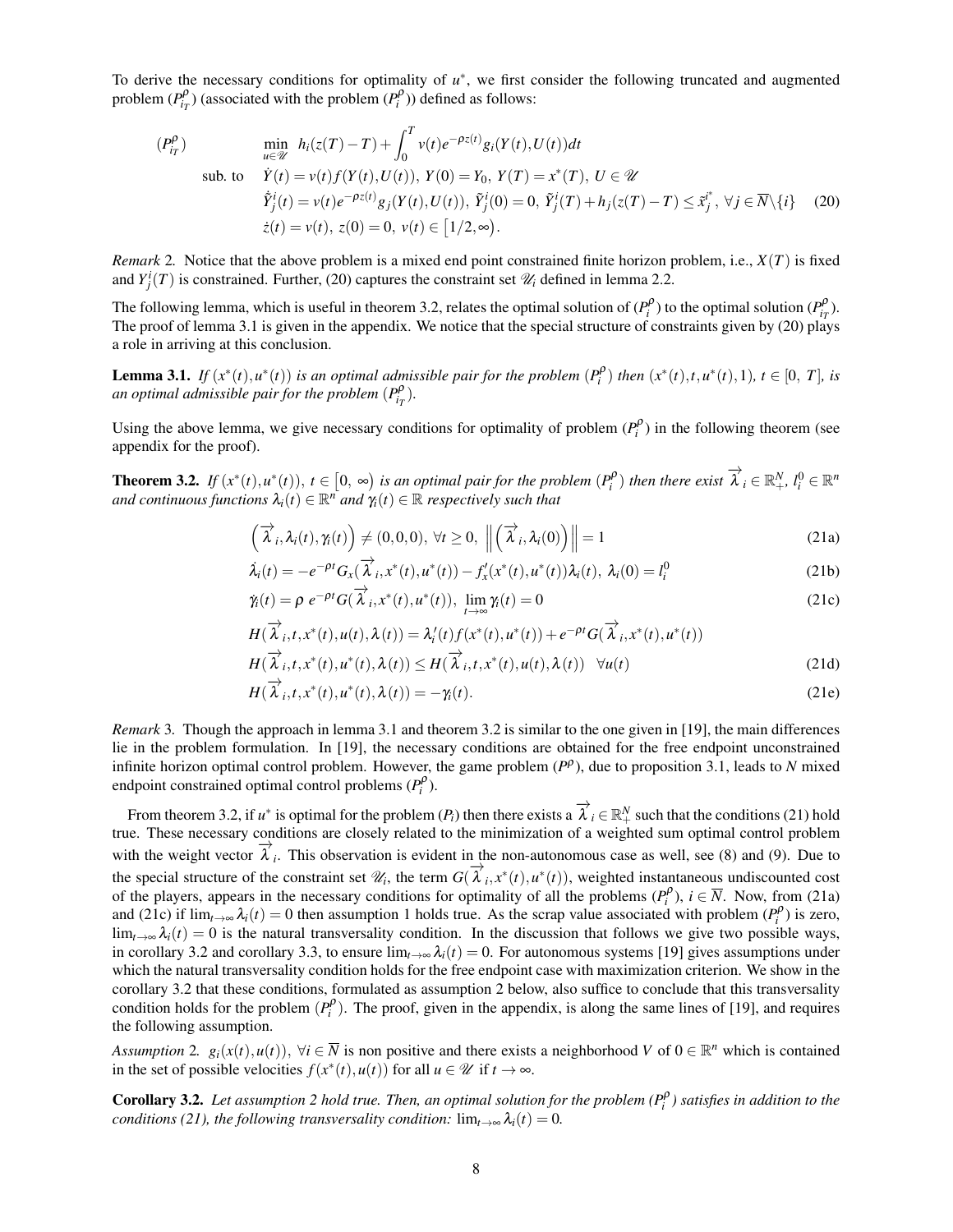- *Remark* 4*.* a) The nonpositivity assumption 2 can be relaxed. If the instantaneous undiscounted costs of players  $g_i(x(t), u(t))$ ,  $i \in \overline{N}$  are bounded above for all pairs  $(x(t), u(t))$ ,  $t \in [0, \infty)$  then by assigning a new cost  $\tilde{g}_i(x(t), u(t)) = g_i(x(t), u(t)) - M$  with  $M = \max_{i \in \overline{N}} \sup_{t \in [0, \infty)} g_i(x(t), u(t))$  leaves  $\tilde{g}(x(t), u(t))$  nonpositive. Now, by defining a new game  $(\tilde{P}^{\rho})$  with  $\tilde{g}(.)$  as the instantaneous undiscounted costs for player *i* we observe that Pareto optimal controls (if they exist) of  $(P^{\rho})$  and  $(\tilde{P}^{\rho})$  coincide. We will use this idea in example 2 to find Pareto optimal controls.
	- b) Notice that the second condition in assumption 2 is identical to the notion of state reachability when the state dynamics is described by a linear constant coefficient differential equation.

The conditions given in assumption 2 are mild but they are difficult to verify except for special cases, see remark 4(b) and example 2. Another possibility is to seek for (growth) conditions so as to obtain a bound on  $||\lambda_i(t)||$ . Recently, [23, 2] discuss such conditions for a class of free end point optimal control problems. In the following corollary 3.3, which is in the same spirit as the above works, we give (growth) conditions for the problem  $(P_i^{\rho})$ . Towards that end, we make the following assumption. The proof of the corollary is provided in the appendix.

*Assumption* 3. a) There exist a  $s \ge 0$  and an  $r \ge 0$  such that

 $||g_{iX}(x(t), u(t))|| \leq s(1 + ||x(t)||^r)$  for all  $x(t) \in \mathbb{R}^n, u \in \mathcal{U}$  and  $i \in \overline{N}$ .

b) There exist nonnegative constants  $c_1$ ,  $c_2$ ,  $c_3$  and  $\lambda \in \mathbb{R}$ , such that for every admissible pair  $(x(t), u(t))$ , one has

$$
||x(t)|| \le c_1 + c_2 e^{\lambda t} \text{ for all } t \ge 0,
$$
  

$$
||\Phi_{f_x}(t,0)|| \le c_3 e^{\lambda t} \text{ for all } t \ge 0.
$$

c) For every admissible pair  $(x(t), u(t))$  the eigenvalues of  $f_x(x(t), u(t))$  are strictly positive.

**Corollary 3.3.** Let assumption 3 hold true. Then, an optimal solution for problem  $(P_i^{\rho})$  satisfies in addition to the *conditions (21), the following transversality condition*  $\lim_{t\to\infty} \lambda_i(t) = 0$  *if*  $\rho > (1+r)\lambda$ *.* 

- *Remark* 5*.* a) In the above corollary, by selecting a high discount factor, i.e., dominated discounting, the natural transversality condition is obtained. When the state evolution dynamics is linear and player's objectives are convex in the control variable, the growth conditions (a) and (b) given in assumption 3 are similar to those obtained in [2] and [3].
	- b) In [2], the free endpoint infinite horizon optimal control problem is approximated with a series of free endpoint finite horizon problems whereas in the current approach  $(P_i^{\rho})$  is approximated with fixed endpoint problems. As a result, an additional condition (c) appears in the assumption 3, see the proof in appendix for more details.

To summarize, Corollaries 3.2 and 3.3 are sufficient conditions to ensure that assumption 1 holds true. Now, collecting the above results we proceed to the main result of the subsection.

**Theorem 3.3.** Let assumption 2 or 3 hold true. If  $(J_1(u^*), J_2(u^*), \cdots, J_N(u^*))$  is a Pareto optimal solution for problem  $(P)$  then there exists an  $\overrightarrow{\alpha} \in \mathcal{P}_N$  and a co-state function  $\lambda(t):[0,\infty) \to \mathbb{R}^n$  such that the following conditions are *satisfied.*

$$
H(\overrightarrow{\alpha},t,x(t),u(t),\lambda(t)) = \lambda'(t)f(t,x(t),u(t)) + e^{-\rho t}G(\overrightarrow{\alpha},x(t),u(t))
$$
\n(22a)

$$
H(\overrightarrow{\alpha},t,x^*(t),u^*(t),\lambda(t)) \leq H(\overrightarrow{\alpha},t,x^*(t),u(t),\lambda(t)), \forall u(t)
$$
\n(22b)

$$
H^0(\overrightarrow{\bm{\alpha}},t,x^*(t),\bm{\lambda}(t))=\min_{u(t)\in\mathscr{U}}H(\overrightarrow{\bm{\alpha}},t,x^*(t),u(t),\bm{\lambda}(t))
$$

$$
\dot{\lambda}(t) = -H_x^0(\vec{\alpha}, t, x^*(t), \lambda(t)), \lambda(0) = l_0 \in \mathbb{R}^n, \lim_{t \to \infty} \lambda(t) = 0
$$
\n(22c)

- $\dot{x}^*(t) = H^0_\lambda(\vec{\alpha}, t, x^*(t), \lambda(t)), x^*(0) = x_0$  (22d)
- $\dot{\gamma}(t) = \rho \ G(\vec{\alpha}, x^*(t), u^*(t)), \lim_{t \to \infty} \gamma(t) = 0$  (22e)

$$
H^{0}(\overrightarrow{\alpha},t,x^{*}(t),\lambda(t)) = -\gamma(t)
$$
\n(22f)

$$
(\overrightarrow{\alpha}, \gamma(t), \lambda(t)) \neq 0, \forall t \in [0, \infty), \overrightarrow{\alpha} \in \mathscr{P}_N.
$$
 (22g)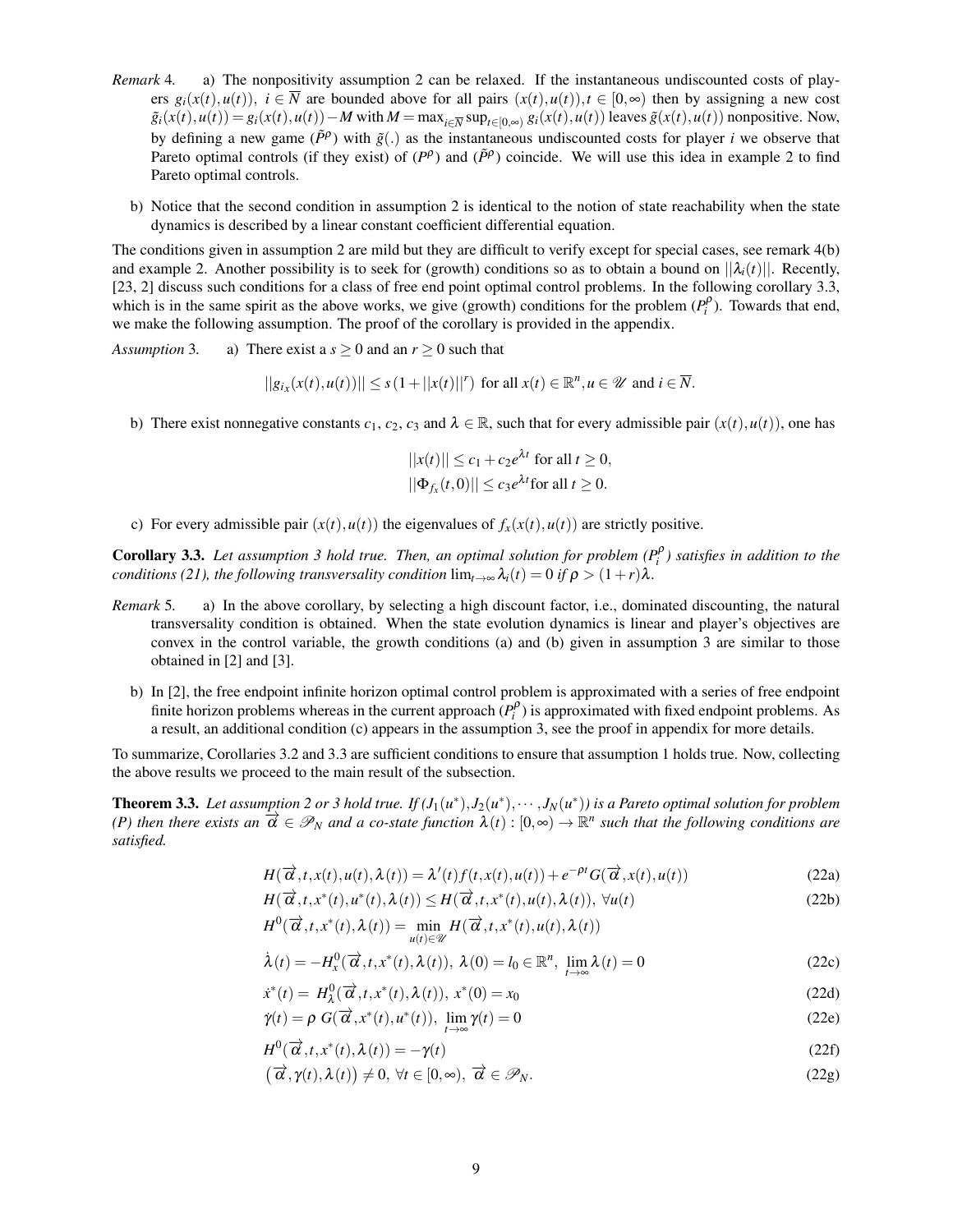*Proof.* If assumption 2 or 3 holds true then for each problem  $(P_i^p)$   $\overrightarrow{\lambda}_i \in \mathbb{R}^N_+\setminus\{0\}$  and  $\lim_{t\to\infty} \lambda_i(t) = 0$ . We define  $d = \sum_{i \in \overline{N}} \overrightarrow{\lambda}'_i \mathbf{1}_N$ ,  $\alpha_i = \frac{1}{d} \left( \lambda_i^0 + \sum_{j \in \overline{N} \setminus \{i\}} \mu_i^j \right)$ ,  $i \in \overline{N}$  and a vector  $\overrightarrow{\alpha} = (\alpha_1, \dots, \alpha_N)'$ . We notice that  $\overrightarrow{\alpha} \in \mathcal{P}_N$ . Taking the summation of equation (21b) for all  $i \in \overline{N}$  and defining  $\lambda(t) = \frac{1}{d} \sum_{i \in \overline{N}} \lambda_i(t)$  we observe that conditions (22b) and (37) are satisfied. Taking the summation of equation (21c) for all  $i \in \overline{N}$  and defining  $\gamma(t) = \frac{1}{d} \sum_{i \in \overline{N}} \gamma_i(t)$ , the conditions (22e) and (22f) are satisfied. Since,  $\vec{\alpha} \in \mathcal{P}_N$  and  $\lim_{t \to \infty} \lambda(t) = 0$  we observe that (22g) is satisfied.  $\Box$ 

Next, we consider an example from [14] to illustrate usage of assumption 2 and theorem 3.3.

*Example* 2*.* Consider a fishery game with two players. The evolution of the stock of fish, in a particular area, is governed by the differential equation

$$
\dot{x}(t) = ax(t) - bx(t)\ln x(t) - u_1(t) - u_2(t), \ x(0) = x_0 \ge 2
$$
\n(23)

where  $x(t)$  refers to the stock of fish, and  $a > 0$ ,  $b > 0$ . It is assumed that  $x(t) \geq 2$ ,  $t \in [0, \infty)$ . In (23), the stock of fish  $x(t)$  depends upon  $ax(t)$  births,  $bx(t)$  ln $x(t)$  deaths and the fishing efforts of player i,  $u_i(t) = w_i(t)x(t)$ , at each point in time *t*. Each fisherman tries to maximize his utility  $J_i(.)$ , given by:

$$
J_i(x_0,u_1,u_2)=\int_0^\infty e^{-\rho t}\ln u_i(t)\,dt.
$$

We assume  $0 < \varepsilon \le w_i(t) < \infty$  for the utility to be well defined. By taking the transformation  $y(t) = \ln x(t)$  the system (23) is modified as:

$$
\dot{y}(t) = a - by(t) - w_1(t) - w_2(t), \ y(0) = \ln x(0), \tag{24}
$$

and the player's utility is transformed as:

$$
J_i(x_0, u_1, u_2) = \int_0^\infty e^{-\rho t} (y(t) + \ln w_i(t)) dt.
$$
 (25)

We notice that the instantaneous undiscounted reward is bounded below. By controllability of the system (24) and remark 4.a we notice that assumption 2 is satisfied. So all Pareto candidates can be obtained by solving the necessary conditions associated with the weighted sum optimal control problem :

$$
\min_{w_1,w_2}\left\{-\int_0^\infty e^{-\rho t}\left(y(t)+\alpha\ln w_1(t)+(1-\alpha)\ln w_2(t)\right)dt\right\},\,
$$

subject to (24). Defining the Hamiltonian as

$$
H(\alpha, t, y, w_1, w_2, \lambda) = \lambda (a - by(t) - w_1(t) - w_2(t)) - e^{-\rho t} (y(t) + \alpha \ln w_1(t) + (1 - \alpha) \ln w_2(t)).
$$

Taking  $H_{w_i} = 0$ ,  $i = 1, 2$  gives  $w_1(t) = -\frac{\alpha}{\lambda(t)} e^{-\rho t}$  and  $w_2(t) = -\frac{1-\alpha}{\lambda(t)} e^{-\rho t}$ . The adjoint variable is governed by

$$
\dot{\lambda}(t) = b\lambda(t) + e^{-\rho t}, \lim_{t \to \infty} \lambda(t) = 0,
$$

and the solution is given as  $\lambda(t) = -\frac{e^{-\rho t}}{\rho + k}$  $\frac{e^{-\mu}}{\rho+b}$ . The candidates for Pareto optimal strategies in open loop form are given by:

$$
u_1^*(t) = \alpha(\rho + b)e^{m(t,x_0)},
$$
  

$$
u_2^*(t) = (1 - \alpha)(\rho + b)e^{m(t,x_0)}
$$

where  $m(t, x_0) = e^{-bt} \ln x_0 + \frac{a - (b + \rho)}{b} (1 - e^{-bt})$ . The candidates for Pareto solutions are given as

$$
J_1^*(x_0, u_1, u_2) = \frac{\rho \ln x_0 + a - (\rho + b)}{\rho(\rho + b)} + \frac{\ln(\alpha(\rho + b))}{\rho},
$$
  

$$
J_2^*(x_0, u_1, u_2) = \frac{\rho \ln x_0 + a - (\rho + b)}{\rho(\rho + b)} + \frac{\ln((1 - \alpha)(\rho + b))}{\rho}.
$$
 (26)

,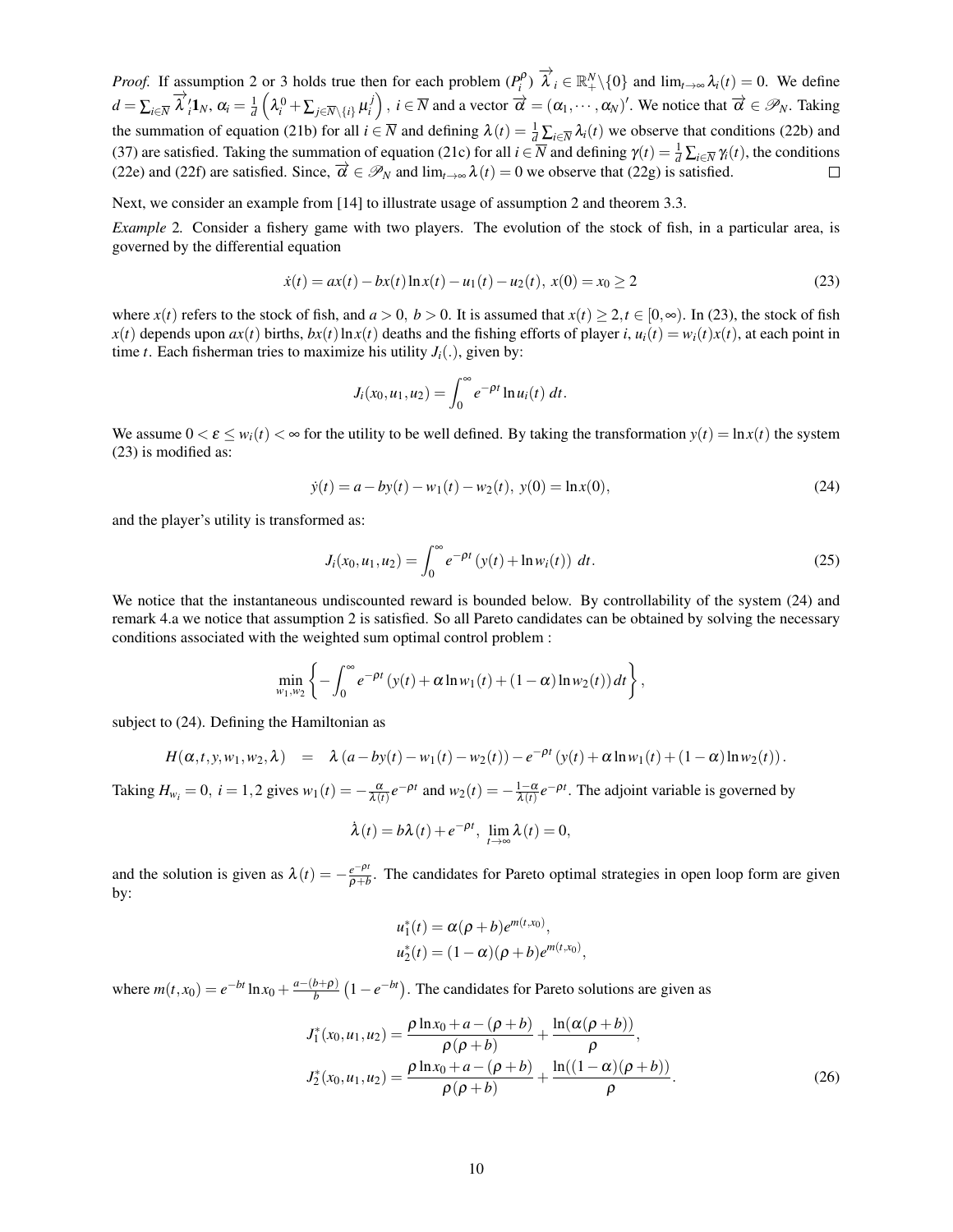# 4 Sufficient Conditions for Pareto Optimality

It is well known [10] that if the action spaces as well as the players objective functions are convex then minimization of the weighted sum of the objectives results in all Pareto solutions. We give the following theorem from [7].

**Theorem 4.1.** If  $\mathcal{U}$  is convex and  $J_i(u)$  is convex for all  $i = 1, 2, \dots, N$  then for all Pareto optimal  $u^*$  there exist  $\overrightarrow{\alpha} \in \mathcal{P}_N$ *, such that*  $u^* \in \arg\min_{u \in \mathcal{U}} \sum_{i=1}^N \alpha_i J_i(u)$ *.* 

Recently in [8], this property was used to obtain both necessary and sufficient conditions for the existence of Pareto optimal solutions for regular convex linear quadratic differential games. In general it is a difficult task to check if the players objectives are convex functions of initial state and controls. However, under some conditions the solutions of (29) result in Pareto optimal strategies. In this section we derive sufficient conditions for a strategy to be Pareto optimal. The sufficient conditions given in the theorem below are inspired by Arrow's sufficient conditions [23] in optimal control. Further, these sufficient conditions are given for non-autonomous systems and they hold true for discounted autonomous systems as well.

**Theorem 4.2.** Assume that there exists  $\overrightarrow{\alpha} \in \mathcal{P}_N$  and a co-state function  $\lambda(t):[0,\infty) \to \mathbb{R}^n$  satisfying (37). Introduce the Hamiltonian  $H(t, \overrightarrow{\alpha}, x(t), u(t), \lambda(t)) := f(t, x(t), u(t)) + G(\overrightarrow{\alpha}, t, x(t), u(t))$ . Assume that the Hamiltonian has a *minimum w.r.t*  $u(t)$  *for all*  $x(t)$ *, denoted by* 

$$
H^{0}(\overrightarrow{\alpha},t,x(t),\lambda(t))=\min_{u(t)}H(\overrightarrow{\alpha},t,x(t),u(t),\lambda(t)).
$$

If  $H^0(\vec{\alpha},t,x(t),\lambda(t))$  is convex in  $x(t)$  and  $\liminf_{t\to\infty}\lambda'(t)(x^*(t)-x(t))\geq 0$ , then  $u^*(t)$  is Pareto optimal.

*Proof.* From the convexity of  $H^0(\vec{\alpha}, t, x(t), \lambda(t))$  we have:

$$
H^0(\overrightarrow{\alpha},t,x(t),\lambda(t))-H^0(\overrightarrow{\alpha},t,x^*(t),\lambda(t))\geq H^0_x(\overrightarrow{\alpha},t,x^*(t),\lambda(t))(x(t)-x^*(t))
$$

Since,  $H(\overrightarrow{\alpha},t,x(t),u(t),\lambda(t)) \geq H^0(\overrightarrow{\alpha},t,x(t),\lambda(t))$  and  $H(\overrightarrow{\alpha},t,x^*(t),u^*(t),\lambda(t)) = H^0(\overrightarrow{\alpha},t,x^*(t),\lambda(t))$  we have:

$$
H(\overrightarrow{\alpha},t,x(t),u(t),\lambda(t)) - H(\overrightarrow{\alpha},t,x^*(t),u^*(t),\lambda(t)) \geq H_x^{0'}(\overrightarrow{\alpha},t,x^*(t),\lambda(t)) (x(t)-x^*(t))
$$
  
=  $-\lambda'(t) (x(t)-x^*(t))$  (by (37)).

Using the definition of Hamiltonian the above inequality can be written as:

$$
\lambda'(t) \left( f(t, x(t), u(t) - f(t, x^*(t), u^*(t))) + G(\overrightarrow{\alpha}, t, x(t), u(t)) - G(\overrightarrow{\alpha}, t, x^*(t), u^*(t)) \ge -\lambda'(t) \left( x(t) - x^*(t) \right),
$$
\n
$$
\left( G(\overrightarrow{\alpha}, t, x(t), u(t)) - G(\overrightarrow{\alpha}, t, x^*(t), u^*(t)) \right) \ge \lambda'(t) \left( x^*(t) - x(t) \right) + \lambda'(t) \left( x^*(t) - x(t) \right)
$$
\n
$$
= \frac{d}{dt} \left( \lambda'(t) \left( x^*(t) - x(t) \right) \right).
$$

Taking the integrals on both sides we have

$$
\int_0^T \left( G(\overrightarrow{\alpha}, t, x(t), u(t)) - G(\overrightarrow{\alpha}, t, x^*(t), u^*(t)) \right) dt \geq \left( \lambda'(t) \left( x^*(t) - x(t) \right) \right) \Big|_0^T.
$$

As  $x^*(0) = x(0) = x_0$  and  $\lambda(0)$  is bounded the above inequality is given as:

$$
\int_0^T \left( G(\overrightarrow{\alpha},t,x(t),u(t)) - G(\overrightarrow{\alpha},t,x^*(t),u^*(t)) \right) dt \geq \left( \lambda'(T) \left( x^*(T) - x(T) \right) \right).
$$

Taking  $T \rightarrow \infty$ 

$$
J(u)-J(u^*) \geq \lim_{t\to\infty} \lambda'(t) \left(x^*(t)-x(t)\right) \geq \liminf_{t\to\infty} \lambda'(t) \left(x^*(t)-x(t)\right) \geq 0.
$$

Clearly, by lemma 2.1  $u^*$  is Pareto optimal.

*Example* 3. (sufficient conditions): We illustrate theorem 4.2 by considering example 1 again. First, we notice that  $\hat{H}^0(t, \tilde{x}^*, \tilde{\lambda}) = 0$  so  $H^0(t, \tilde{x}^*, \tilde{\lambda})$  is convex in  $\tilde{x}(t)$ . Next,  $\lim_{t \to \infty} \tilde{x}(t)$  exists and is finite and  $\lim_{t \to \infty} \tilde{\lambda}(t) = 0$ , so  $\liminf_{t\to\infty} \tilde{\lambda}(t) (\tilde{x}^*(t) - \tilde{x}(t)) = 0$ . So, by theorem 4.2 every control  $(u_1, u_2)$  is Pareto optimal.

 $\Box$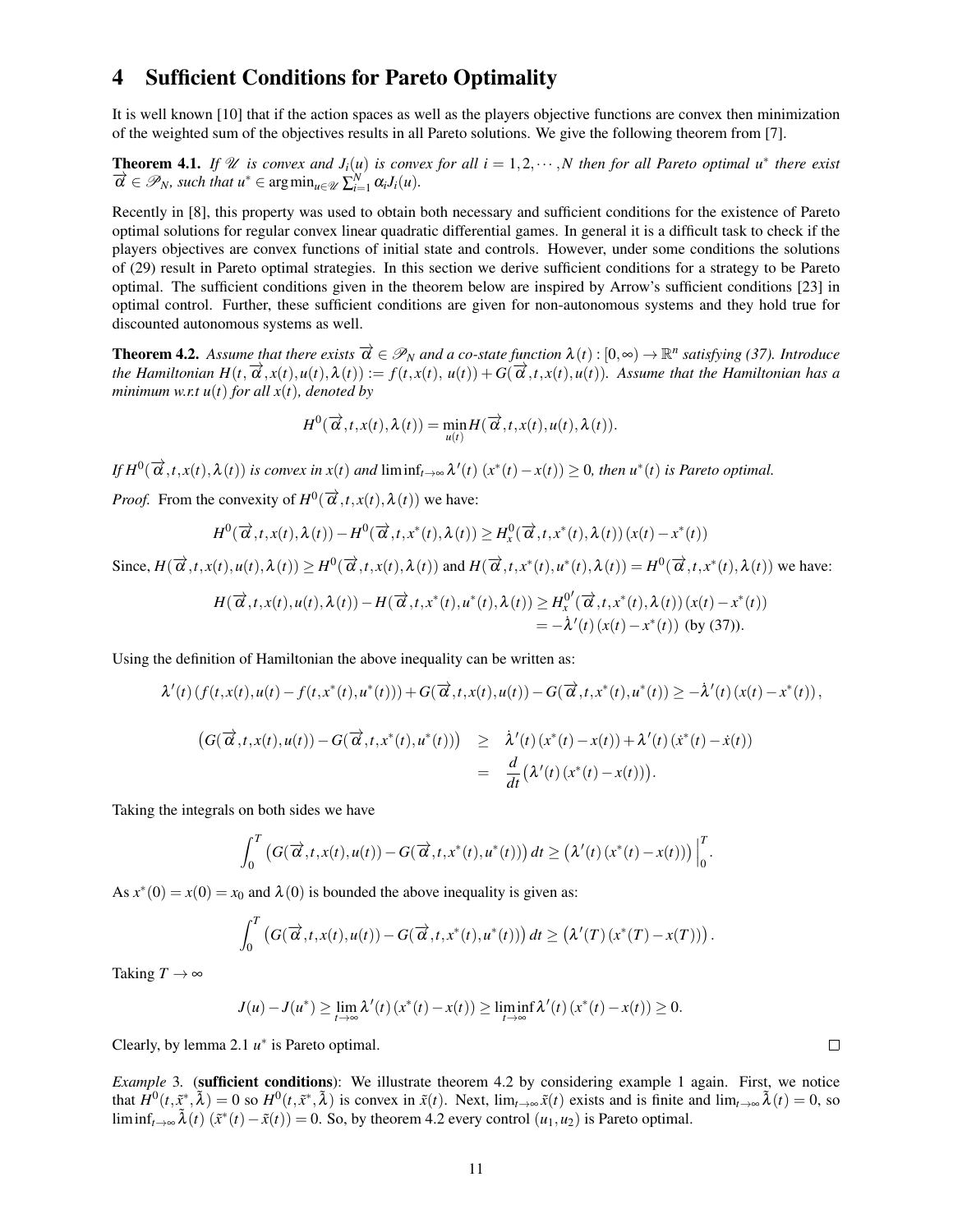*Example* 4. (sufficient conditions): For example 2 the candidates for Pareto solutions are given by (26). If the model in example 2 satisfies the sufficient conditions mentioned in theorem 4.2, then all Pareto solutions are indeed given by (26). The minimized Hamiltonian is given by:

$$
H^{0}(t, y(t), \lambda(t)) = -\frac{\rho y(t)}{\rho + b} e^{-\rho t} + e^{-\rho t} \left(1 - \frac{a}{\rho + b} - \ln\left(\alpha^{\alpha}(1-\alpha)^{1-\alpha}(\rho + b)\right)\right).
$$

Clearly,  $H^0(t, y(t), \lambda(t))$  is convex (linear here) in  $y(t)$ . Since  $w_i(t)$ ,  $i = 1, 2$ , is bounded we have  $|y(t)| \le (c_1 + c_2 e^{-bt})$ . Further,  $\lambda(t) = -\frac{e^{-\rho t}}{\rho + t}$  $\frac{e^{-\mu}}{\rho+b}$ , thus we have  $\liminf_{t\to\infty} \lambda(t)(y^*(t)-y(t))=0$ . The fishery model satisfies the sufficient conditions as given by theorem 4.2. So, all the candidates given by (26) are Pareto solutions.

## 5 Linear Quadratic Case

In this section we consider the discounted infinite planning horizon linear quadratic cooperative differential game (denoted as  $(P^{\text{LO}})$ ). Player  $i \in \overline{N}$  may choose his control trajectory,  $u_i(.)$  from the set of admissible controls  $\mathcal U$  where the specific choice of control space will be clarified below. The problem is to determine the set of Pareto solutions for the cooperative game defined by

$$
(P^{LQ}) \qquad \min_{u(.) \in \mathcal{U}} J_i(x_0, u) \tag{27}
$$
\n
$$
J_i(x_0, u) = \int_0^\infty e^{-\rho t} (x'(t) u'(t)) M_i(x'(t) u'(t))' dt,
$$
\n
$$
\text{sub. to } \dot{x}(t) = Ax(t) + \sum_{i \in \overline{N}} B_i u_i(t), \ x(0) = x_0. \tag{28}
$$

We define the following spaces:

a)  $L_{2,\text{loc}}^N := \{u \mid \int_0^\infty u'(t)u(t)dt < \infty\}$ , i.e., the set of locally square-integrable functions.

b) 
$$
L_{2,s}^+(x_0; x, A) := \left\{ u \in L_{2,loc}^N \mid s.t \lim_{t \to \infty} x(t) = 0, \ \dot{x}(t) = Ax(t) + Bu(t), \ x(0) = x_0 \right\}.
$$

It can be proved, for instance see lemma 2.1 [9], that the control spaces mentioned above are convex. We take  $L_{2,\text{loc}}^N$  as the choice of control space  $\mathcal U$  unless otherwise specified. In the following corollary we give conditions under which assumption 1 is satisfied.

### **Lemma 5.1.** *For (* $P^{LQ}$ *), if the pair*  $(A, B)$  *is controllable then assumption 1 holds true.*

*Proof.* If  $u^*$  is Pareto optimal then by proposition 3.1  $u^*$  is optimal for the  $P_i^{\text{LO}}$ ,  $i \in \overline{N}$ . The necessary conditions for optimality of  $u^*$  are given by equations (21). Assuming an interior solution  $u^*(t)$ , the first order condition translates to  $e^{-\rho t}(2R_{\lambda_i}u^*(t)+2V_{\lambda_i}x^*(t))+B'\lambda(t)=0$ . If  $\overrightarrow{\lambda}_i=0$ , then conditions lead to  $\lambda_i(t)=-A'\lambda_i(t)$ ,  $\dot{\gamma}_i(t)=0$  and the above first order condition would be  $B' \lambda_i(t) = 0$ . This implies  $B' \lambda_i(t) = -B' A' \lambda_i(t) = 0$ . Repeating the same  $n-1$ times we see that  $\lambda'(t)$   $\begin{bmatrix} B & AB & A^2B & \cdots & A^{n-1}B \end{bmatrix} = 0$ . As,  $(A, B)$  is controllable we necessarily have  $\lambda_i(t) = 0$  for all *t*. Further as  $\dot{\gamma}_i(t) = 0$  and  $\lim_{t\to\infty} \gamma_i(t) = 0$  we have  $\gamma_i(t) = 0$  for all *t*. But this violates the necessary condition (21a). So,  $\overrightarrow{\lambda}_i \in \mathbb{R}^N_+\setminus\{0\}$  and assumption 1 holds true.  $\Box$ 

*Remark* 6*.* Specializing corollary 3.2 to the linear quadratic case to guarantee assumption 1 may require restrictions on the system parameters and control space  $\mathcal{U}^4$ .

In the next theorem we specialize theorem 3.3 for the linear quadratic case. Towards that end, we define  $z(t)$  =  $e^{-\rho t/2}x(t), v(t) = e^{-\rho t/2}u(t), p(t) = e^{\rho t/2}\lambda(t)$  and  $\tilde{A} = A - \frac{\rho}{2}I$ .

**Theorem 5.1.** Let  $(A, B)$  is controllable. If  $(J_1(x_0, u^*), \dots, J_N(x_0, u^*))$  is a Pareto solution for the problem (27,28) *then there exists an*  $\vec{a} \in \mathcal{P}_N$  *such that* 

$$
e^{-\rho t} \left[ x^{*'}(t) \quad u^{*'}(t) \right] M_{\alpha} \left[ x^{*'}(t) \quad u^{*'}(t) \right]' + \lambda'(t) \left( Ax^{*}(t) + Bu^{*}(t) \right) \le
$$
  

$$
e^{-\rho t} \left[ x^{*'}(t) \quad u^{*'}(t) \right] M_{\alpha} \left[ x^{*'}(t) \quad u'(t) \right]' + \lambda'(t) \left( Ax^{*}(t) + Bu(t) \right) \quad (29a)
$$

<sup>&</sup>lt;sup>4</sup> A sufficient condition to satisfy assumption 1 can be shown as  $(A, B)$  controllable, *A* is stable and  $u(t) \in E \subset \mathbb{R}^m$ , with *E* being a bounded set.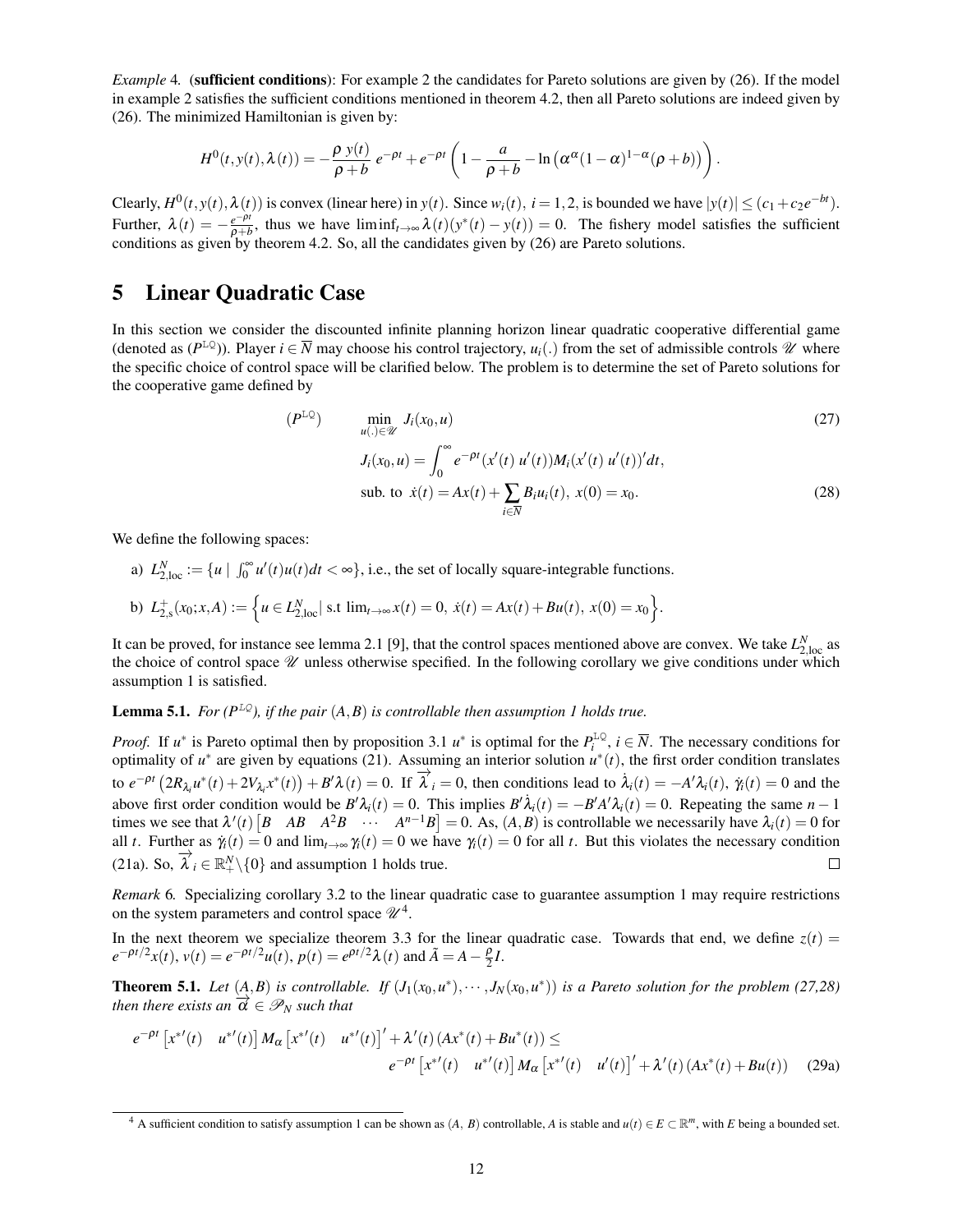$$
\dot{x}^*(t) = Ax^*(t) + Bu^*(t), \ x^*(0) = x_0,\tag{29b}
$$

$$
\dot{\lambda}(t) = -A'\lambda(t) - e^{-\rho t} (2Q_{\alpha}x^*(t) + 2S_{\alpha}u^*(t)), \ \lambda(0) = l_0 \in \mathbb{R}^n
$$
 (29c)

*In case* α *is such that R*<sup>α</sup> > 0*, the above equations can be equivalently rephrased as that every Pareto optimal* control satisfies  $u^*(t) = e^{\rho t/2}v^*(t)$  where  $v^*(t) = -R_{\alpha}^{-1}(S_{\alpha}z^*(t) + B'p(t))$ .  $(z^*(t), p(t))$  is the solution of the linear *autonomous differential equation given by:*

$$
\begin{bmatrix} \dot{z}^*(t) \\ \dot{p}(t) \end{bmatrix} = G_{\alpha} \begin{bmatrix} z^*(t) \\ p(t) \end{bmatrix}, \ z(0) = x_0 \ (given), \ p(0) = l_0 \in \mathbb{R}^n. \tag{30}
$$

*Proof.* ( $P^{\text{LQ}}$ ) is a special case of ( $P^{\rho}$ ). Again using proposition 3.1 we have  $u^*$  is optimal for  $P_i^{\text{LQ}}$ ,  $i \in \overline{N}$ . Since  $(A, B)$  is controllable from lemma 5.1 assumption 1 holds true, i.e.,  $\overrightarrow{\lambda}^i_0 \in \mathbb{R}^N_+\setminus\{0\}$ ,  $i \in \overline{N}$ . So, the necessary conditions (29a-29c) follow directly from theorem 3.3.

*Remark* 7. Here,  $G_{\alpha}$  is a Hamiltonian matrix given by

$$
G_{\alpha} := \begin{pmatrix} \tilde{A} - BR_{\alpha}^{-1} S_{\alpha} & -BR_{\alpha}^{-1}B' \\ -\left(Q_{\alpha} - S_{\alpha}R_{\alpha}^{-1} S_{\alpha}\right) & -\left(\tilde{A} - BR_{\alpha}^{-1} S_{\alpha}\right)' \end{pmatrix}.
$$

The extremal trajectories generated by the Hamiltonian flow (30) depend on  $x_0$  and  $\alpha$ . The additional information that we have is  $p(0) = l_0 \in \mathbb{R}^n$  is bounded. The eigenvalues of the Hamiltonian matrix  $G_\alpha$  are symmetric w.r.t real and imaginary axis. So, *G*<sup>α</sup> has at most *n* eigenvalues with negative real part. Bounded trajectories of (30) evolve on the stable manifolds and converge towards the equilibrium points of (30). The state of the Hamiltonian system,  $[z'(t) \quad p'(t)]'$ , has 2*n* variables and out of which only *n*, related to *x*<sub>0</sub>, are free. The co-state variable  $p(t)$  can be obtained as a result of the above boundedness restriction and as a result depends on the initial state  $x_0$ . In nonlinear models, it is very common to have multiple co-state trajectories, converging to the equilibrium point, resulting in the same optimal cost, see [11, chapter 5].

To restrict the number of possible extremal trajectories we make the following assumption on admissible controls. *Assumption* 4. The set of admissible controls  $v \in L_{2,s}^+(x_0, z, \tilde{A})$  where

$$
L_{2,s}^+(x_0; z, \tilde{A}) := \left\{ v \in L_{2,\text{loc}}^N \mid s.t. \lim_{t \to \infty} z(t) = 0, \ \dot{z}(t) = \tilde{A}z(t) + Bv(t), \ z(0) = x_0 \right\}
$$

Notice, assumption 4 requires  $\lim_{t\to\infty} z(t) = 0$  whereas  $x(t) = e^{\rho t/2} z(t)$  can grow unbounded. Strong restrictions on the system parameters ensure  $\lim_{t\to\infty} x(t) = 0$ , see section 5 [5] for more details. Theorem 5.1 only gives necessary conditions and solving these equations we obtain Pareto candidates. Further, we notice that these necessary conditions are similar, with controllability assumption, to necessary conditions for optimality of a weighted sum optimal control problem. The following theorem relates Pareto optimality with weighted sum minimization. We first define the weighted sum objective as:

$$
J_{\beta}(x_0, u) := \int_0^{\infty} e^{-\rho t} \left[ x'(t) \quad u'(t) \right] M_{\beta} \left[ x'(t) \quad u'(t) \right]' dt
$$

where  $\overrightarrow{\beta} \in \mathcal{P}_N$ ,  $R_i > 0$ ,  $i \in \overline{N}$  and  $x(t)$  solves

$$
\dot{x}(t) = Ax(t) + Bu(t), \ x(0) = x_0.
$$
\n(31)

**Theorem 5.2.** Let  $(A,B)$  be controllable. If  $u^*$  is Pareto optimal then there exists a  $\vec{\beta} \in \mathcal{P}_N$  such that the following *condition holds true*

$$
J_{\beta}(x_0, u) - J_{\beta}(x_0, u^*) + \lim_{t \to \infty} \lambda'(t) (x(t) - x^*(t)) = J_{\beta}(0, u - u^*).
$$
 (32)

*Proof.* First we notice,

.

$$
J_{\beta}(x_0, u) - J_{\beta}(x_0, u^*) = \int_0^{\infty} e^{-\rho t} \begin{bmatrix} x(t) \\ u(t) \end{bmatrix}^{\prime} M_{\beta} \begin{bmatrix} x(t) \\ u(t) \end{bmatrix} dt - \int_0^{\infty} e^{-\rho t} \begin{bmatrix} x^*(t) \\ u^*(t) \end{bmatrix}^{\prime} M_{\beta} \begin{bmatrix} x^*(t) \\ u^*(t) \end{bmatrix} dt
$$
  
= 
$$
\int_0^{\infty} e^{-\rho t} \begin{bmatrix} x(t) - x^*(t) \\ u(t) - u^*(t) \end{bmatrix}^{\prime} M_{\beta} \begin{bmatrix} x(t) - x^*(t) \\ u(t) - u^*(t) \end{bmatrix} dt + 2 \int_0^{\infty} e^{-\rho t} \begin{bmatrix} x^*(t) \\ u^*(t) \end{bmatrix}^{\prime} M_{\beta} \begin{bmatrix} x(t) - x^*(t) \\ u(t) - u^*(t) \end{bmatrix} dt
$$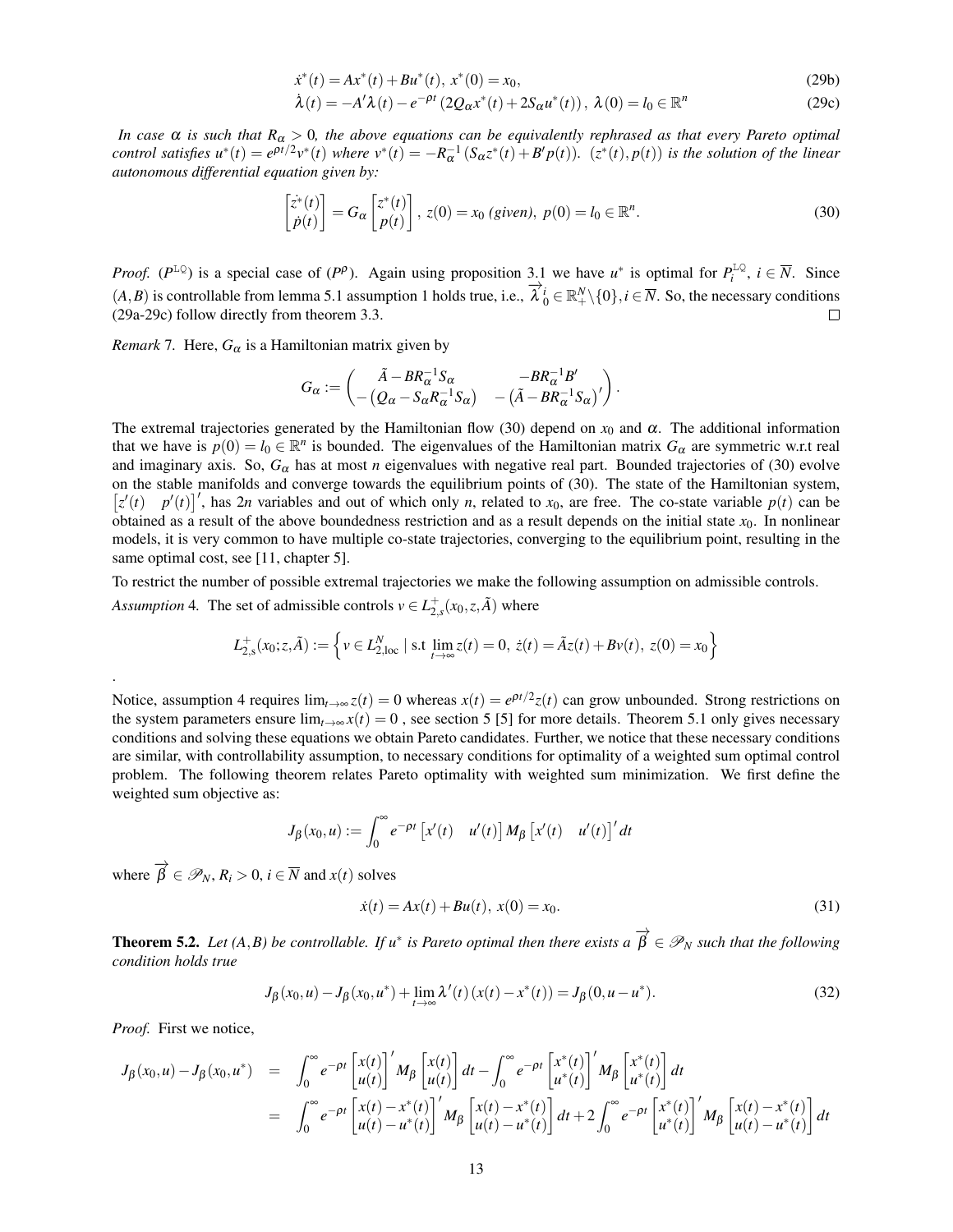We recognize the first part of the sum on the righthand side of the above equations as  $J_\beta(0, u - u^*)$ . Since  $u^*$  is Pareto optimal from theorem 5.1 there exists a  $\vec{\beta} \in \mathcal{P}_N$  such that (29a-29c) hold true. Now, we observe using conditions (29a) and (29c) that

$$
\lim_{t \to \infty} \lambda'(t) \left(x(t) - x^*(t)\right) - \lambda'(0) \left(x(0) - x^*(0)\right) = \int_0^\infty \frac{d}{dt} \left(\lambda'(t) \left(x(t) - x^*(t)\right)\right) dt
$$

$$
= -2 \int_0^\infty e^{-\rho t} \begin{bmatrix} x^*(t) \\ u^*(t) \end{bmatrix}' M_\beta \begin{bmatrix} x(t) - x^*(t) \\ u(t) - u^*(t) \end{bmatrix} dt
$$

Since  $\lambda(0)$  is bounded, the second term in sum on the lefthand side of the above equation vanishes and results in equation (32).  $\Box$ 

Theorem 5.3 given below states that, under controllability condition, for a fixed initial state a weighted sum (single player) linear quadratic optimal control problem has a solution if and only if the cost function is convex in *u*, the necessary conditions resulting from the maximum principle and a transversality condition are satisfied.

**Theorem 5.3.** We have the following assertions for  $J_\beta(x_0, v)$ .

- *a)* (Convexity) For any  $\alpha \in [0,1]$ ,  $u_i \in \mathcal{U}$ ,  $i = 1,2$  and  $\overrightarrow{\beta} \in \mathcal{P}_N$  we have  $\alpha J_{\beta}(x_0, u_1) + (1 - \alpha)J_{\beta}(x_0, u_2) - J_{\beta}(z_0, \alpha u_1 + (1 - \alpha)u_2) = \alpha(1 - \alpha)J_{\beta}(0, u_1 - u_2).$  (33)
- *b)* Let  $(A, B)$  be controllable, then  $u^* = \arg \min_{u \in \mathcal{U}} J_\beta(x_0, u)$  exists if
	- *i*)  $\min_{u \in \mathcal{U}} J_{\beta}(0, u)$  *exists (and equals zero).*
	- *ii*) there exist  $u^*$ ,  $x^*$  and  $\lambda$  that satisfy, for all  $t \geq 0$ ,

$$
e^{-\rho t} \left( 2Q_{\beta} x^*(t) + 2R_{\beta} u^*(t) \right) + B' \lambda(t) = 0, \text{ where}
$$
\n(34a)

$$
\dot{x}^*(t) = Ax^*(t) + Bu^*(t), \ x^*(0) = x_0,\tag{34b}
$$

$$
\dot{\lambda}(t) = -A'\lambda(t) - e^{-\rho t} \left(2Q_{\beta}x^*(t) + 2S_{\beta}u^*(t)\right), \lambda(0) = l_0 \in \mathbb{R}^n.
$$
\n(34c)

*Conversely, if (i), (ii) and in addition*  $\liminf_{t\to\infty} \lambda'(t)(x^*(t) - x(t)) \ge 0$  *holds true then*  $u^* = \arg\min_{u\in\mathcal{U}} J_\beta(x_0, u)$ *.* 

*Proof.* a) By linearity of the system (31) if  $x_i(t)$  is generated by  $u_i(t)$  with  $x_i(0) = x_0$  for  $i = 1, 2$ . Then for  $\alpha \in [0, 1]$ ,  $\alpha u_1(t) + (1-\alpha)u_2(t)$  generates  $\alpha x_1(t) + (1-\alpha)x_2(t)$  with initial state as  $x_0$ .

$$
J_{\beta}(x_0, \alpha u_1(t) + (1 - \alpha)u_2(t)) = \int_0^{\infty} e^{-\rho t} \left[ \frac{\alpha x_1(t) + (1 - \alpha)x_2(t)}{\alpha u_1(t) + (1 - \alpha)u_2(t)} \right]' M_{\beta} \left[ \frac{\alpha x_1(t) + (1 - \alpha)x_2(t)}{\alpha u_1(t) + (1 - \alpha)u_2(t)} \right] dt
$$
  
=  $\alpha^2 J_{\beta}(x_0, u_1) + (1 - \alpha)^2 J_{\beta}(x_0, u_2) + 2\alpha (1 - \alpha) \int_0^{\infty} e^{-\rho t} \left[ \frac{x_1(t)}{u_1(t)} \right]' M_{\beta} \left[ \frac{x_2(t)}{u_2(t)} \right] dt$ 

$$
\alpha J_{\beta}(x_0, u_1) + (1 - \alpha) J_{\beta}(x_0, u_2) - J_{\beta}(x_0, \alpha u_1(t) + (1 - \alpha)u_2(t)) =
$$
  

$$
\alpha (1 - \alpha) \int_0^{\infty} e^{-\rho t} \begin{bmatrix} x_1(t) - x_2(t) \\ u_1(t) - u_2(t) \end{bmatrix}^t M_{\beta} \begin{bmatrix} x_1(t) - x_2(t) \\ u_1(t) - u_2(t) \end{bmatrix} dt
$$

Again using the linearity property we identify the integral on the right hand side as  $J_{\beta}(0, u_1 - u_2)$ .

b)  $\Rightarrow$  First, we have  $x(t, x_0, u) = e^{At}x_0 + \int_0^t e^{A(t-s)}Bu(s)ds$ . So, introducing  $p(t) = e^{At}x_0$  and  $w(t) = \int_0^t e^{A(t-s)}Bu(s)ds$ , we have  $x(t) = p(t) + w(t)$ . Some elementary calculations then show that

$$
J(x_0, u) = J(0, u) + \int_0^{\infty} e^{-\rho s} p'(s) Q_0 p(s) ds + 2 \int_0^{\infty} e^{-\rho s} (p'(s) Q_0 w(s) + p'(s) V_0 u(s)) ds
$$

Therefore for any  $\tau \in \mathbb{R}$  we have

$$
J(x_0, \tau u) = \tau^2 J(0, u) + \int_0^{\infty} e^{-\rho s} p'(s) Q_0 p(s) ds + 2\tau \int_0^{\infty} e^{-\rho s} (p'(s) Q_0 w(s) + p'(s) V_0 u(s)) ds
$$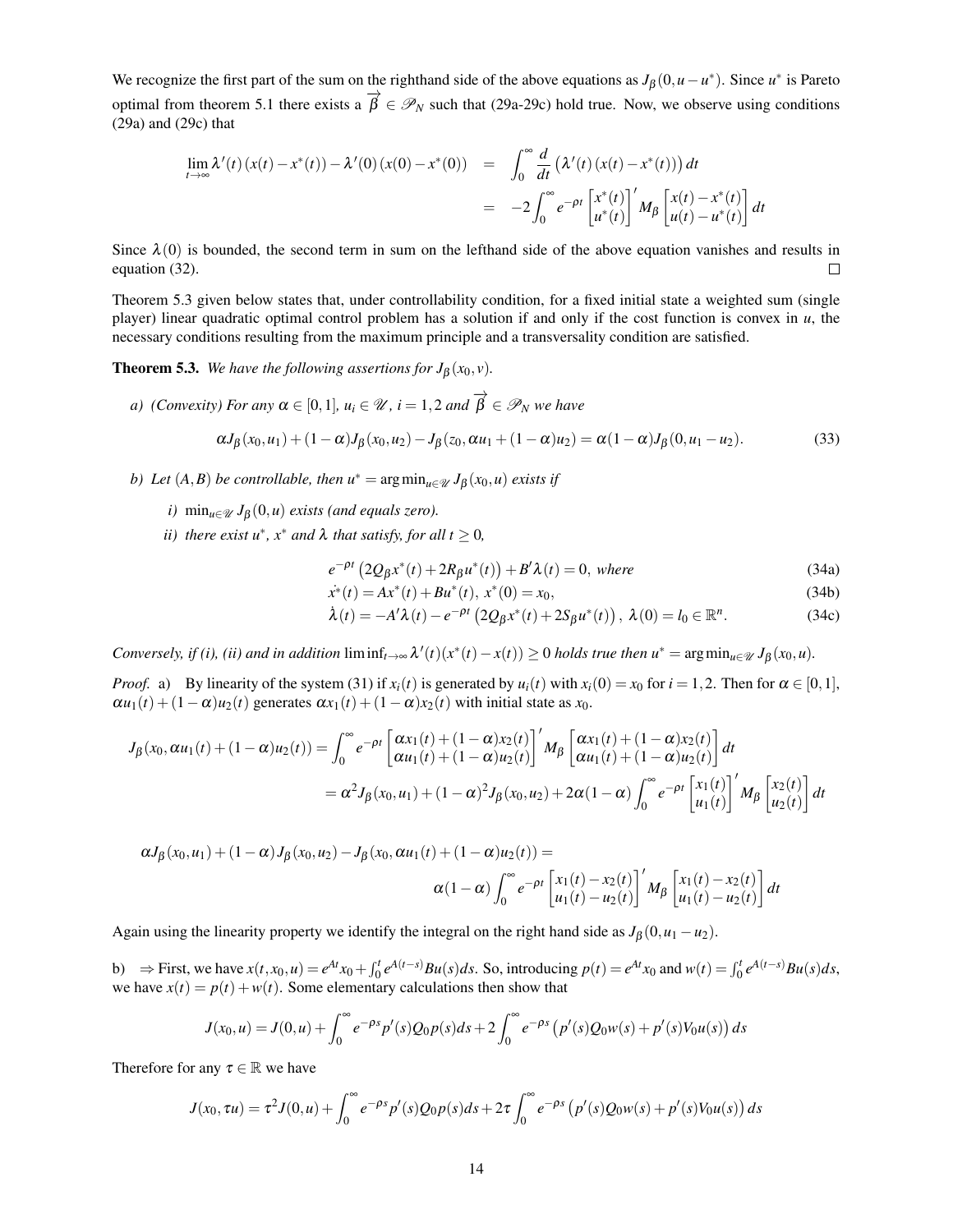So, if  $J(0, u) < 0$  for some  $u \in \mathcal{U}$ ,  $J(z_0, \tau u)$  can be made arbitrarily small by choosing  $\tau$  large enough. Therefore we conclude that if  $\min_{u \in \mathcal{U}} J(z_0, u)$  exists, necessarily  $J(0, u) \ge 0$  for every  $u \in \mathcal{U}$ . Since  $J(0, 0) = 0$  it is obvious that condition (i) holds. Since *u* ∗ is a minimizer the necessary conditions for optimality hold in normal form following the reasoning given by lemma 5.1, and (ii) holds true.

 $\leftarrow$  If there exists a *u*<sup>\*</sup> satisfying (34) then following the proof of theorem 5.2 we have *J*<sub>β</sub>(*x*<sub>0</sub>,*u*) − *J*<sub>β</sub>(*x*<sub>0</sub>,*u*<sup>\*</sup>) +  $\lim_{t\to\infty}\lambda'(t)(x(t)-x^*(t))=J_{\beta}(0,u-u^*)$  for all  $u\in\mathcal{U}$ . From (i) we have  $J_{\beta}(x_0,u)-J_{\beta}(x_0,u^*)\geq \lim_{t\to\infty}\lambda'(t)(x^*(t)-x(t)).$ By assumption, we have  $\liminf_{t\to\infty} \frac{\lambda'(t)}{x^*(t) - x(t)} \ge 0$ . So,  $J_\beta(x_0, u) \ge J_\beta(x_0, u^*)$  for all  $u \in \mathcal{U}$ .

### 5.1 Fixed Initial State

In this section we give additional properties of Pareto solutions that arise due to linear quadratic nature of the game  $(P^{LQ})$ . First, the following properties hold true due to the linearity of the game  $(P^{LQ})$ , refer lemma 3.2 [9] for a detailed proof.

Lemma 5.2. *Assume u*∗ *is a Pareto optimal control for (27, 28). Then* µ*u* ∗ *is a Pareto optimal control for (27, 28) with*  $x(0) = \mu x_0$ .

As a result of the above lemma, if for the initial state  $x_0 = 0$  there exists a Pareto solution different from zero, then all points on the half-line connecting this point and zero are also Pareto solutions. We state this observation formally in the next corollary.

**Corollary 5.1.** Consider the cooperative game (27, 28) with  $x_0 = 0$ . Assume  $u^*$  is a Pareto optimal control for this game yielding the Pareto solution  $J^*$ . Then for all  $\mu \in \mathbb{R}$ ,  $\mu u^*$  yields the Pareto solution  $\mu^2 J^*$ .

For the two player case in a finite horizon setting theorem 3.6 [9] shows that all Pareto solutions can be obtained using the weighting method using a technical lemma 3.5 [9]. The following theorem is an infinite horizon counter part of theorem 3.6 [9].

**Theorem 5.4.** Let  $(A,B)$  be controllable. Consider the two-player case of the problem with  $R_i > 0$ .

- *1.* If  $(J_1(x_0, u^*), J_2(x_0, u^*))$  is a Pareto solution for problem  $(P^{LQ})$ , then there exists an  $\alpha \in [0,1]$  such that
	- *(i)* (34) *hold (with u*∗ *defined correspondingly) and*
	- (*ii*) for this  $\alpha$ ,  $\inf_u J_\alpha(0, u) := \inf_u (\alpha J_1(0, u) + (1 \alpha)J_2(0, u))$  exists.
- 2. Conversely, if there exists an  $\alpha \in (0,1)$  such that (i) and (ii) above hold true, then  $(J_1(x_0,u^*), J_2(x_0,u^*))$  is a *Pareto solution.*

*Proof.* 1) Following lemma 3.5 [9] and theorem 3.6, item (1) [9] if  $(J_1(x_0,u^*), J_2(x_0,u^*))$  is a Pareto solution then  $u^*$ minimizes the weighted sum  $J_\alpha(x_0, u)$ . The remaining part follows from theorem 5.3 (b). 2) Follows from theorem 5.3 (b) and direct application of lemma 2.1.  $\Box$ 

*Remark* 8*.* Note that theorem 5.4 does not assume that the cost functions *J<sup>i</sup>* are convex. Further, almost all Pareto solutions can be obtained using the weighting method. The only additional Pareto optimal solutions that may exist are obtained by considering strategies  $\tilde{u} = \arg\min_{u \in \mathcal{U}} J_i(x_0, u)$  for some  $i \in \overline{N}$ . It is still unclear if the same conclusion can be derived in a  $N(> 2)$  player setting.

### 5.2 Arbitrary Initial State

In this section we consider conditions under which  $(P^{LQ})$  has a Pareto solution for an arbitrary initial state. It is well known [28, 30] that the solution of (30) is closely related to the existence of the solution to the following algebraic Riccati equation (ARE):

$$
\tilde{A}'X + X\tilde{A} - (XB + S_{\alpha})R_{\alpha}^{-1} (B'X + S_{\alpha}) + Q_{\alpha} = 0
$$
 (ARE).

Using theorem 5 [28] and theorem 13.9 [30], we state the following proposition:

**Proposition 5.1.** *Let*  $(\tilde{A}, B)$  *be controllable. Then the following are equivalent.*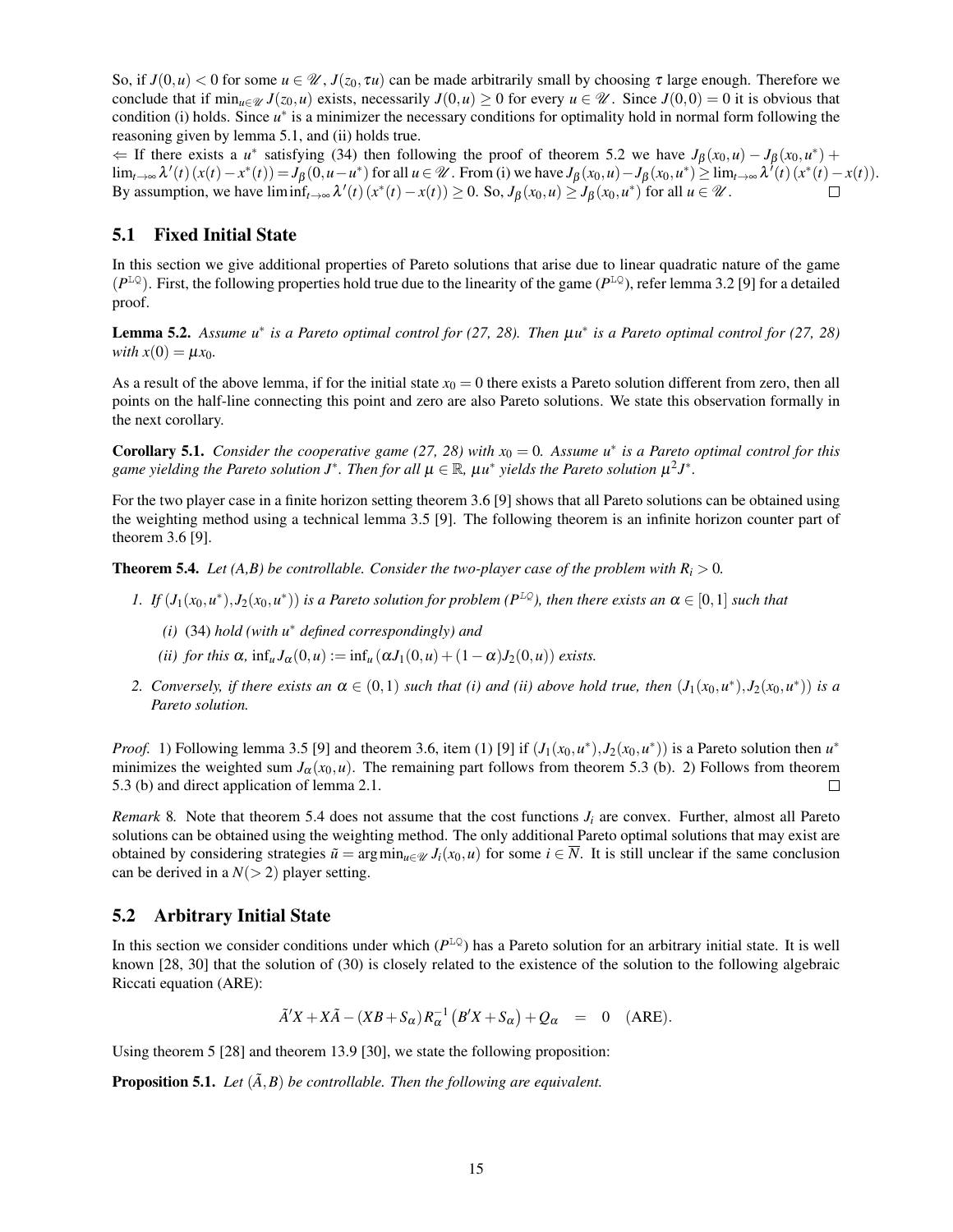*a) The frequency domain inequality (FDI) satisfies*

$$
\Psi_{\alpha}(j\omega) = \begin{bmatrix} B'(-j\omega - \tilde{A}')^{-1} & I \end{bmatrix} M_{\alpha} \begin{bmatrix} (j\omega - \tilde{A})^{-1}B \\ I \end{bmatrix} \ge \varepsilon B'(-j\omega - \tilde{A}')^{-1}(j\omega - \tilde{A})^{-1}B
$$

*for some*  $\varepsilon > 0$  *and*  $0 \le \omega \le \infty$ *.* 

- *b*) The (ARE) has a unique real symmetric stabilizing solution  $X_\alpha$  such that  $\sigma(\tilde{A} BR_\alpha^{-1}(B'X_\alpha + S_\alpha)) \in \mathbb{C}_-$ .
- *c) The Hamiltonian matrix G*<sup>α</sup> *has no j*ω −*axis eigenvalues and there exists an n dimensional stable graph subspace*<sup>5</sup> *.*

**Lemma 5.3.** Let  $(\tilde{A}, B)$  be controllable. If the (ARE) has a real symmetric stabilizing solution for  $\overrightarrow{\alpha}_1, \dots, \overrightarrow{\alpha}_k \in \mathcal{P}_N$ *then (ARE) has a solution for all*  $\vec{\alpha}$  *in the cone*  $\mathscr{K}(\vec{\alpha}_1, \vec{\alpha}_2, \cdots, \vec{\alpha}_k)$ *, where* 

$$
\mathscr{K}(\overrightarrow{\alpha}_1,\overrightarrow{\alpha}_2,\cdots,\overrightarrow{\alpha}_k):=\left\{\overrightarrow{\alpha}\in\mathscr{P}_N|\overrightarrow{\alpha}=\sum_{i=1}^k\kappa_i\overrightarrow{\alpha}_i,\ \kappa_i>0,\ i=1,2,\cdots,k\right\}.
$$

*Proof.* From proposition 5.1(b), if the (ARE) has a solution for  $\vec{\alpha}_i \in \mathcal{P}_N$  then  $\Psi_{\alpha_i}(j\omega)$  satisfies the inequality given in 5.1(a) for  $i = 1, 2, \dots, k$ . So, for any  $\overrightarrow{\alpha} \in \mathcal{K}(\overrightarrow{\alpha}_1, \overrightarrow{\alpha}_2, \dots, \overrightarrow{\alpha}_k), \Psi_\alpha(j\omega) = \sum_{i=1}^k \kappa_i \Psi_{\alpha_i}(j\omega) \ge \varepsilon B'(-j\omega - \tilde{A}')^{-1}(j\omega - \tilde{A}')^{-1}$  $\tilde{A}$ )<sup>-1</sup>*B* for some  $\varepsilon > 0$  and  $0 \le w \le \infty$ . Again from proposition 5.1 we have that (ARE) with  $\overrightarrow{\alpha} \in \mathcal{K}(\overrightarrow{\alpha}_1, \overrightarrow{\alpha}_2, \cdots, \overrightarrow{\alpha}_k)$ has a real symmetric stabilizing solution. П

In the theorem 5.5 given below we consider the special case when (ARE) has a stabilizing solution for the vertices of the simplex  $\mathscr{P}_N$ .

**Theorem 5.5.** Let  $(\tilde{A}, B)$  be stabilizable and  $v \in L_{2,s}^+(x_0, z, \tilde{A})$ . Assume (ARE) has a solution for  $\overrightarrow{\alpha} = \overrightarrow{e}_i$ ,  $i =$  $1,2,\dots,N$ , where  $\overrightarrow{e}_i$  is the i<sup>th</sup> standard unit vector in  $\mathbb{R}^N$ . Then for all initial states a Pareto solution exists. For a fixed initial state the set of all Pareto solutions is given by  $\{(J_1(u_\alpha^*),\cdots,J_N(u_\alpha^*))\}$ . Here, for a fixed  $\overrightarrow{\alpha}\in\mathscr{P}_N$ ,

$$
u_{\alpha}^{*}(t) = -e^{-\rho t/2} R_{\alpha}^{-1} \left( B'X_{\alpha} + V_{\alpha} \right) z^{*}(t)
$$

*where*  $z^*(t)$  *satisfies*  $\dot{z}^*(t) = (\tilde{A} - BR_{\alpha}^{-1}(B'X_{\alpha} + V_{\alpha})) z^*(t)$ ,  $z^*(0) = x_0$ .

*Proof.* If  $\vec{\alpha} = \vec{e}_i$  then the game problem reduces to a single player optimal control problem. Recalling theorem 2.7 [9], if  $(\tilde{A}, B)$  is stabilizable then  $\min_{u \in \mathcal{U}} J_i(x_0, u)$  exists if and only if (ARE) has a unique stabilizing real symmetric solution X. Under this condition  $\min_{u \in \mathcal{U}} J_i(x_0, u) = x'_0 X_i x_0$  is attained uniquely by  $u^*(t) = -e^{\rho t/2} R_i^{-1} (B' X_i + V_i) z^*(t)$ , where  $z^*(.)$  solves  $\dot{z}^*(t) = (\tilde{A} - BR_i^{-1}(B'X_i + V_i)) z^*(t)$ . Clearly, we have  $J_i(0, u) \ge \min_u J_i(0, u) = 0$ . So, from theorem 5.3,  $J_i(x_0, u)$  is strictly convex in *u*. As a result if (ARE) has a real symmetric stabilizing solution for  $\vec{\alpha} = \vec{e}_i$ ,  $i = 1, 2, \dots, N$  then players' objectives  $J_i(x_0, u)$  are strictly convex in *u*. Since the choice of control space is convex, from theorem 4.1 it follows that for all Pareto optimal  $u^*$  there exist  $\vec{\alpha} \in \mathcal{P}_N$  such that  $u^* := \arg \min_{u \in \mathcal{U}} \sum_i^N \alpha_i J_i(x_0, u)$ for all  $x_0$ . Notice, we only require that  $(A, B)$  to be stabilizable for this conclusion. Further, there exists a one-one correspondence between Pareto surface and  $\mathscr{P}_N$ . П

In the following lemma we show under certain conditions that a Pareto optimal control minimizes a weighted sum optimal control problem.

**Lemma 5.4.** Let  $(\tilde{A}, B)$  be controllable and  $v \in L_{2,s}^+(x_0, z, \tilde{A})$ . If  $u^*$  is Pareto optimal then there exists a  $\overrightarrow{\beta} \in \mathscr{P}_N$  such *that conditions* (32) *holds true. Further, if (ARE) has a unique real symmetric stabilizing solution for this*  $\overrightarrow{\beta}$  *then u<sup>\*</sup> minimizes J*<sup>β</sup> (*x*0,*u*)*.*

*Proof.* If  $u^*$  is Pareto optimal then from theorem 5.2 there exists a  $\vec{\beta} \in \mathcal{P}_N$  such that (32) holds true. Suppose if (ARE) has a unique real symmetric stabilizing solution  $X_\beta$  then  $J_\beta(x_0, u)$  is strictly convex, and as a result there exists a unique  $\tilde{u} = \arg \min_{u \in \mathcal{U}} J_{\beta}(x_0, u)$  such that  $J(x_0, \tilde{u}) = x'_0 X_{\beta} x_0$ , in particular  $\min_{u \in \mathcal{U}} J_{\beta}(0, u) = 0$ . To show  $u^* = \tilde{u}$  we proceed as follows. From (32) and above arguments we have  $J_\beta(x_0, u) - J_\beta(x_0, u^*) + \lim_{t \to \infty} \lambda'(x(t) - x^*(t)) \ge 0$ . With

<sup>&</sup>lt;sup>5</sup>Let *S* represent the subspace spanned by eigen vectors, denoted by  $\begin{bmatrix} X_1 \\ Y \end{bmatrix}$ *X*2 1 , associated with stable eigen values. If  $X_{1n \times n}$  is invertible then  $2n \times n$ we call *S* a stable graph subspace.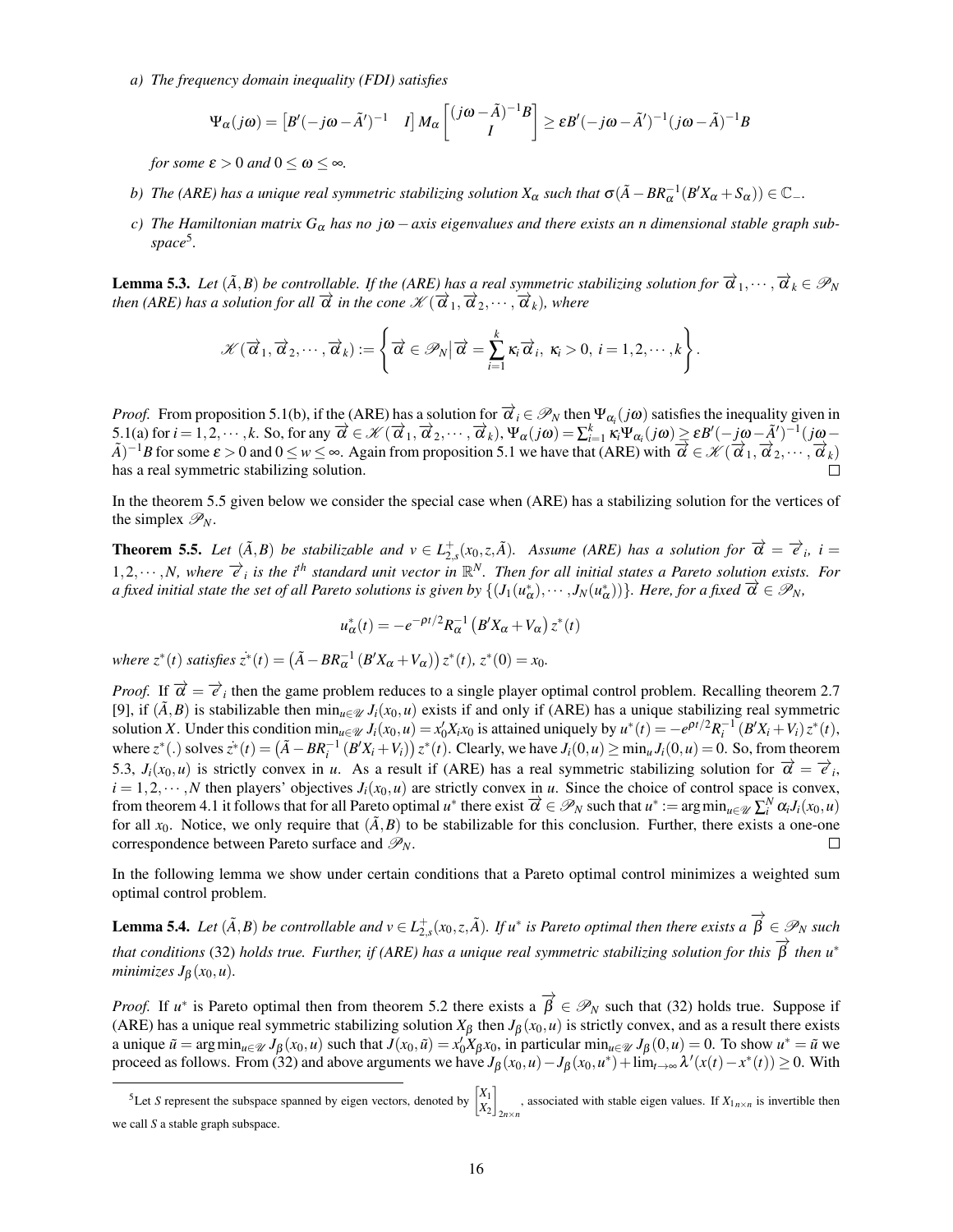straightforward calculations we can show that  $\lim_{x\to\infty} p'(t)(z^*(t)-z(t)) = \lim_{x\to\infty} \lambda'(t)(x^*(t)-x(t))$ . From, proposition 5.1 we have that  $G_\beta$  has an *n* dimensional stable graph subspace. So, the optimal co-state rule is given uniquely by  $p(t) = X_{\beta} z^*(t)$ . As  $X_{\beta}$  is stabilizing and  $v \in L_{2,s}^+(x_0, z, \tilde{A})$ , we have that  $\lim_{t \to \infty} (z(t) - z^*(t)) = 0$ , and as a result  $\lim_{t\to\infty}p'(t)(z(t)-z^*(t))=0$ . Clearly,  $J_\beta(x_0,u)-J_\beta(x_0,u^*)\geq 0$  for all  $x_0$ . So,  $u^*$  also minimizes  $J_\beta(x_0,u)$ . From the uniqueness of the minimizer we have  $u^* = \tilde{u}$ .  $\Box$ 

A question which next naturally arises is whether we can characterize all Pareto solutions in a way similar to theorem 5.5 if there exists some player who can obtain arbitrarily low costs if he is allowed to manipulate all control instruments that affect the system, that is, if not all cost functions are convex. Such situations occur if, say player 1 could, by choosing the actions of player 2, achieve arbitrarily low costs (i.e., gains). This occurs at the expense of player 2, whose costs increase using the corresponding control scheme. We use lemma 5.3 and lemma 5.4 to address this issue in the following corollary.

**Corollary 5.2.** Let  $(A, B)$  be controllable and  $v \in L_{2,s}^+(x_0, z, \tilde{A})$ *. Consider the problem with*  $R_i > 0$ *. Assume (ARE) has a solution for*  $\vec{a}_i \in \mathcal{P}_N$ ,  $i = 1, 2, \dots, k$ . Then for all initial states a Pareto solution exists. For a fixed initial state and for all  $\overrightarrow{\alpha} \in \mathscr{K}(\overrightarrow{\alpha}_1, \overrightarrow{\alpha}_2, \cdots, \overrightarrow{\alpha}_k)$ ,  $\{(J_1(u^*_{\alpha}), \cdots, J_N(u^*_{\alpha}))\}$  yield Pareto solutions. Here  $u^*_{\alpha}(t) := e^{-\rho t/2}v^*(t)$ ,  $v^*(t) = -R_{\alpha}^{-1}(V_{\alpha} + B'X_{\alpha})z^*(t)$ ,  $z^*(t)$  solves the differential equation  $z^*(t) = (\tilde{A} - BR_{\alpha}^{-1}(V_{\alpha} + B'X_{\alpha}))z^*(t)$ ,  $z^*(0) = x_0$ *and*  $X_\alpha$  *solves* (ARE).

The number of extremal trajectories are considerably reduced by assumption 4. The co-state rule which defines the co-state trajectory, in general, depends on the initial state. However, if (ARE) has a unique stabilizing solution it is defined by  $p(t) = X_\alpha z^*(t)$  and doesnot depend on the choice of the initial state. The following example demonstrates these subtleties.

*Example* 5*.* Consider the cooperative game with

$$
J_i(x_0, u) = \int_0^\infty e^{-\rho t} \sum_{j=1}^2 (q_{ij}^2 x_j^2(t) + r_{ij}^2 u_j^2(t)) dt, i = 1, 2
$$
  
sub. to 
$$
\dot{x}(t) = (A + \frac{\rho}{2}I)x(t) + B_1 u_1(t) + B_2 u_2(t), x(0) = x_0 \neq 0, \ \rho > 0
$$

$$
v(t) = e^{\rho t/2} v(t), \ v \in L_{2,s}^+(x_0, z, \tilde{A})
$$

Here we take  $A = diag(a_1, a_2)$ ,  $[B_1 B_2] = I$ . Choosing  $r_{ij} > 0$ ,  $q_{i2} > 0$ ,  $i, j = 1, 2$ ,  $q_{11} = -\frac{a_1^2 r_{11}}{2}$  and  $q_{21} = -\frac{a_1^2 r_{21}}{2}$  we can show that the eigenvalues of the Hamiltonian matrix  $G_{\alpha}$  as  $\{-s, 0, 0, s\}$ , where  $s = \sqrt{a_2^2 + \frac{\alpha q_{12} + (1-\alpha)q_{22}}{\alpha r_{12} + (1-\alpha)r_{22}}}$  $\frac{\alpha q_{12} + (1 - \alpha) q_{22}}{\alpha r_{12} + (1 - \alpha) r_{22}} > 0$ . The eigenvector and generalized eigenvector corresponding to eigenvalue zero are  $v_0^1 = \begin{bmatrix} 1 & 0 & a_1(\alpha r_{11} + (1-\alpha)r_{12}) & 0 \end{bmatrix}'$ and  $v_0^2 = \begin{bmatrix} 1/a_1 & 0 & 0 & 0 \end{bmatrix}'$ . The eigenvector corresponding to the stable eigenvalue –*s* is calculated as  $v_{-s}^1$  =  $\left[0 \frac{s-a_2}{a a_2 + 1} \right]$  $\frac{s-a_2}{aq_{12}+(1-a)q_{22}}$  0 1<sup>j</sup>. The admissible extremal trajectories could belong to one of the subspaces, namely sp{v<sub>0</sub>},  $\sin\{\theta_1, \theta_0\}$ ,  $\sin\{\theta_1, \theta_2\}$ ,  $\sin\{\theta_3\}$ ,  $\sin\{\theta_4\}$ . Taking assumption 4 some trajectories can be ruled out.

$$
(z^*(t), p(t)) \in \text{sp}\{v_0^1\}.
$$
 In this case the we obtain  $v_1^*(t) = -a_1z_1^*(t)$ ,  $v_2^*(t) = 0$ ,  $z_1^*(t) = x_1(0)$ ,  $z_2^*(t) = e^{a_2t}x_2(0) = 0$ ,  $p_1(t) = -a_1(\alpha r_{11} + (1 - \alpha)r_{12})z_1^*(t)$  and  $p_2(t) = 0$  for all  $t$ .

 $(z^*(t), p(t))$  ∈ sp $\{v_0^1, v_0^2\}$ : In this case the we obtain, in addition to the above extremal,  $v_1^*(t) = 0$ ,  $v_2^*(t) = 0$ ,  $z_1^*(t) = 0$  $e^{a_1t}x_1(0), z_2^*(t) = e^{a_2t}x_2(0) = 0, p_1(t) = 0$  and  $p_2(t) = 0$  for all *t*.

$$
\frac{(z^*(t),p(t)) \in \text{sp}\{v_0^1, v_{-s}^1\}}{(x(0), z_2^*(t)) = e^{-st}x_2(0), p_1(t) = a_1(\alpha r_{11} + (1-\alpha)r_{12})z_1^*(t) \text{ and } p_2(t) = \frac{(s-a_2)(\alpha r_{12} + (1-\alpha)r_{22})}{\alpha q_{12} + (1-\alpha)q_{22}}z_2^*(t), z_1^*(t) = \frac{(s-a_2)(\alpha r_{12} + (1-\alpha)r_{22})}{\alpha q_{12} + (1-\alpha)q_{22}}z_2^*(t) \text{ for all } t.
$$

 $(z^*(t), p(t)) \in sp\{v_{-s}^1\}$ : In this case the we obtain  $v_1^*(t) = 0$ ,  $v_2^*(t) = -\frac{(s-a_2)(\alpha r_{12} + (1-\alpha)r_{22})}{\alpha q_{12} + (1-\alpha)q_{22}}$  $\frac{a_2(a_1x_2+(1-\alpha)r_2x_1)}{\alpha q_{12}+(1-\alpha)q_{22}}z_2^*(t), z_1^*(t) = e^{a_1t}x(0) = 0,$  $z_2^*(t) = e^{-st}x_2(0), p_1(t) = 0$  and  $p_2(t) = \frac{(s-a_2)}{\alpha q_{12} + (1-\alpha)q_{22}}z_2^*(t)$  for all *t*.

Since  $v \in L_{2,s}^+(x_0, z, \tilde{A})$ , admissible extremals satisfy  $\lim_{t \to \infty} z^*(t) = 0$ . In the first two cases the obtained extremal trajectories are possible only with  $x_0 = 0$ . In the latter two cases we see that the obtained extremals are possible with  $x_0 = (0, x_2(0))$  where  $x_2(0)$  is arbitrary. Further, these extremals are the same. Now we check if this extremal is Pareto optimal using the sufficient conditions given by theorem 4.2. The minimized Hamiltonian is given by  $H^0(.) := 0$ .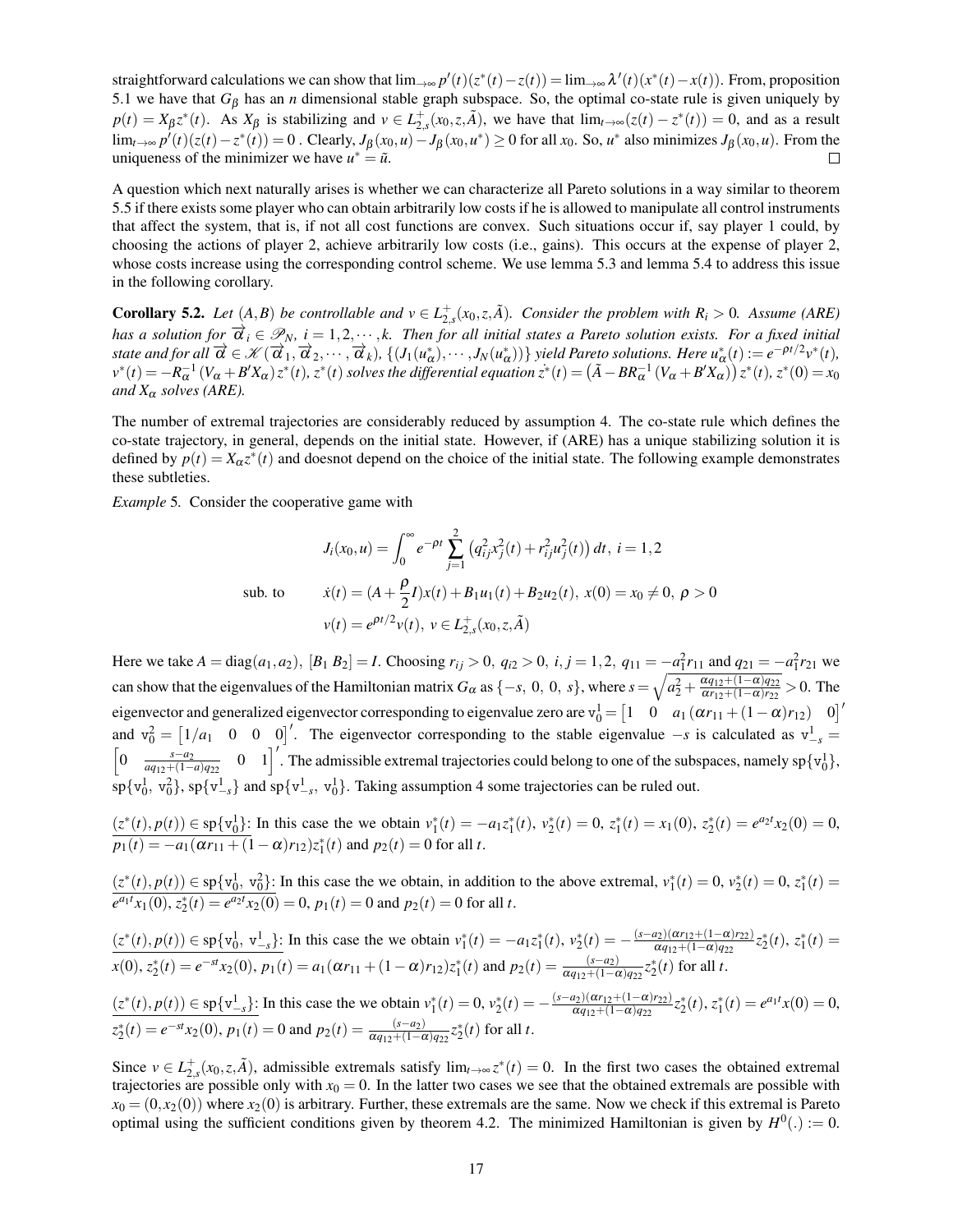Since admissibility requires  $\lim_{t\to\infty} z(t) = 0$  we see that  $\lim_{t\to\infty} p'(t)(z^*(t) - z(t)) = 0$ . So, the obtained controls are indeed Pareto optimal. Further, we see that not all initial states, in particular  $x_1(0) \neq 0$ , result in a Pareto solution.

#### 5.3 The scalar case

In this subsection we discuss the scalar case in more detail. Notice, assuming  $b_i \neq 0$ ,  $i = 1, 2, \dots, N$ , controllability is trivially satisfied. Using lemma 5.2 some interesting observations can be derived for the scalar case. The choice of control space is taken as  $L_{2,s}^+(x_0, z, \tilde{A})$ . So, all the admissible trajectories satisfy  $\lim_{t\to\infty} z(t) = 0$ . The Hamiltonian

matrix takes the form  $G_{\alpha} = \begin{bmatrix} e & -f \end{bmatrix}$ −*g* −*e* , with  $f > 0$ . Now, we have the following 3 possible cases.

- a)  $G_{\alpha}$  has eigenvalue zero with geometric multiplicity 2. Straightforward calculations show that  $z(t) = x_0 + (ex_0$ *f l*<sub>0</sub>)*t* and  $p(t) = l_0 - (gx_0 - el_0)t$ . For admissibility of extremal trajectories we require  $\lim_{t\to\infty} z(t) = 0$ , and this is possible only if  $x_0 = 0$  and  $l_0 = 0$  as  $f \neq 0$ .
- b)  $G_{\alpha}$  has complex eigenvalues. Again, straight forward calculations show that  $z(t) = x_0 \cos(wt) + (ex_0 fl_0) \sin(wt)$ and  $p(t) = l_0 \cos(wt) - (gx_0 + el_0) \sin(wt)$ . Following the same reasoning as above we have that  $x_0 = 0$  and  $l_0 = 0.$
- c) The eigenvector corresponding to stable eigenvalue is always a graph subspace. If  $\sigma > 0$  is an eigenvalue of  $G_\alpha$ then  $-\sigma$  is also an eigenvalue of  $G_{\alpha}$ . As  $f > 0$ , the eigenvector corresponding to  $-\sigma$  can always be taken as  $[1 \ (e+\sigma)/f]'$ .

Theorem 5.6 below states that if  $(P^{LQ})$  has a Pareto solution for a non zero initial state, then it can be found using the weighting method.

**Lemma 5.5.** *Consider the scalar system with*  $R_i > 0$ ,  $i \in \overline{N}$  and  $v \in L_{2,s}^+(x_0, z, \tilde{A})$ *. Let*  $x_0 \neq 0$ *. If*  $(P^{LQ})$  has a Pareto  $\overline{\alpha}$  *optimal control*  $\tilde{u}^*(x_0)$  *then there exists an*  $\overrightarrow{\alpha} \in \mathscr{P}_N$  *such that*  $\min \sum_{i \in \overline{N}} \alpha_i J_i$  *subject to (28) has a solution for all initial states (including*  $x_0 = 0$ *).* 

*Proof.* Let  $(J_1(x_0, u^*), J_2(x_0, u^*), \cdots, J_N(x_0, u^*))$  is a Pareto solution for some  $x_0 \neq 0$ . Since  $x_0$  is a scalar, from lemma 5.2 the scalar game  $(P^{LQ})$  has a Pareto solution for every initial state. Let  $x_0 \neq 0$  be fixed. Let  $\alpha, z^*(t)$  and  $p(t)$ , with a corresponding solution  $v^*(x_0)$ , solve (30). Due to linearity we see that for the same choice of  $\alpha$ ,  $\mu x_0$ ,  $\mu z^*(t)$  and  $\mu p(t)$  also solves (30). This means (30) has a solution for all *x*<sub>0</sub>. Since,  $v \in L_{2,s}^+(x_0, z, \tilde{A})$  we have  $\lim_{t \to \infty} z(t) = 0$ for all  $x_0$ . Following the discussion above  $G_\alpha$  must have an eigenvalue with negative real part. Which means  $G_\alpha$  has no eigenvalues on the imaginary axis and there exists a stable graph subspace. So, the (ARE) has a real stabilizing solution from proposition 5.1. Again from lemma 5.4 this means that *u*<sup>∗</sup> minimizes the weighted sum objective with  $\alpha$  as the weight vector for all initial states  $x_0$ .  $\Box$ 

- *Remark* 9*.* a) As already noticed in the proof of lemma 5.5 it follows directly from lemma 5.2 that, in case the scalar game has a Pareto solution for some initial state different from zero, the game (27, 28) has a Pareto solution for every initial state.
	- b) From the proof of lemma 5.5 we can in fact conclude the following result. If for  $x_0 \neq 0$  there exists a Pareto solution and (30) has a solution with the choice of  $\vec{\alpha} = (\bar{\alpha}_1, \dots, \bar{\alpha}_N) \in \mathcal{P}_N$ , then the scalar optimization problem  $\min \sum_{i \in \overline{N}} \overline{\alpha}_i J_i$  subject to (28) has a solution for all initial states  $x_0 \in \mathbb{R}$ . In other words all candidates obtained from theorem 5.1 are indeed Pareto solutions.

**Theorem 5.6.** *Consider the scalar system with*  $R_i > 0, i \in \overline{N}$  and  $v \in L_{2,s}^+(x_0, z, \tilde{A})$ *. Then for some*  $x_0 \neq 0$ /every  $x_0$  $(27, 28)$  has a Pareto optimal control  $\tilde{u}^*(x_0)$  if and only if there exists  $\overrightarrow{\alpha} \in \mathcal{P}_N$  such that for every  $x_0$  min $\sum_{i \in \overline{N}} \alpha_i J_i$ *subject to (28) has a solution.*

*Proof.*  $\Rightarrow$  In particular, it follows that if (27, 28) has a Pareto optimal solution for some  $x_0 \neq 0$  then lemma 5.5 yields the advertized result.

 $\Leftarrow$  Since  $R_{\alpha} > 0$ , if there exists an  $\vec{\alpha} \in \mathcal{P}_N$  such that for every  $x_0$  min $\sum_{i \in \overline{N}} \alpha_i J_i$  has a solution then the associated (ARE) has a stabilizing solution. The control strategy thus obtained is unique. Further, this control is indeed Pareto optimal from theorem 5.1. □

In other words, theorem 5.6 shows that to find all Pareto solutions of the game (27, 28), with arbitrary initial state (or for some initial state different from zero) one has to determine all  $\vec{\alpha} \in \mathcal{P}_N$  for which (ARE) has a stabilizing solution. From remark 9.b and theorem 5.6 we have the following algorithm to find all the Pareto solutions for a scalar game.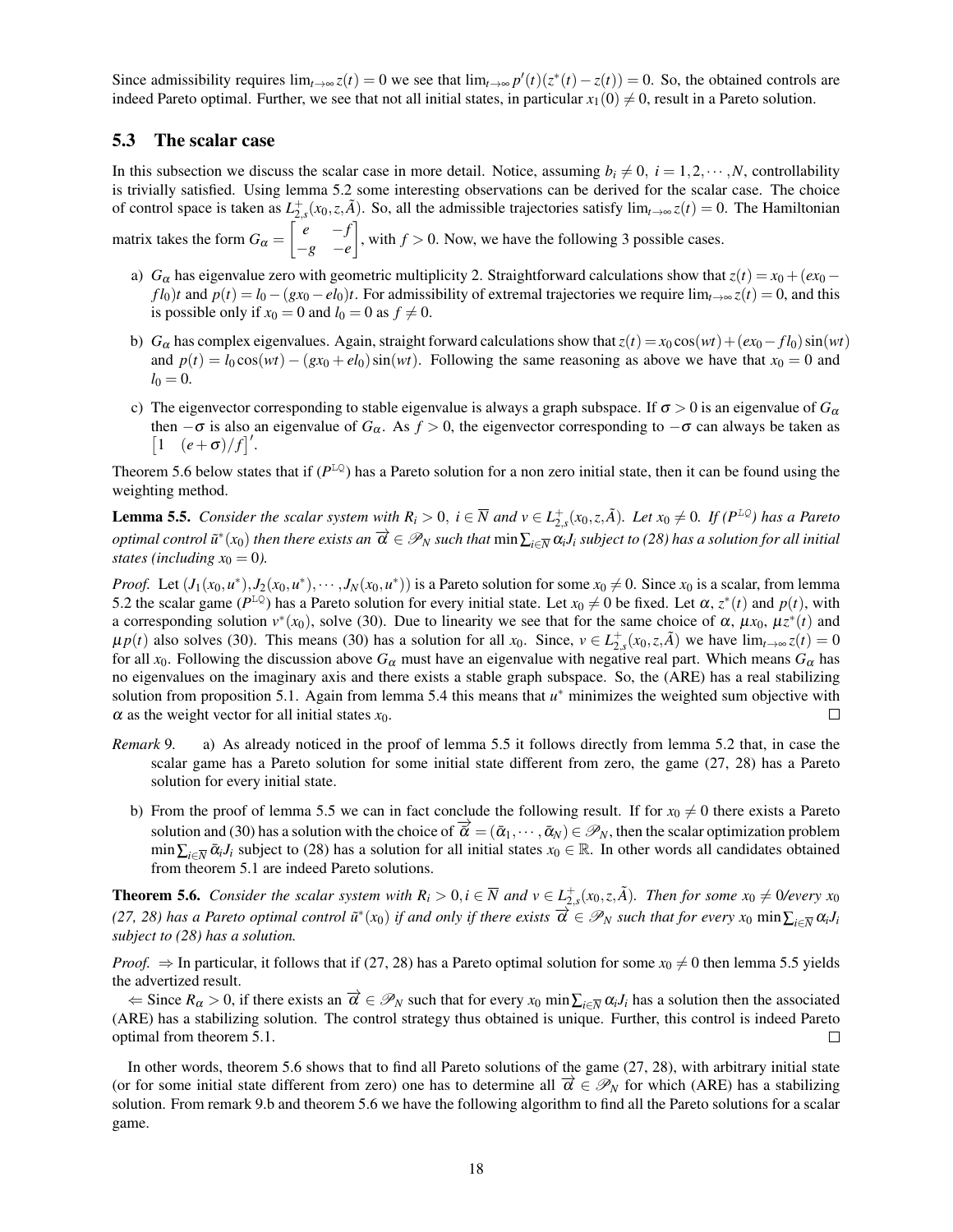Algorithm 1. With assumption 4 holding true, consider the scalar system with  $R_i > 0$ ,  $i \in \overline{N}$ . Let us define the index *set*

 $I(\alpha) := \left\{ \overrightarrow{\alpha} \in \mathscr{P}_N \middle| (ARE) \ has \ a \ stabilizing \ solution \ X_{\alpha} \right\}.$ 

*1. To find all Pareto solutions of the game (27, 28) with arbitrary initial state one has to determine the set*  $I(\alpha)$ . *Then, the set of Pareto optimal controls is given by*

$$
\tilde{u}^*(t) = -R_{\alpha}^{-1} \left( B'X_{\alpha} + S_{\alpha} \right) e^{\left( \tilde{A} - BR_{\alpha}^{-1} \left( B'X_{\alpha} + S_{\alpha} \right) \right)t} x_0 \text{ with } \overrightarrow{\alpha} \in I(\alpha), \tag{35}
$$

*where*  $K_{\alpha}$  *solves the corresponding (ARE).* 

- *2. To find all Pareto solutions for which the game (27, 28) has a Pareto solution for a fixed initial state*  $x_0 \neq 0$  *use step (1).*
- *3.* If  $x_0 = 0$  and  $I(\alpha)$  is non empty,  $u^* \equiv 0$  is a Pareto optimal control. We know from corollary 5.1 that if we find *a Pareto solution different from zero, then all points on the half-line through this solution and zero are Pareto solutions too.*

We consider example 6.2 from [7] to illustrate the usage of algorithm 1.

*Example* 6*.* Consider the situation in which there are two individuals who invest in a public stock of knowledge. Let  $x(t)$  be the stock of knowledge at time *t* and  $u_i(t)$  the investment of player *i* in public knowledge at time *t*. Assume that the stock of knowledge evolves according to the accumulation equation

$$
\dot{x}(t) = -\beta x(t) + u_1(t) + u_2(t), \ x(0) = x_0,
$$

where  $\beta$  is the depreciation rate. Assume that each player derives quadratic utility from the consumption of the stock of knowledge and that the cost of investment increases quadratically with the investment effort. That is, the cost function of both players is given by

$$
J_i = \int_0^\infty e^{-\theta t} \left\{ -q_i x^2(t) + r_i u_i^2(t) \right\} dt.
$$

Since the investment efforts are bounded and the system is controllable all Pareto solutions can be obtained using the weighting method. It can be easily verified that the associated (ARE) has a stabilizing solution if

$$
\left(\beta+\frac{\theta}{2}\right)^2-(\alpha q_1+(1-\alpha)q_2)\left(\frac{1}{\alpha r_1}+\frac{1}{(1-\alpha)r_2}\right)>0.
$$

For the choice of model parameters  $\beta = 2$ ,  $\theta = 0.05$ ,  $r_i = q_i = 1$ ,  $i = 1,2$  the above condition is written as  $\alpha(1-\alpha)$  $0.2380, 0 < \alpha < 1$ . Applying the algorithm (1) we find  $I(\alpha) = (0.3902, 0.6098)$  and all Pareto efficient controls are given by (35).

Next, we consider an example to illustrate that in general the set of Pareto optimal control actions is not convex. *Example* 7*.* Consider the cooperative game with

$$
J_1 = \int_0^\infty e^{-\rho t} \left( x^2(t) + \frac{9}{10} u_1^2(t) + \frac{1}{10} u_2^2(t) \right) dt \text{ and } J_2 = \int_0^\infty e^{-\rho t} \left( x^2(t) + \frac{1}{10} u_1^2(t) + \frac{9}{10} u_2^2(t) \right) dt
$$
  
subject to the system  $\dot{x} = \frac{\rho}{2} x + \frac{4}{10} (u_1 + u_2), \quad x(0) = x_0 \neq 0, \ \rho > 0.$ 

Here player *i* controls  $u_i$ . Using the algorithm 1 the game has a Pareto optimal solution for those  $\alpha \in [0, 1]$  for which the (ARE)  $-sx^2 + 1 = 0$ , where  $s = \frac{16}{(9\alpha - 8)(8\alpha + 1)}$ . Taking  $x_\alpha = \sqrt{s}$  here, we see that for all  $\alpha \in [0,1]$  there is a Pareto solution. The set of all Pareto optimal controls is given by

$$
u_{\alpha}^{*}(t) = e^{\rho t/2} v_{\alpha}^{*}(t), \ v_{\alpha}^{*}(t) = -\frac{4x_{\alpha}}{10} \left[ \frac{10}{18\alpha} \right] z^{*}(t), \ z^{*}(t) = \frac{4}{10} \left[ 1 \quad 1 \right] v_{\alpha}^{*}(t), \ z^{*}(0) = x_{0} \neq 0
$$

For  $\alpha = \frac{1}{4}$  and  $\alpha = \frac{3}{4}$  the Pareto controls are given by  $v_{\frac{1}{4}}^*(t) = \begin{bmatrix} -1.5275 \\ -0.6547 \end{bmatrix} z^*(t)$  and  $v_{\frac{3}{4}}^*(t) = \begin{bmatrix} -0.6547 \\ -1.5275 \end{bmatrix} z^*(t)$  respectively. Now consider the convex combination  $\tilde{u}(t) := \frac{1}{2}u_{\frac{1}{2}}^*(t) + \frac{1}{2}u_{\frac{3}{2}}^*(t)$  With straight forward calculations it can be verified that this choice of control yields the same cost,  $\tilde{J} = 1.2548$ ,  $i = 1, 2$ , for both players. On the other hand choosing  $\alpha = \frac{1}{2}$  we observe that the Pareto control  $u^*_{\frac{1}{2}}$  yields a lower cost, same for both the players,  $J^*_{\frac{1}{2}} = 1.25 < 1.2548 = \tilde{J}$ . So,  $\tilde{u}$  is not Pareto optimal, and this example demonstrates that in general the set of Pareto optimal controls is not convex.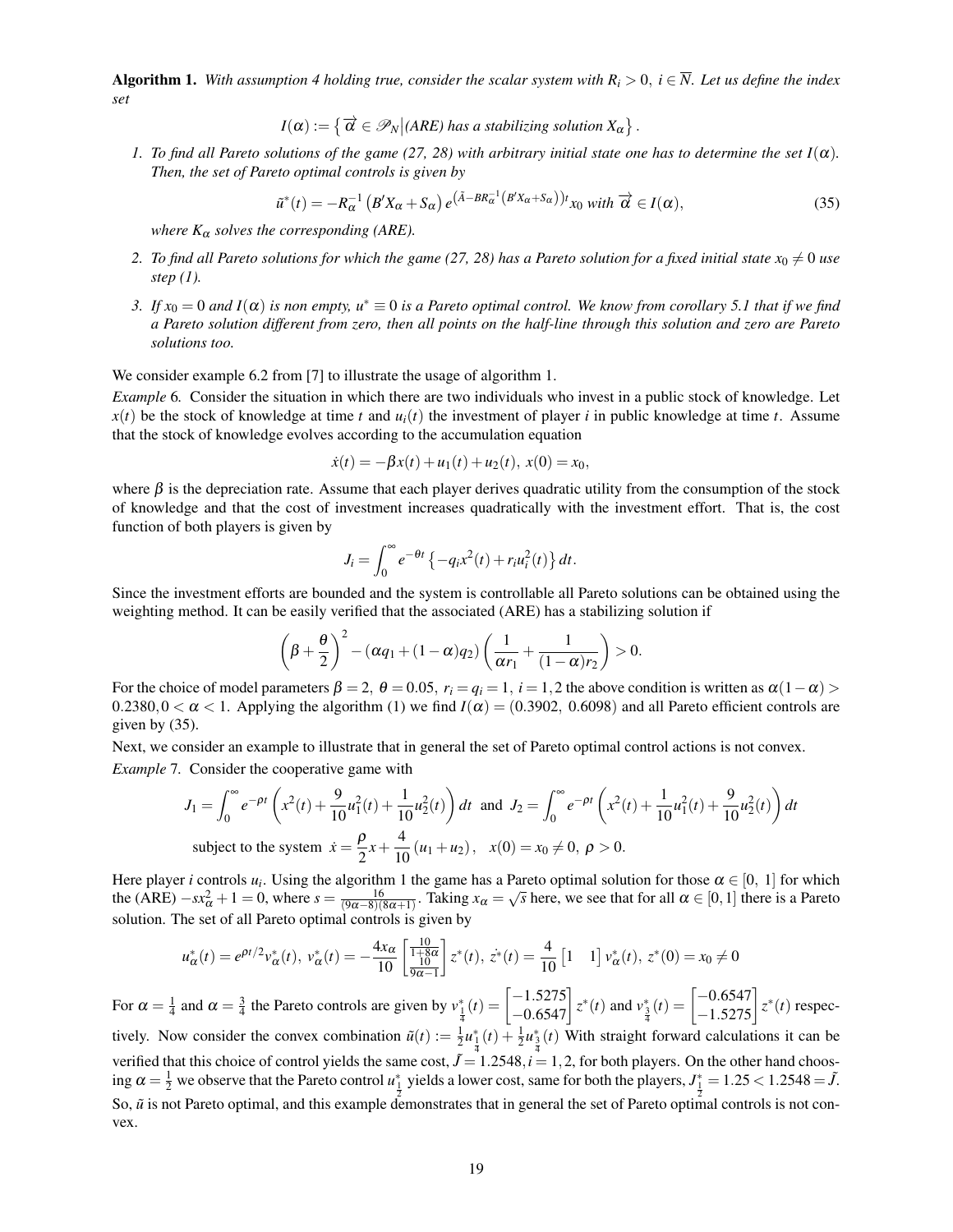# 6 Conclusions

In this paper we derived necessary conditions for the existence of Pareto solutions in an infinite horizon cooperative differential game with open loop information structure. We considered non-autonomous and discounted autonomous systems for the analysis. These conditions are in the spirit of the maximum principle. For autonomous systems we derived some necessary conditions for optimality by exploiting the special constraint structure (due to reformulation of Pareto optimality). We gave some weak conditions, related to the extension of finite horizon transversality conditions, under which the necessary conditions for Pareto optimality are same as those of a weighted sum optimal control problem. Furthermore, we derived conditions under which the necessary conditions are also sufficient.

Later, the obtained results are used to analyze the regular indefinite infinite horizon linear quadratic differential game. We showed that if the dynamic system is controllable then all Pareto candidates can be obtained by solving the necessary conditions for optimality of a weighted sum optimal control problem. For the two player case we showed that almost all Pareto solutions can be obtained by using the weighting method even if player's cost functions are not convex. For the *N* player scalar case we presented an algorithm to calculate all the Pareto solutions if the initial state differs from zero. This algorithm proceeds by determining the elements in the unit simplex for which the associated weighted algebraic Riccati equation has a solution. We illustrated the subtleties with relevant examples.

### Acknowledgments

The authors like to thank Prof. Hans Schumacher for comments on a earlier draft which helped to improve the readability of this paper.

# References

- [1] D. Acemoglu. *Introduction to Modern Economic Growth*. Princeton University Press, 2008.
- [2] S. Aseev and V. Kryazhimskiy. The Pontryagin maximum principle and transversality conditions for a class of optimal control problems with infinite time horizons. *SIAM Journal on Control and Optimization*, 43(3):1094– 1119, 2004.
- [3] J. P. Aubin and F. H. Clarke. Shadow prices and duality for a class of optimal control problems. *SIAM Journal on Control and Optimization*, 17(5):567–586, 1979.
- [4] A. Blaquiere, L. Juricek, and K. E. Wiese. Geometry of Pareto equilibria and maximum principle in *n* person differential games. *Journal of Optimization Theory and Applications*, 38(1):223–243, 1972.
- [5] D. A. Carlson, A. B. Haurie, and A. Leizarowitz. *Infinite Horizon Optimal Control: Deterministic and Stochastic Systems*. Springer-Verlag: New York, 1991.
- [6] S. S. L. Chang. General theory of optimal processes. *SIAM Journal of Control*, 4(1):46–55, 1966.
- [7] J. C. Engwerda. *LQ dynamic Optimization and Differential Games*. John Wiley and Sons, Chichester, 2005.
- [8] J. C. Engwerda. The regular convex cooperative linear quadratic control problem. *Automatica*, 44(9):2453–2457, 2008.
- [9] J. C. Engwerda. Necessary and sufficient conditions for Pareto optimal solutions of cooperative differential games. *SIAM Journal on Control and Optimization*, 48(6):3859–3881, 2010.
- [10] K. Fan and A. J. Hoffman. Systems of inequalities involving convex functions. *American Mathematical Society Proceedings*, 8(3):617–622, 1957.
- [11] D. Grass, J. P. Caulkins, G. Feichtinger, G. Tragler, and D. A. Behrens. *Optimal Control of Nonlinear Processes with Applications in Drugs, Corruption and Terror*. Springer, 2008.
- [12] H. Halkin. Necessary conditions for optimal control problems with infinite horizons. *Econometrica*, 42(2):267– 272, 1974.
- [13] P. Hartman. *Ordinary Differential Equations*. Classics in applied mathematics. SIAM, 2002.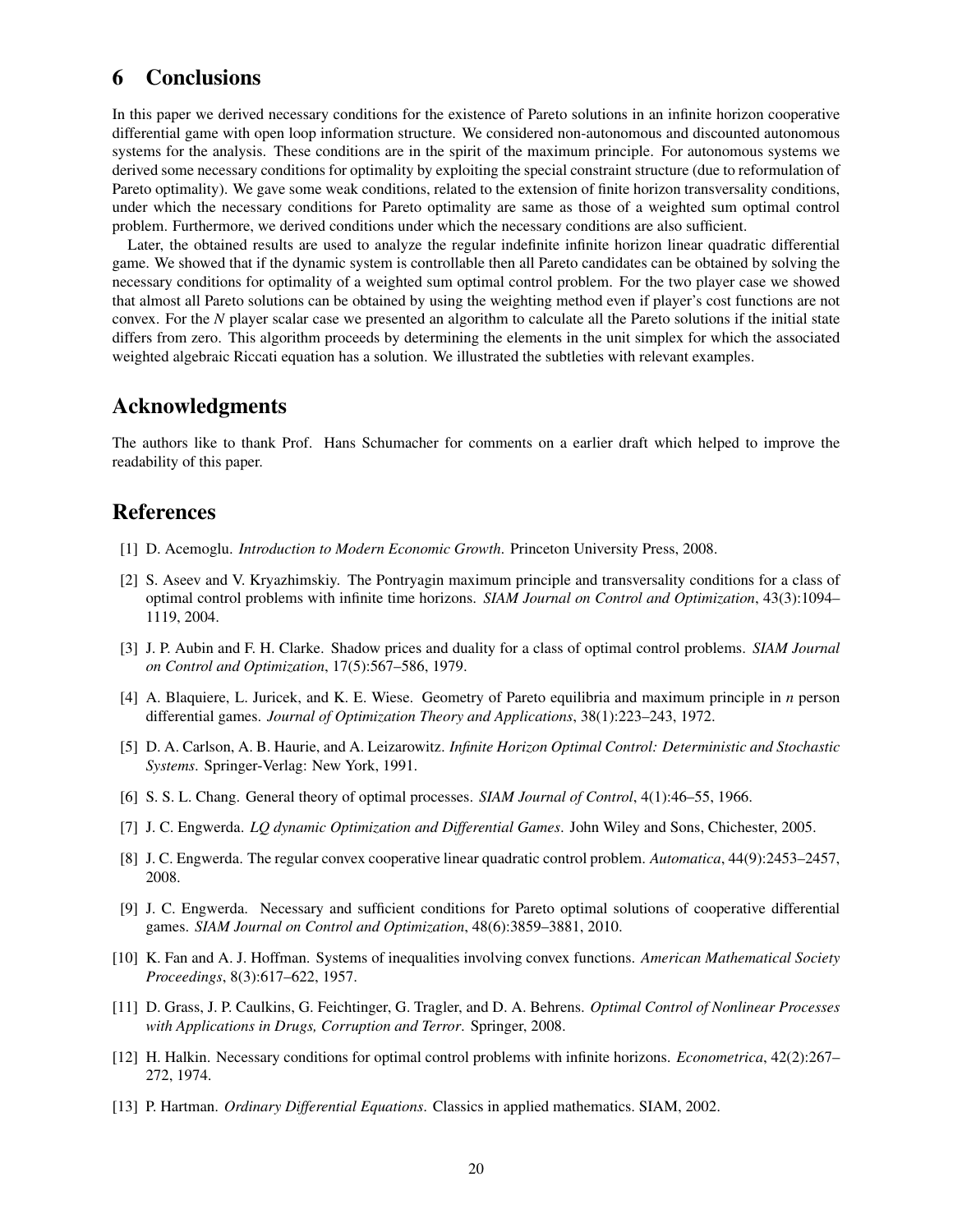- [14] M. I. Kamien and N. L. Schwartz. *Dynamic Optimization: The Calculus of Variations and Optimal Control in Economics and Management*. Elsevier Science, 1991.
- [15] E. B. Lee and L. Markus. *Foundations of Optimal Control Theory*. John Wiley & Sons, New York, 1967.
- [16] G. Leitmann. *Cooperative and Noncooperative Many Player Differential Games*. Springer Verlag, Berlin, 1974.
- [17] G. Leitmann, S. Rocklin, and T. L. Vincent. A note on control space properties of cooperative games. *Journal of Optimization Theory and Applications*, 9(2):379–390, 1972.
- [18] R. D. Luce and H. Raiffa. *Games and Decisions: Introduction and Critical Survey*. Dover Publications, 1989.
- [19] P. Mitchel. On the transversality conditions in infinite horizon optimal problems. *Econometrica*, 50(4):975–985, 1982.
- [20] R. B. Myerson. *Game Theory : Analysis of Conflict*. Harvard University Press, 1997.
- [21] F. P. Ramsey. A Mathematical Theory of Saving. *The Economic Journal*, 38(152):543–559, 1928.
- [22] A. Seierstad. Necessary conditions for non-smooth, infinite-horizon, optimal control problems. *Journal of Optimization Theory and Applications*, 103(1):201–229, 1999.
- [23] A. Seierstad and K. Sydsaeter. *Optimal Control Theory with Economic Applications*. North-Holland, Amsterdam, 1986.
- [24] C. P. Simon and L. Blume. *Mathematics for Economists*. Norton & Company: New York, 1994.
- [25] H. L. Stalford. Criteria for Pareto optimality in cooperative differential games. *Journal of Optimization Theory and Applications*, 9(6):391–398, 1972.
- [26] T. L. Vincent and G. Leitmann. Control space properties of cooperative games. *Journal of Optimization Theory and Applications*, 6(2):91–104, 1970.
- [27] T. A. Weber. An infinite-horizon maximum principle with bounds on the adjoint variable. *Journal of Economic Dynamics and Control*, 30(2):229–241, 2006.
- [28] J. Willems. Least squares stationary optimal control and the algebraic riccati equation. *IEEE Transactions on Automatic Control*, 16(6):621 – 634, 1971.
- [29] L. A. Zadeh. Optimality and non-scalar-valued performance criteria. *IEEE Transactions on Automatic Control*, 8(1):59–60, 1963.
- [30] K. Zhou, J. C. Doyle, and K. Glover. *Robust and optimal control*. Prentice-Hall, Inc., Upper Saddle River, NJ, USA, 1996.

## Appendix

*Proof of Lemma 3.1*. We prove the lemma using a contradiction argument. Suppose  $(x^*(t), t, u^*(t), 1), t \in [0, T]$  is not optimal for the problem  $(P_{iT}^{\rho})$  then there exists an admissible pair  $(\hat{Y}(t), \hat{z}(t), \hat{U}(t), \hat{v}(t))$ ,  $t \in [0, T]$  such that

$$
h_i(\hat{z}(T)-T)+\int_0^T \hat{v}(t)e^{-\rho \hat{z}(t)}g_i(\hat{Y}(t),\hat{U}(t))dt < \int_0^\infty e^{-\rho t}g_i(x^*(t),u^*(t))dt,
$$
  

$$
h_j(\hat{z}(T)-T)+\int_0^T \hat{v}(t)e^{-\rho \hat{z}(t)}g_j(\hat{Y}(t),\hat{U}(t))dt \leq \int_0^\infty e^{-\rho t}g_j(x^*(t),u^*(t))dt, \ \forall j \in \overline{N} \setminus \{i\}.
$$

Since  $\hat{v}(t) \in [1/2, \infty)$ ,  $\hat{z}(t)$  is an increasing function defined on [0, *T*] so by the inverse function theorem  $\hat{z}(t)$  is invertible on [0,  $\hat{z}(T)$ ]. We define  $\hat{x}(s) = \hat{Y}(\hat{z}^{-1}(s))$  and  $\hat{u}(s) = \hat{U}(\hat{z}^{-1}(s))$  for  $s \in [0,\hat{z}(T)]$  and observe that  $\hat{x}(0) =$  $\hat{Y}(\hat{z}^{-1}(0)) = x_0$  and  $\hat{x}(z(T)) = \hat{Y}(\hat{z}^{-1}(\hat{z}(T))) = \hat{Y}(T) = x^*(T)$ . Further, we have  $\hat{x}(s)$  defined on  $s \in [0, \hat{z}(T)]$  as:

$$
\hat{x}(z(t)) = x_0 + \int_0^t \dot{Y}(t)dt = x_0 + \int_0^T \hat{v}(t)f(Y(t),U(t))dt.
$$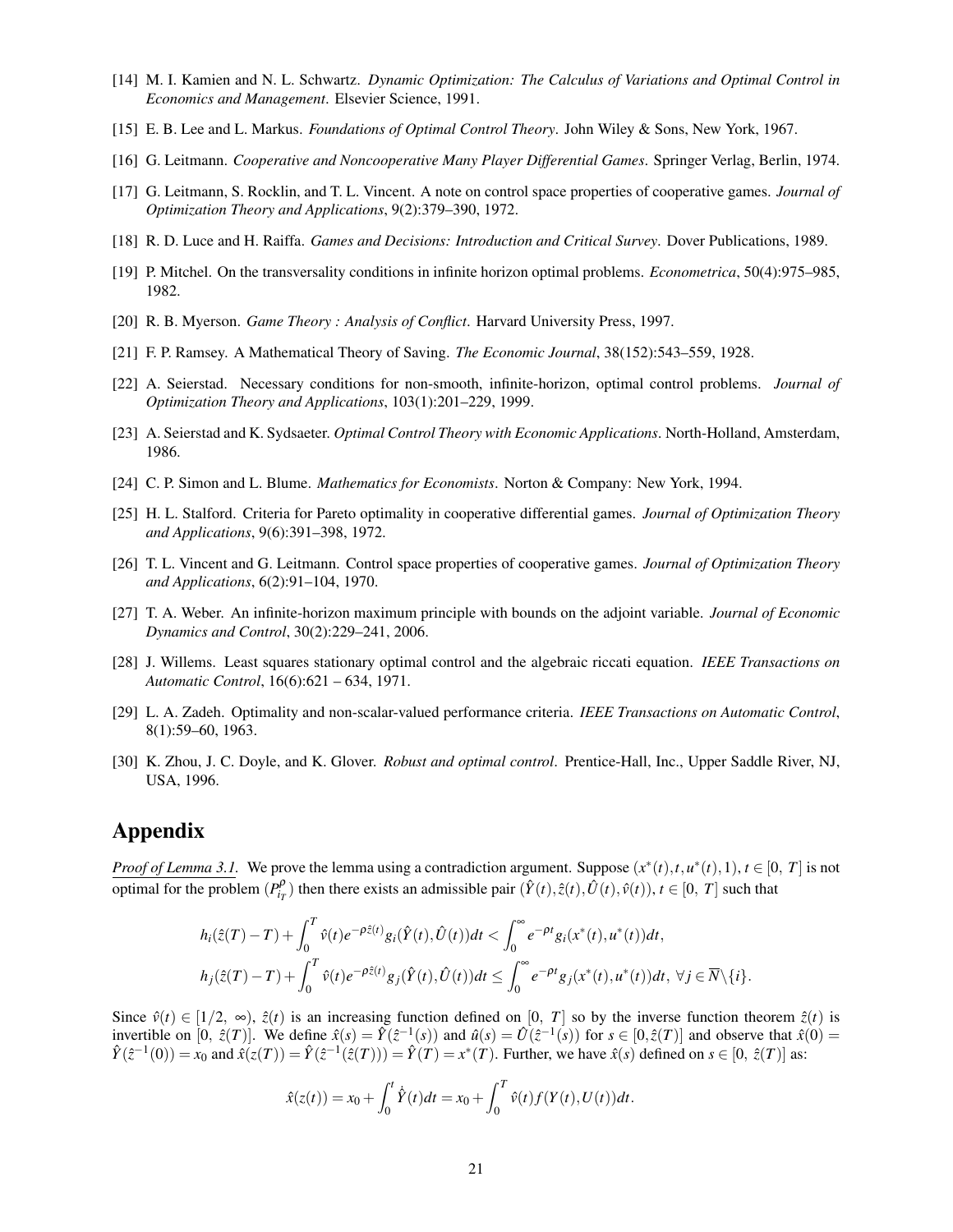Taking  $s = z(t)$  we have

$$
\hat{x}(s) = x_0 + \int_0^s f(Y(z^{-1}(s)), U(z^{-1}(s))) ds = x_0 + \int_0^s f(\hat{x}(s), \hat{u}(s)) ds,
$$

for  $s \in [0, \hat{z}(T)]$ . Since  $\hat{x}(s)$  satisfies the above integral equation we have  $\hat{x}(s) = f(\hat{x}(s), \hat{u}(s))$ ,  $\hat{x}(0) = x_0$ ,  $s \in [0, \hat{z}(T)]$ . Next, for  $s > \hat{z}(T)$ , we define  $\hat{x}(s) = x^*(s - \hat{z}(T) + T)$  and  $\hat{u}(s) = u^*(s - \hat{z}(T) + T)$ . Then we observe that  $\dot{x}(s) =$  $f(x(s), u(s))$  with  $x(\hat{z}(T)) = x^*(T)$ . Clearly the pair  $(\hat{x}(s), \hat{u}(s))$ ,  $s \in [0, \infty)$  is admissible for problem  $(P_i^p)$  and satisfies the following conditions

$$
\int_0^\infty e^{-\rho t} g_i(\hat{x}(t), \hat{u}(t)) dt < \int_0^\infty e^{-\rho t} g_i(x^*(t), u^*(t)) dt,
$$
  

$$
\int_0^\infty e^{-\rho t} g_j(\hat{x}(t), \hat{u}(t)) dt \le \int_0^\infty e^{-\rho t} g_j(x^*(t), u^*(t)) dt, \ \forall j \in \overline{N} \setminus \{i\},
$$

 $\Box$ 

which clearly violates the optimality of  $(x^*(t), u^*(t))$  for the problem  $(P_i^{\rho})$ .

*Proof of Theorem 3.2.*  $(P_{i_T}^{\rho})$  is a mixed endpoint constrained finite horizon optimal control problem. We first define the Hamiltonian  $H_{iT}\left(\overrightarrow{\lambda}_{ir}, z(t), Y(t), v(t), U(t)\right)$  as:

$$
H_{i_T}(\cdot) = v(t)e^{-\rho z(t)}\left(\lambda_{i_T}^0 g_i(Y(t),U(t)) + \sum_{j \in \overline{N} \setminus \{i\}} \mu_{j_T}^i(t)g_j(Y(t),U(t))\right) + v(t)\lambda_i'(t)f(Y(t),U(t)) + v(t)\gamma_i(t).
$$
 (36)

The necessary conditions are: there exist  $\lambda_{i}^0 \in \mathbb{R}_+$ ,  $\mu_{j}^i(t) \in \mathbb{R}$ ,  $\lambda_{i}^i(t) \in \mathbb{R}^n$ ,  $\gamma_{i}^i(t) \in \mathbb{R}$  such that for almost every  $t \in \mathbb{R}$ [0,*T*] (the partial derivatives of the Hamiltonian given below are evaluated at the optimal pair  $((x^*(t),t), (u^*(t),1)))$ :

$$
\dot{\lambda}_{i_{T}}(t) = -(H_{i_{T}})_{Y}
$$
\n
$$
= -f'_{x}(x^{*}(t), u^{*}(t)z)\lambda_{i_{T}}(t) - \lambda_{i_{T}}^{0}e^{-\rho t}g_{i_{X}}(x^{*}(t), u^{*}(t)) - \sum_{j \in \overline{N} \setminus \{i\}} \mu_{j_{T}}^{i}(t)e^{-\rho t}g_{j_{X}}(x^{*}(t), u^{*}(t)), \lambda_{i_{T}}(T) \text{ free}
$$
\n
$$
\dot{\mu}_{j_{T}}^{i}(t) = -(H_{i_{T}})_{\tilde{Y}_{j}^{i}}, \mu_{j_{T}}^{i}(T) \geq 0, \mu_{j_{T}}^{i}(T) (\tilde{x}_{j}(T) + h_{j}(0) - \tilde{x}_{j}^{*}) = 0, \forall j \in \overline{N} \setminus \{i\}
$$
\n
$$
\dot{\gamma}_{i_{T}}(t) = -(H_{i_{T}})_{z}, \gamma_{i_{T}}(T) = \lambda_{i_{T}}^{0}h_{i_{X}}(0) + \mu_{j_{T}}^{i}(T)h_{j_{X}}(0)
$$
\n
$$
(\lambda_{i_{T}}^{0}, \{\mu_{j_{T}}^{i}(t), j \in \overline{N} \setminus \{i\}\}, \lambda_{i_{T}}(t), \gamma_{i_{T}}(t)) \neq (0, \cdots, 0).
$$

Since  $(H_{i_T})_{\vec{x}_j^i} = 0$ , we have  $\mu_{j_T}^i(t) = \mu_{j_T}^i \ge 0$ ,  $\forall j \in \overline{N} \setminus \{i\}$ . Let  $\overrightarrow{\lambda}_{i_T} = (\mu_{1_T}^i, \dots, \mu_{i-1_T}^i, \lambda_{i_T}^0, \mu_{i+1_T}^i, \dots, \mu_{N_T}^i)$ . Then  $\vec{\lambda}_{iT} \in \mathbb{R}^N_+$ . Next we show by contradiction that also from the necessary conditions  $(\vec{\lambda}_{iT}, \lambda_{iT}(0)) \neq (0,0)$ . For, if  $\left(\overrightarrow{\lambda}_{i}^{T}$ ,  $\lambda_{i}^{T}(0)\right) = (0,0)$  then the necessary conditions give that

$$
\dot{\lambda}_{i_T}(t) = -f'_x(x^*(t), u^*(t))\lambda_{i_T}(t)
$$

which results in  $\lambda_{i}$   $(t) = 0$  for  $t \in [0, T]$ . Further,  $\overrightarrow{\lambda}_{i}$   $\overrightarrow{\lambda}_{i} = 0$  leads to  $\gamma_{i}$   $(t) = 0$  for  $t \in [0, T]$  which violates the necessary condition  $(\overrightarrow{\lambda}_{iT}, \lambda_{iT}(t), \gamma_{iT}(t)) \neq (0,0,0)$  for all  $0 \le t \le T$ . Since  $\lambda_{iT}(T)$  is free, we choose (without loss of generality)  $\lambda_{i}$  (0) such that  $\left\| \left( \overrightarrow{\lambda}_{i} \right)_{i}$ ,  $\lambda_{i}$  (0)  $\right\| = 1$ . The adjoint variable  $\lambda_{i}$  (*t*) satisfies:

$$
\dot{\lambda}_{i_{T}}(t) = -f'_{x}(x^{*}(t), u^{*}(t))\lambda_{i_{T}}(t) - e^{-\rho t}G_{x}(\overrightarrow{\lambda}_{i_{T}}, x^{*}(t), u(t)), \ \lambda_{i_{T}}(0) = l_{i_{T}}^{0}, \tag{37}
$$

whereas  $\gamma_{i}$  *(t)* satisfies

$$
\dot{\gamma}_{i} (t) = - (H_{i})_{z} = \rho \ G(\overrightarrow{\lambda}_{i}, x^{*}(t), u^{*}(t)).
$$
\n(38)

From the definition of *h*(.) we have:

$$
\gamma_r(T) = \rho \lambda_{i_T}^0 \int_T^{\infty} e^{-\rho t} g_i(x^*(t), u^*(t)) dt + \rho \sum_{j \in \overline{N} \setminus \{i\}} \mu_{j_T}^i \int_T^{\infty} e^{-\rho t} g_j(x^*(t), u^*(t)) dt
$$
  

$$
= \rho \int_T^{\infty} e^{-\rho t} G(\overrightarrow{\lambda}_{i_T}, x^*(t), u^*(t)) dt.
$$
 (39)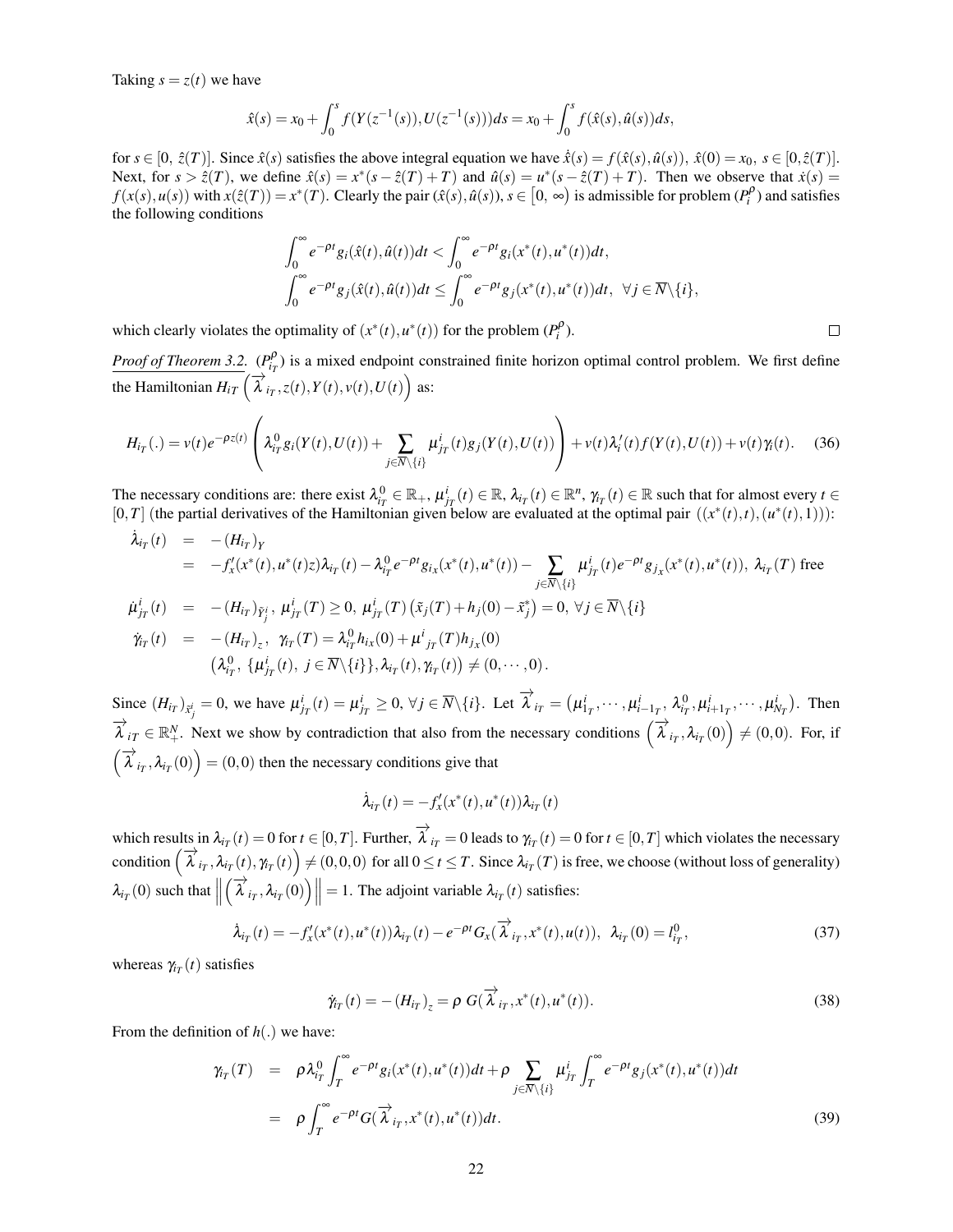The Hamiltonian is linear in  $v(t)$  and the minimum w.r.t  $(U(t), v(t))$  on the set  $\mathcal{U} \times [1/2, \infty)$  is attained at  $(u^*(t), 1)$ . The minimum of the Hamiltonian w.r.t  $v(t)$  for  $U(t) = u^*(t)$  is achieved at an interior point of [1/2,  $\infty$ ), so we have:

$$
e^{-\rho t} G(\overrightarrow{\lambda}_{i_T}, x^*(t), u^*(t)) + \lambda'_{i_T}(t) f(x^*(t), u^*(t)) + \gamma_{i_T}(t) = 0, \ \forall t \in [0, T].
$$
 (40)

The minimum of the Hamiltonian w.r.t  $U(t)$  is independent of  $v(t)$  (positive scaling) and does not depend on the term  $\gamma_i(t)v(t)$ . So, the minimum of  $H_{iT}$  w.r.t  $U(t)$  at  $v(t) = 1$  is achieved at

$$
u^{*}(t) = \underset{U(t)}{\text{argmin}} H_{ir}(\overrightarrow{\lambda}_{ir}, t, x^{*}(t), z(t) = t, U(t), v(t) = 1, \lambda_{ir}(t), \gamma_{ir}(t))
$$
  
=  $\underset{u(t)}{\text{argmin}} \left( e^{-\rho t} G(\overrightarrow{\lambda}_{ir}, x^{*}(t), u(t)) + \lambda'_{ir}(t) f(x^{*}(t), u(t)) \right), \ \forall t \in [0, T].$  (41)

Now, consider an increasing sequence  $\{T_k\}_{k\in\mathbb{N}}$  such that  $\lim_{k\to\infty}T_k=\infty$ . We can associate an optimal control problem  $(P_{i_{\mathcal{T}_k}})$  with each  $T_k$  such that the necessary conditions as discussed above hold true. Then there exists a sequence  $\left\{ \left( \overrightarrow{\lambda}_{i_{T_k}}, l_{i_{T_k}}^0 \right) \right\}$  such that  $\overrightarrow{\lambda}_{i_{T_k}} \in \mathbb{R}^N_+$  and  $\left\| \left( \overrightarrow{\lambda}_{i_{T_k}}, l_{i_{T_k}}^0 \right) \right\|$  $\left\{ \left( \overrightarrow{\lambda}_{i_{T_k}}, l_{i_{T_k}}^0 \right) \right\}$  such that  $\overrightarrow{\lambda}_{i_{T_k}} \in \mathbb{R}_+^N$  and  $\left\| \left( \overrightarrow{\lambda}_{i_{T_k}}, l_{i_{T_k}}^0 \right) \right\| = 1$ . We know from the Bolzano-Weierstrass theorem that every bounded sequence has a convergent subsequence. U there exists  $\overrightarrow{\lambda}_i \in \mathbb{R}^N_+$  and  $l_i^0$  such that

$$
\lim_{k \to \infty} \overrightarrow{\lambda}_{i_{T_k}} = \overrightarrow{\lambda}_{i} \in \mathbb{R}^N_+ \text{ and } \lim_{k \to \infty} l_{i_{T_k}}^0 = l_i^0 \text{ such that } \left\| \left( \overrightarrow{\lambda}_{i}, l_i^0 \right) \right\| = 1. \tag{42}
$$

We observe that (37) is a linear ODE. So we can write  $\lambda_{i_{T_k}}(t)$  as:

$$
\lambda_{i_{T_k}}(t) = \Phi_{-f'_x}(t,0)l_{i_{T_k}}^0 - \int_0^t \Phi_{-f'_x}(t,s)e^{-\rho s}G_x(\overrightarrow{\lambda}_{i_T},x^*(s),u^*(s))ds,
$$
\n(43)

where  $\Phi_{-f'_x}(t,s)$  is the state transition matrix associated with  $\dot{z}(t) = -f'_x(x^*(t), u^*(t)) z(t)$ . Since the weights of  $\overrightarrow{\lambda}_{i_{T_k}}$ appear linearly in  $G_x(.)$  as  $k \to \infty$ ,  $\lambda_i(t)$  satisfies the differential equation (21b). A similar argument holds for  $\gamma_{i\tau_k}(t)$ , condition (40) and (41) resulting in (21c), (21e) and (21d) respectively.

*Proof of Corollary 3.2.* From the necessary conditions (21d) and (21e) of theorem 3.2 we have

$$
e^{-\rho t} G(\overrightarrow{\lambda}_{i}, x^{*}(t), u(t)) + \lambda'_{i}(t) f(x^{*}(t), u(t)) \ge e^{-\rho t} G(\overrightarrow{\lambda}_{i}, x^{*}(t), u^{*}(t)) + \lambda'_{i}(t) f(x^{*}(t), u^{*}(t)) = -\gamma_{i}(t).
$$
 (44)

By assumption 2 we have  $\lambda'_i(t) f(x^*(t), u(t)) \geq -\gamma_i(t)$ . Next define  $q(t)$  as follows:

$$
q(t) = \frac{\lambda_i(t)}{\max\{1, ||\lambda_i(t)||\}}.
$$
 Since  $||q(t)|| \le 1$  we have  $\limsup_{t \to \infty} ||q(t)|| = l$ .

If  $l = 0$  there is nothing to prove. So assume  $l > 0$  and consider a sequence  $\{t_n\}$  converging to infinity such that  $||q(t_n)|| > l/2$ . Since there exists  $u(t) \in \mathcal{U}$  such that  $\mathcal{B}_{\delta>0}^6 \subset f(x^*(t), u(t))$ , there exists an  $\varepsilon > 0$  such that  $\frac{2\varepsilon}{l} < \delta$ . So, there exists  $u_n(t_n) \in \mathcal{U}$  such that  $f(x^*(t_n), u_n(t_n)) = -(2\varepsilon/l) q(t_n)$ . Since,  $\lim_{t \to \infty} \gamma_i(t) = 0$  we take the above sequence  $\{t_n\}$  such that  $-l\varepsilon/2 \leq -\gamma(t_n) \leq l\varepsilon/2$ . Collecting all the above we have:

$$
\lambda_i'(t_n)f(x^*(t_n),u_n(t_n)) = -\max\{1, ||\lambda_i(t_n)||\} (2\varepsilon/l) ||q(t_n)||^2 \geq -\gamma_i(t_n)
$$

$$
\gamma_i(t_n) \geq \max\{1, ||\lambda_i(t_n)||\} (2\varepsilon/l) ||q(t_n)||^2 > l\varepsilon/2.
$$

Clearly, this is a contradiction and thus  $\lim_{t\to\infty} \lambda_i(t) = 0$ .

*Proof of Corollary 3.3.* From the assumption 3 there exist constants  $c_4 \geq 0$ ,  $c_5 \geq 0$ ,  $c_6 \geq 0$  and  $c_7 \geq 0$  such that:

$$
e^{-\rho t}|g_i(x(t),u(t))| \leq e^{-\rho t} (c_4+c_5||x(t)||^{r+1}) \leq c_6 e^{-\rho t}+c_7 e^{-(\rho-(r+1)\lambda)t}.
$$

 $\Box$ 

<sup>&</sup>lt;sup>6</sup>Unit ball in  $\mathbb{R}^n$  of radius  $\delta > 0$ .